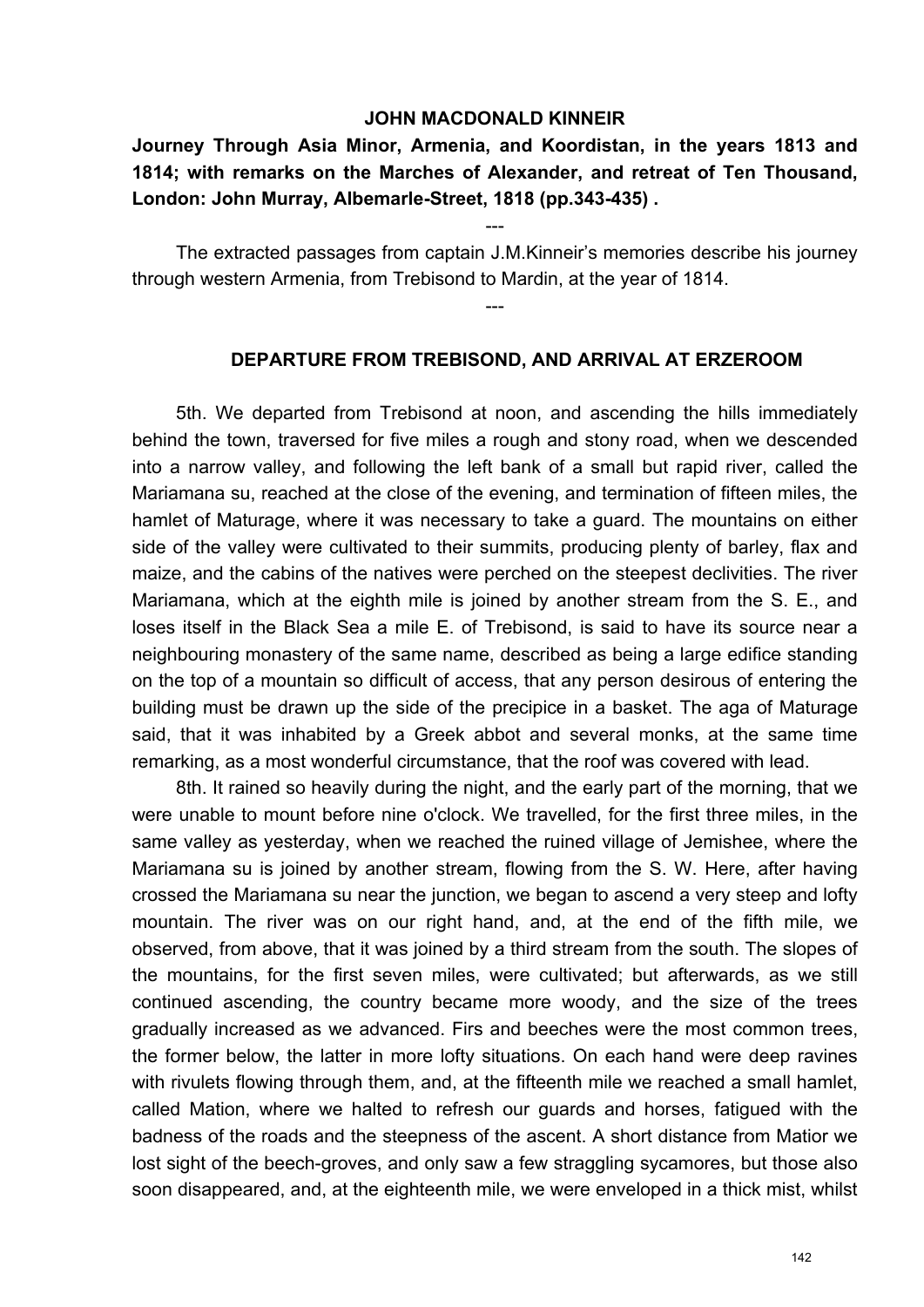the snow lay three or four feet deep on the ground. The cold was so piercing that we were completely benumbed: the mist, or rather sleet, fell so fast as to wet us to the skin, and when, at six in the evening, we reached the summit of the mountain, (from which the Euxine is visible in a clear day,) the melting snow presented a grand and singular spectacle. From the natural heat of the ground, that which is below is the soonest to dissolve; the snow consequently forms extensive concavities, and a person might walk, for a considerable distance, under a sort of arch, down the middle of which flows a rapid torrent of muddy water. These mountains are called Koat Dag by the Turks, and are probably the same that were defended by the Colchians against the Ten Thousand. $^{\rm 1}$  As the night advanced the cold became more intense, and therefore intending to push on before the baggage, I ordered my Greek servant to follow us, but he peremptorily refused to obey, and when I asked him to deliver up my pistols, he threw off his turban and cloak, and dismounting from his horse, presented one of the pistols to my breast, threatening, in the most furious and menacing manner, to fire. I was quite unarmed, but my friend, Mr. Chavasse, the moment he had recovered from his surprize at the man's extraordinary behaviour, immediately advanced, and would have killed him on the spot had I not interfered; for although the rascal richly deserved to be punished, I was unwilling to deprive him of life. He ran towards his horse, and mounting, galloped on in front, keeping us, however, always in sight. Our guard was several miles in the rear, and the Tatar stood perfectly composed, and not in any way inclined to take a part in the fray. We now began to descend through deep ravines in the mountains, down the sides of which torrents, occasioned by the melting of the snow, rushed in all directions. At the twenty-fourth mile we crossed a rapid stream flowing N. W. and winding through several narrow defiles, reached at the twenty-eighth mile the village of Estoury, where we passed the night in a miserable cabin. The climate is here so severe, that the people are compelled to live underground, fruits do not reach perfection, and the wretched crops of barley on the steeps of the mountains scarcely repay the labour of the husbandman. The nature of the country in short seemed to have entirely changed; all verdure had disappeared, and instead of green fields, fine groves, and flowering shrubs, nothing was to be seen but bleak and barren mountains tipped with snow, intersected with hollow glens and frightful precipices. The villages were hid from the view; the roofs of the the cottages being on a level with the ground and covered with earth, so that the path led not unfrequently over the tops of the houses.

9th. During the whole of the night I saw nothing of my servant, and Mahomed Aga, who had been ordered to take the pistols from him, refused, with his usual obstinacy, to comply. In the morning, however, the Greek, humbled and afraid, came to make his peace, but I declined hearing him, unless he first delivered up the pistols, which Mr. Chavasse endeavoured to seize by force, but was prevented by some of our guards. A scuffle instantly ensued, in which we succeeded in getting the pistols into our

<sup>1</sup> From the top of the great mountain, which she Colchians defended against the Ten Thousand, the Greeks reached Trebisond in two days so that the distance exactly corresponds.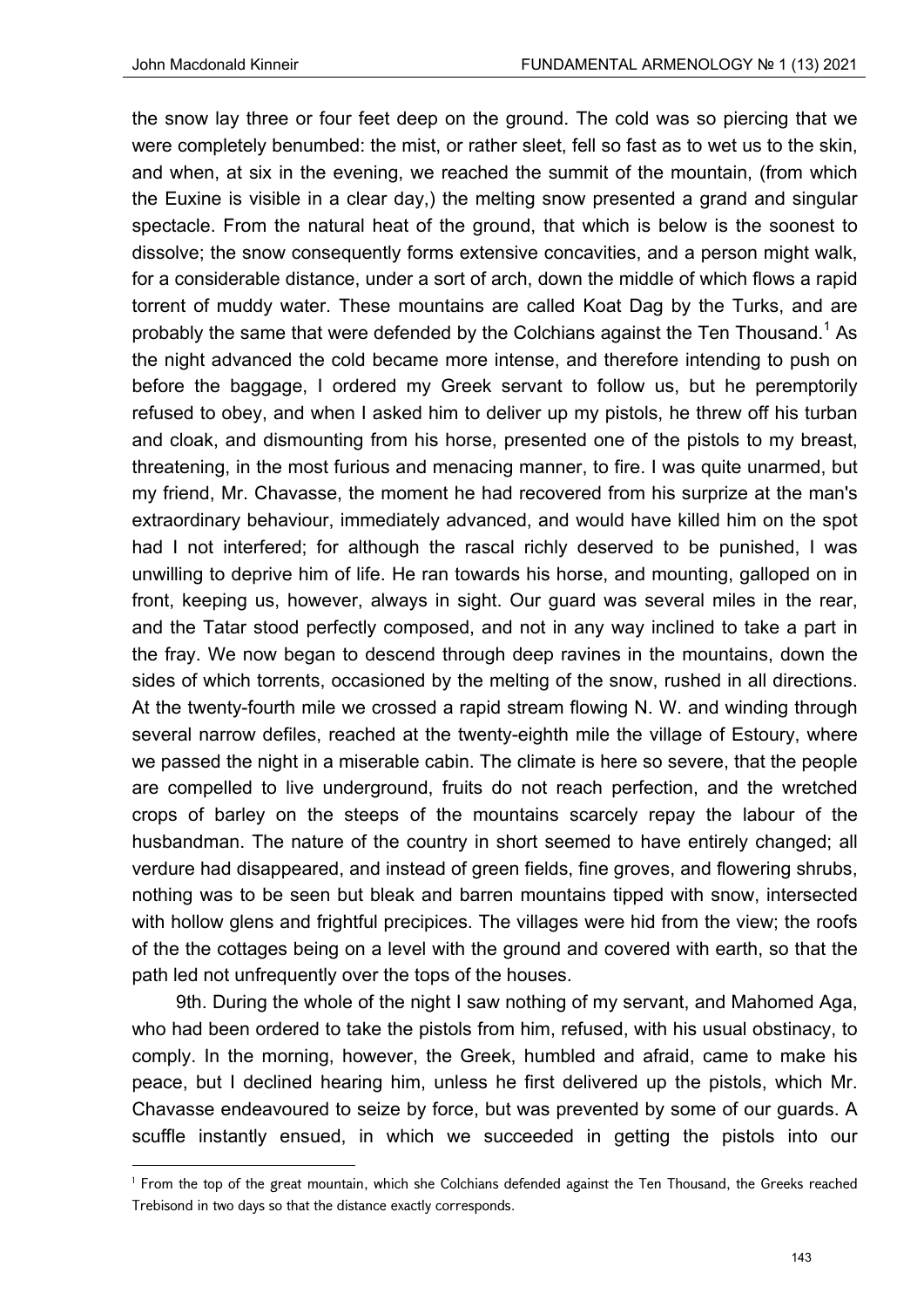possession. The guards were sulky, and threatened us, and on our descending the hills, after we had taken our departure, began to fire their carabines, with the view, I suppose, of intimidating us; but the domestic shewed signs of contrition, and sent the Tatar to us several times to demand pardon. We had mounted at eight o'clock in the morning, although our horses were so much fatigued with the journey of the preceding day, that we despaired of reaching Gemishkhana that night. The road, for the first three miles, led through a defile, and along the left bank of the torrent which we had crossed the former evening; we then turned more to the south, and, at the fifth mile, forded another stream flowing N. W. These two rivers form a junction a few miles from this spot. We now began gradually to ascend by a narrow foot path, leading through a succession of hollows and ravines, until, at the end of the mile, we gained the summit of a mountain called Korash Dag, from which we had a view of the town of Gemishkhana bearing S., distant about five miles horizontally. This mountain was so steep, and the road so bad, that we were compelled to dismount from our horses, and walk on foot for nearly an hour, when we descended into a narrow but beautiful valley, washed by the river Kharshoot, which holds a N. W. course, and enters the Euxine between Tereboli and Euloi. The whole of the valley was one continued garden of fruit trees, irrigated by canals from the river, which we crossed on a stone bridge, and then travelled, for four miles, along its banks under a shade of walnut, plum, apple, pear, almond, and quince trees. We then crossed a small stream, which here joins the Kharshoot, ascended for about half a mile, and entered the gates of Gemishkhana, an extraordinary looking town, built, amidst rocks and precipices, on the brow of the mountains. After waiting at the gate of the governor's palace for some minutes, we were conducted to a pleasant lodging, where we spread our carpets on a wooden platform, erected under the shade of the trees.

Gemishkhana, or the Silver House, is so named from a silver mine in its neighbourhood, which still continues to be worked, but does not yield a third part of the silver which it formerly did. The town is said to contain seven thousand inhabitants, of which number eleven hundred are Greeks, and seven hundred Armenians. It is embellished with five khans, two baths, four Greek churches, and an Armenian chapel; the houses rise one above another, and are better built than those in most Turkish towns. The Greeks, who are very numerous in the adjacent country, have several monasteries, filled with monks, and one, in particular, called Jeuna, a place of pilgrimage, and said to be a large and handsome edifice, richly endowed. Gemishkhana is three days journey from Kara Hissar, over stupendous mountains, only to be passed in summer. The temperature this morning, at 7 o'clock, was 57 of Fahrenheit, and yesterday, at 6 in the morning, 43.

Shortly after our arrival, the master of the house where we were lodged, and several other respectable people, came and entreated us to pardon my servant, who throwing himself at our feet, promised to conduct himself with more propriety in future. Upon the whole we thought it better to receive him again into favour, for to say the truth,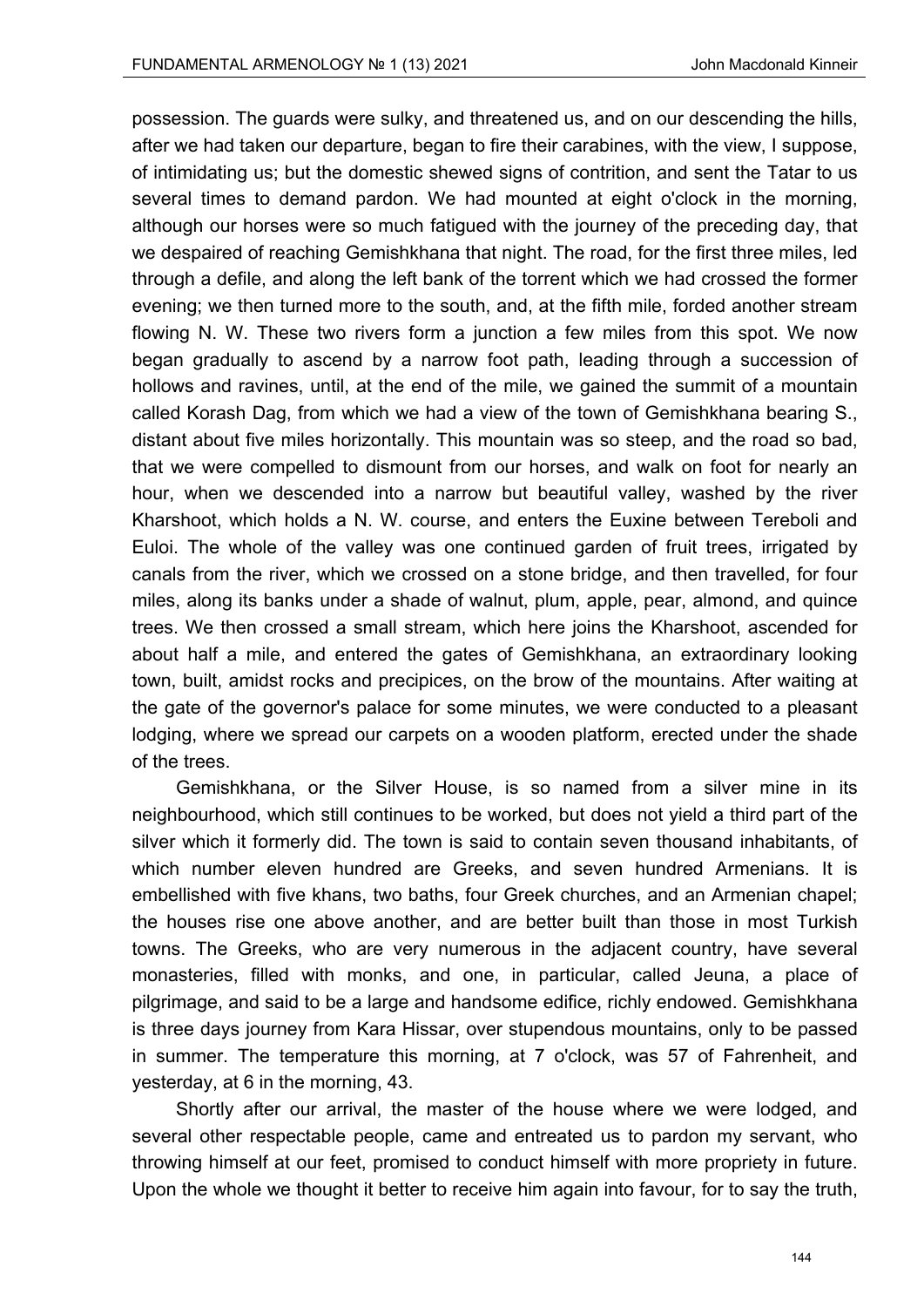we had it not in our power to punish him, and should have been much in want of his services.

We rested a day at Gemishkhana, and on the 11th, the postmaster sent us seven horses, protesting that there were no more in his stables, although he immediately afterwards brought the others in return for a few rubas. We were, as usual, beset by about fifty people demanding buckshish, but, after rewarding all those who had been of any service to us, we put spurs to our horses, and with difficulty extricated ourselves from the clamours and imprecations of the others. We left the city by the same road we had entered it, and descending the hill recrossed the Kharshout, along the right bank of which we continued to travel, for the first four miles, through groves of fruit trees, that formed a pleasant contrast to the rocky and arid mountains on each side. The valley then became uninhabited and deficient in wood; on the right hand we had the river, and on the left steep and rugged precipices.<sup>\*</sup> At the ninth mile we halted, for a few minutes, at a village called Peka, and, at the twelfth, passed the ruins of a second village, where the river is joined by another coming from the N. E. We then travelled, for four miles, through a country equally rocky and unfertile, the river being considerably diminished in size as we approached its source. At the sixteenth mile we halted, for half an hour, at the village of Boos Kela, which stands at the foot of a stupendous rock crowned by an ancient castle. We then continued our journey still up the valley, until, at the twentyfourth mile, we quitted the river. As we had been gradually ascending the whole of the day, we gained the summit of the mountains at the twenty-fifth mile, and entered a more open country, affording excellent pasturage, and abounding in springs of good water. Neither tree nor shrub was anywhere visible, but the green meadows were strewed with tulips and a variety of herbs. At the twenty-sixth mile we descended into a plain, having a rivulet flowing parallel with the road on the right hand; at the twenty-eighth mile this is joined by another stream from the N., and the plain widening at the twenty eighth, we saw some signs of cultivation. The crops looked poor and thin, and although the corn in the vale of Gemishkhana was nearly ripe, here it was not more than three inches above the ground. At the twenty-ninth mile was the village of Booboordy, at some distance from the road on the left hand, and at the thirty-third we halted for the night at Balahare, a small place celebrated for the variety of its lilacs and poplars. The houses of this place were, as they usually are in the mountains of Armenia, built almost entirely underground; their roofs were overgrown with grass, and goats and sheep were seen grazing upon them. Notwithstanding the coldness of the night, we preferred sleeping in a large buffalo waggon to the gloomy and filthy interior of these hovels, where air is only admitted through the door, which is seldom left open; and where cows, sheep, and dogs are accommodated in the same room with the family.

<sup>\*</sup> The Greeks, during the first day's march through the country of the Macronians, had on their right an eminence of difficult access, and on their left a river, into which the river that served as boundary between the two nations emptied itself. The banks of this river were covered with trees, which were not large, but grew close to one another. Does not this description answer that of the Gemishkhana river?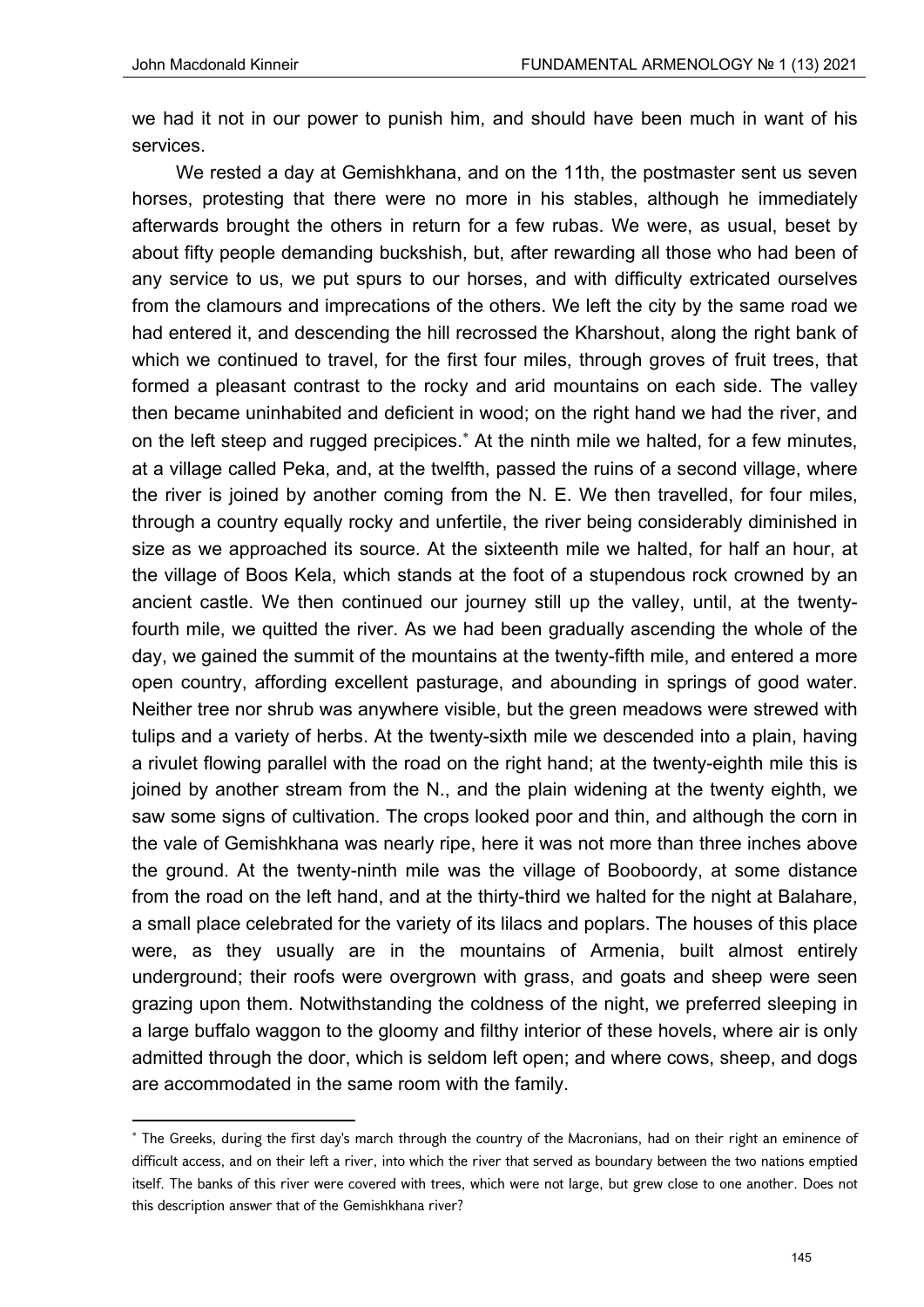12th. We rose before sun-rise, nearly perished with cold, and mounting our horses, continued our journey across a table-land varied by gentle slopes. At one and a half mile we passed the stream abovementioned, greatly increased in size; it receded to the left, taking an E. S. E. course along the foot of a high range of mountains, and fifteen or sixteen miles below the bridge where we crossed, it unites with the river Tehorah. The road, for the whole of the way, led through the same sort of country; that is to say, bare and bleak, but producing a rich kind of grass, and bounded on either side by a range of lofty mountains running parallel with the road; that on the right nearly twenty miles off, and that on the left about half the distance. At the tenth mile we perceived several small villages in the plain; at the thirteenth came in sight of the castle of Byaboot; and at the sixteenth mile reached the casaban of that name, where we were received by a chief, in a house fantastically decorated with the heads and horns of deer nailed upon the walls. Byaboot is a straggling place, about a mile in length, situated on a slope on the banks of the river Tehorah, called, in former times, the Boas and Acampsis; it seems, from its position, to represent the ancient Varutha, and it is defended by a castle which has some marks of antiquity. Several of the houses are tolerably well built, and amongst some ruins we observed the vestiges of a beautiful Turkish tomb, of the same order of architecture as that of Zobeida at Bagdad. The castle occupies an insulated hill of considerable diameter, at the north end of the town, which, according to the tradition of the inhabitants, was founded by a colony of Scythians in the days of Alexander, and flourished as a large city so late as the time of the house of Seljuck.

The natives, in this part of Armenia, are a short, stout, and active race of men, remarkably dark in their complexions; they are brave and hardy, enured to cold and fatigue, and passionately fond of hunting the stag, with which the mountains abound. Those who can afford it wear the Turkish dress, and the lower orders a short jacket and wide pair of trowsers, made of brown woollen cloth, manufactured at home, and trimmed with black or red lace; a small cap or turban covers the head, and, instead of shoes, they have a wooden sandal bound with untanned leather. We found them invariably civil, and, considering that they had never seen an European before, they regarded us with very little curiosity. The winters are so severe, that all communication is said to be cut off between Byaboot and the circumjacent villages for four months of the year, in consequence of the depth of the snow. There is no wood nearer than three days' journey, and cow-dung baked in the sun, and collected during the summer months, is the only fuel which the poor can afford to purchase. Instead of walls and bastions, the town is defended by portable towers made of logs of wood. They are musket proof and of a triangular shape, having raised turrets at each angle. If required in any distant part of the country, as not unfrequently happens, they may be taken to pieces, or, if the roads will admit of it, transplanted on three little wheels. We could not help being struck with the resemblance of those machines to the moving towers of the ancients; and in so secluded a part of the world, it is probable that little alteration has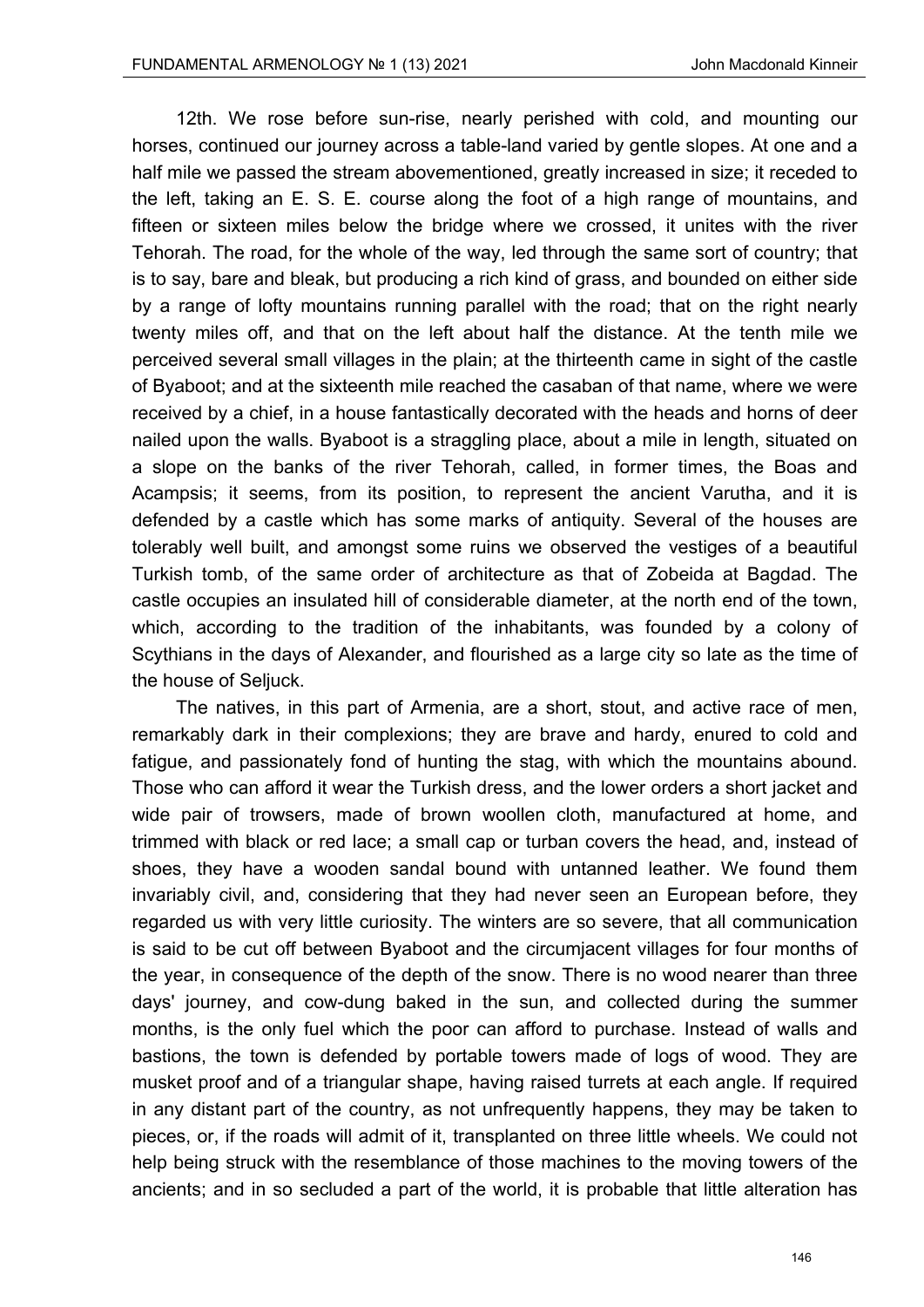taken place in the customs of the natives for centuries. Our bearings from Trebisond were as follows: one mile and a half S. S. E., two miles and a half S. by E., two miles S., three miles S. by W., two miles and a half S. S. W., two miles and a half S. W., two miles S. W., one mile S. S. W., two miles S. W. by W., one mile S. S. W., three miles S., two miles S. S. W., two miles S. W. by S., two miles S. W., two miles S. by W., two miles S. S. E., two miles S. by E., two miles S., two miles S. by W., two miles S. S. W., two miles W. by S., one mile S. E., three miles S. S. W., one mile S., one mile S. S. W., four miles S. W., six miles S., two miles S. E., two miles S., two miles S. E., S. E., four miles E. S. E., three miles E. by S, two miles E. by N., one mile E. S. E., one mile E. N. E., two miles E. by S., one mile E. S. E., seven miles S. E, one mile E. by N., three miles and a half E. S. E,, one mile and a half E. by N., four miles E. S. E., two miles E. S. E, one mile S. E, three miles E. S. E., one mile E. by S., five miles E. S. E.

13th. Byaboot is equally distant from Erzeroom and Arzingan<sup>\*</sup>, and the Tehorah, although here a stream of no great magnitude, afterwards becomes one of the finest rivers in Armenia. It flows from hence to Ispira<sup>2</sup> and constituting the boundary of the territories of Trebisond and Gueria, enters the Euxine at Balxumi. An event occurred, which might probably have detained us some days at this place. The aga took a fancy to Mr. Chavasse's fowling piece, which he had seen from the window on the day of our arrival, and immediately expressed a desire to have it. He had promised that the horses should be in readiness the preceding evening, but finding that Mr. Chavasse could not be induced to part with his gun, he withheld them, under pretence that they had wandered into the mountains. The drift of his proceeding did not escape us, and we therefore wrote him a note, stating that we were resolved he should not have the fusee, and that if he detained us much longer, I would lodge a complaint against him with the pasha of Erzeroom. We heard no more of him, but the horses came, and at ten o'clock we had commenced our journey to Askela, a distance of twelve hours, or about fortytwo miles. The temperature at nine P. M. was 56, at seven A. M. 50, and at mid-day 59.

We crossed the river on a bridge, and then pursued our journey up an uncultivated valley, on a sort of terrace raised along the right bank of the Tehorah. At the fourth mile the valley became contracted, the bed of the river occupied nearly the whole of it; the mountains on each side were grand and striking; but not a blade of grass, nor sign of cultivation, was any where to be seen. At the eighth mile we recrossed the river, here extremely rapid, and travelled for four miles on the left bank. At the twelfth mile we quitted the Tehorah, flowing from the E., and turning towards the S., marched along the edge of a tributary stream nearly as large as the principal branch. At the fifteenth mile passed this stream at a place where it is joined by another rivulet coming from the S., and then followed its right bank, crossing at the seventeenth a tributary rivulet from the

 This is a town about the size of Gemishkhana, and celebrated for its vines.

<sup>2</sup> Ispira, the ancient Hispiratis, is twenty-eight hours distant from Byaboot. It is said to be the richest and the hottest district in this quarter of Armenia, and produces the most delicious fruits. The city itself is inconsiderable, and only derives consequence from the wealth and number of its dependent villages.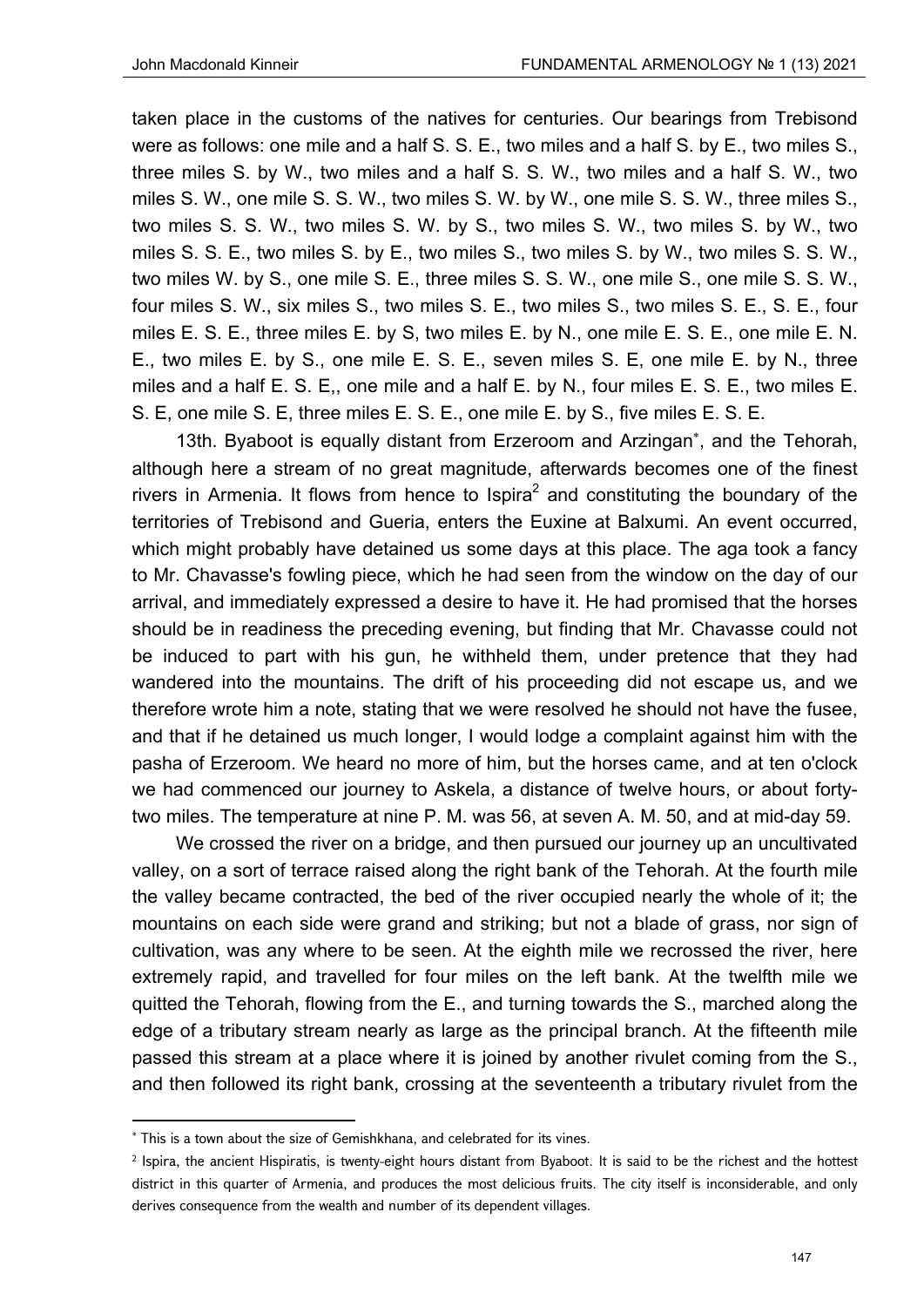N. We had as yet travelled through a perfect wilderness, dreary and uninhabited; but at the eighteenth mile the country became less barren, the sides of the mountains assumed a verdant appearance, and the banks of the river were covered with beech and juniper trees. The tulip, the beauty of which I had often before remarked, was everywhere conspicuous; and I saw a bush much resembling the gooseberry, with this difference, that it had no prickles, and the leaves were somewhat larger. At the twentysixth mile we reached the base of the Cop Dag, formerly called the Scydisses, said be the most lofty range in Armenia, not excepting Ararat, which, according to the information of our guides, might be seen from their summits in a clear day. We halted for an hour to refresh our horses, whose food being confined to green forage, they were unable to stand much fatigue. We had traced the river to its source; it was formed by a number of rivulets, some of which originated in the melting of the snow, but the greater proportion in the springs which were everywhere abundant. At sun-set we gained the top of the mountains, having travelled twenty-eight miles: here we enjoyed an unbounded and noble prospect of the surrounding country; a prodigious mass of mountains extended, in bold and successive ridges, far beyond the reach of the eye; the whitened summits of the more elevated ranges, opposed to the verdure of long and narrow vallies washed by foaming for rents, and the brown peaks of the less lofty hills, altogether displayed a scene of uncommon grandeur, and bore a strong similitude to the seas in a stormy day. We counted four distinct ranges running parallel with each other, in a N. E. and S. W. direction; the most northerly was that which I mentioned as being on our left hand the day we entered Byaboot; the second, and most lofty, that on which we were standing; the third, called the Kebban Dag, bounds the plain of Erzeroom on the S. E., and the last, still farther to the south, skirts the borders of the lake of Van. These mountains are fruitful in springs, the sources of innumerable rivers; and the melting of the snows at this season of the year gives rise to many torrents which dash down the rugged steeps into the plains below. All the rivers on the north side of the Scydisses flow into the Euxine Sea, and all those on the S. are tributary to the Euphrates, which we saw bending its course to the W. in a valley beneath us. Those parts of the mountains where the snow had already melted were covered with a coarse grass, wild thyme, balm, and other aromatic plants, which, when pressed by the horses' hoofs, emitted a delightful perfume. By the time we had reached the summit our horses were completely exhausted; the night was fast closing upon us; and the nearest village being still about fifteen miles distant, we had no alter native but that of passing the night on the mountain: we found it, however, so intolerably cold immediately on the top, that we made an extraordinary effort, and walked for three miles along the edge of a torrent, which, from a small brook, became a rapid stream in the course of this short distance. Its banks were clothed with thick brushwood, the resort of lions and other ferocious

 We had been ascending ever since we quitted Trebisond.

<sup>\*</sup> We were prevented from ascertaining the elevation of those mountains, in consequence of our barometers having been broken.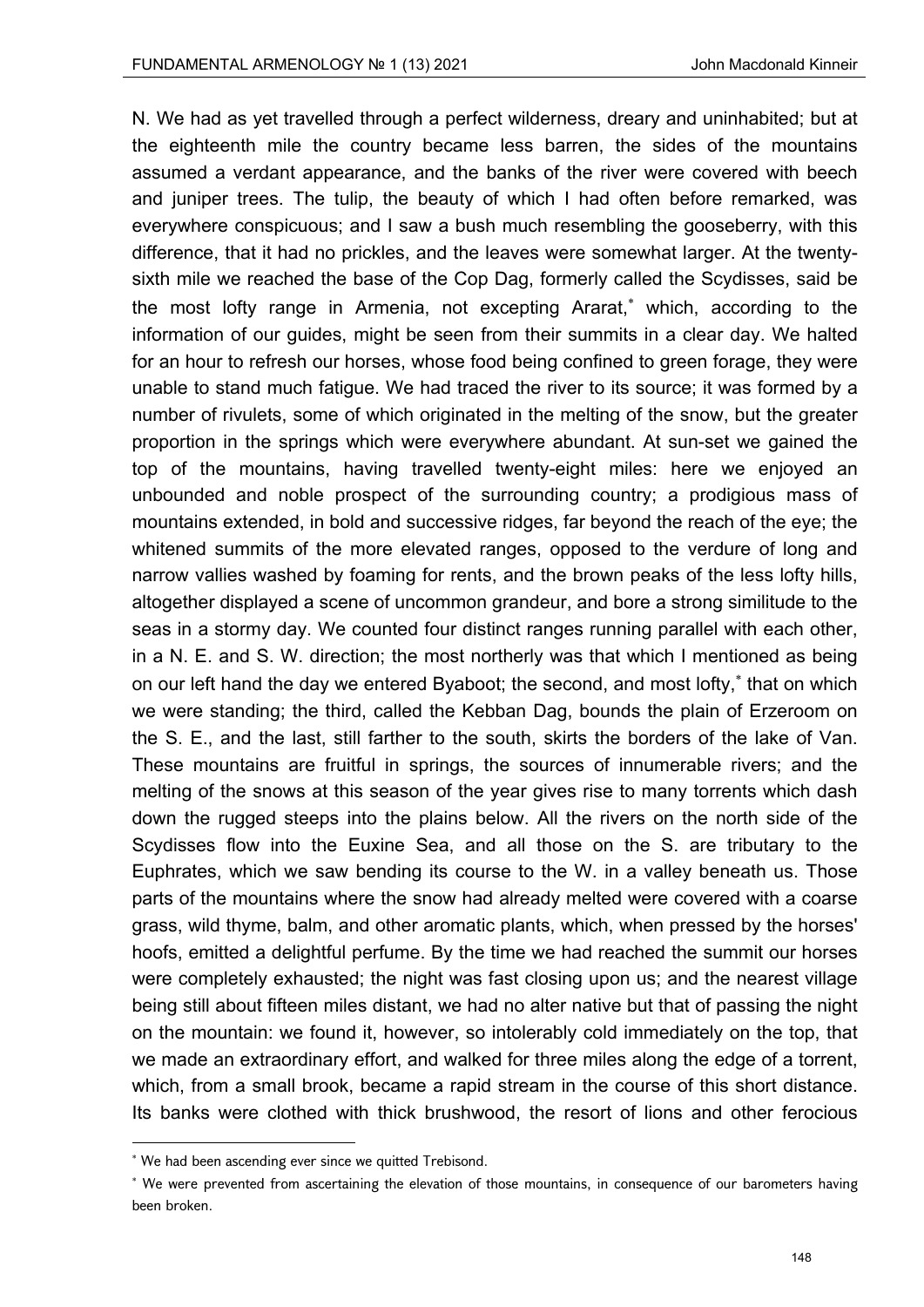animals, which, as our guides informed us, descend into the plains during the night, and carry off the sheep and cattle of the peasantry. At the thirty-first mile we unloaded our horses; and having made a fire to frighten away the lions, two of which had already crossed our road, we went to sleep<sup>\*</sup> until the dawn of day, when we awoke benumbed with cold, and continued gradually to descend until we arrived at Askela, the ancient Brepus. We passed several torrents rolling into the Euphrates, the banks of which we reached at the sixth mile, and for the first time since we had quitted Byaboot, perceived some detached plots of cultivated land, but the corn was not more than a couple of inches in height. Near the entrance to Askela we forded a small river coming from the N., and tributary to the Euphrates, which it joins half a mile south of the village. This is a miserable place, inhabited partly by Turks and partly by Armenians, and standing in a valley of the northern branch of the Euphrates, here called the Karasu. The houses are built in the manner so often before described, with this exception, that the scarcity of timber has compelled the natives to arch the roofs, which exhibit a number of little domes resembling lime kilns. We spread our carpet under a poplar tree, and fresh horses being brought us soon afterwards, we resumed our journey to Erzeroom, a distance of nine hours according to the Turks. Immediately on quitting Askela we crossed three streams, within a few yards of each other, all tributary to the Euphrates; the right bank of the latter being partly cultivated, and partly allotted for the feeding of cattle. At the fourth mile we crossed this fine river, which, according to the measurement I made of the bridge, was seventy paces from shore to shore: we then travelled on the left bank for nearly a mile, when we reached a spot where it forms a junction with another river of equal magnitude, the former coming from the E. N. E, and the latter running parallel with the road. The country was flat, interspersed with rising grounds, and tolerably well cultivated, until the twenty-second mile, when we entered the immense plain of Erzeroom, and passed through the village of Elija, anciently Elegia, celebrated for its natural warm baths. We then took a more southerly course, leaving the Euphrates on the left hand, and crossed, at the twenty-third mile, a tributary stream flowing from the S. W. The great plain of Erzeroom is, like all those in Persia, of inconsiderable breadth, compared with its length: it is tolerably well inhabited and cultivated; but the total absence of trees, combined with the lowness of the houses, which makes them hardly visible at a distance, presents a bleak and solitary appearance. At the twenty-fifth mile we passed the village of Giudge, and at the thirtieth entered the city which is situated at the foot of the Kebban range, and at the S. E. extremity of the plain: we traversed a number of mean and wretched streets, and at five in the evening halted at the post house, where we were shewn into a small and filthy balcony, in which we remained about an hour before the Tatar arrived with the baggage. I then dispatched him to the pasha to demand a konak; but the latter expressed a wish that we should remain all night in the post-house, promising to provide us with a lodging

 During this day's march I observed numbers of that little species of animal, the jerboa, so common in Persia. It is here of a light brown colour, somewhat larger than those I had before seen.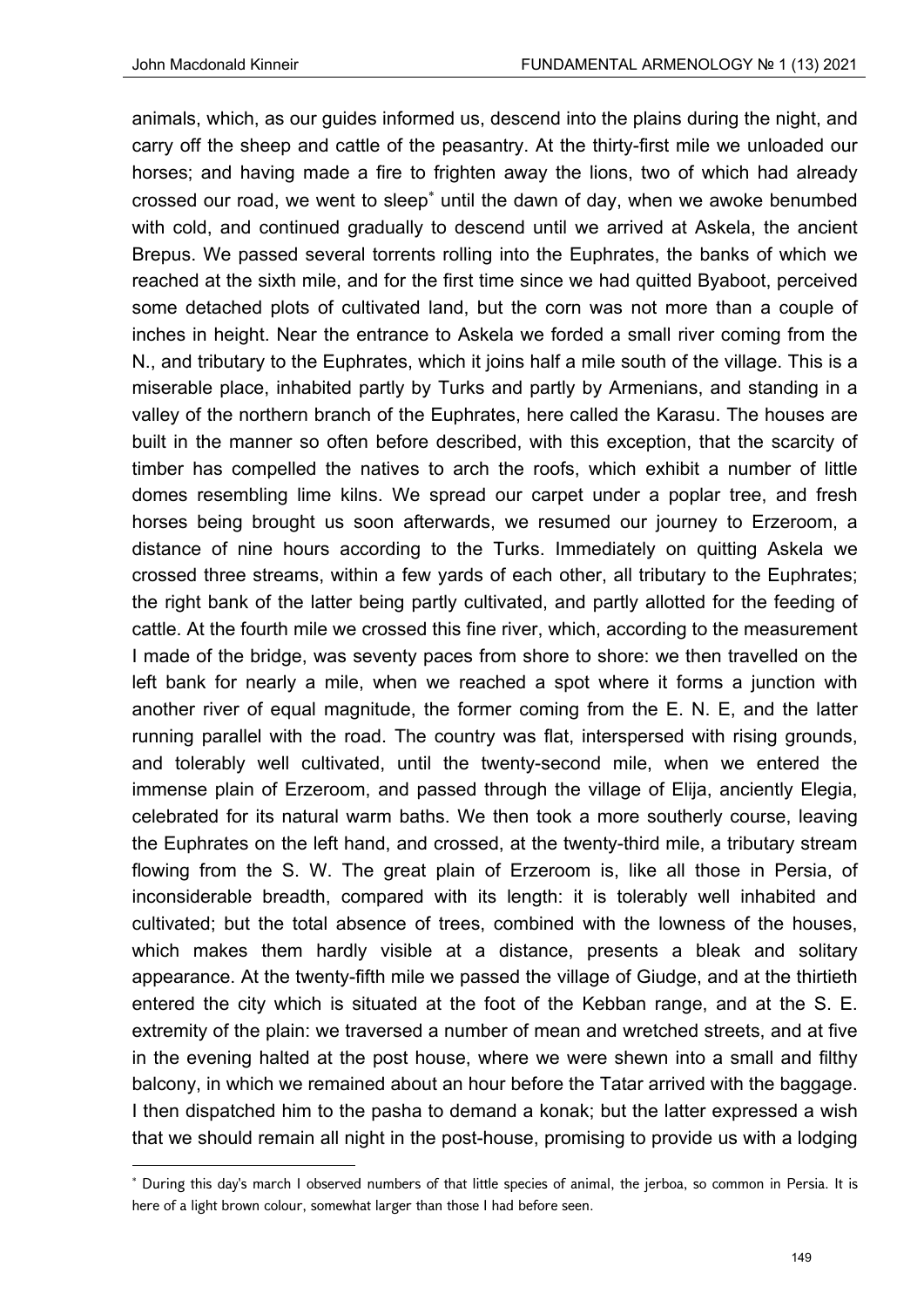in the morning: we however objected to this arrangement, and the pasha, in consequence, sent for the chief of the Armenians, and ordered him to procure an apartment for us without delay. We were accordingly conducted into the quarter of the Armenians, and accommodated with a comfortable room looking into a small garden, where we soon afterwards received a visit from the pasha's physician, a Venetian adventurer, who had now turned doctor, a situation not difficult to fill in Turkey. The person to whom I now allude had, from his own account, been a shawl merchant, and appeared to be acquainted with the most remote countries of the east. He was once in the service of Sir James Mackintosh, in the capacity of butler, and in passing through Erzeroom, on his return from India, procured the situation of physician to the pasha, on a salary of four hundred piastres a month. His dress was the first thing which excited our attention, and certainly his figure and appearance were altogether so perfectly ridiculous, that it was with difficulty we could refrain from laughter. He was of a diminutive stature, hump-backed, and crook-legged, with an enormous head, and long coarse black hair, which hung over his forehead, ears, and shoulders. He wore a shabby blue coat and an embroidered vest, a pair of pantaloons made of green angora shawl, trimmed with silver thread, a pair of silk stockings that had once been white, and yellow slippers. He had a cap of orange coloured silk, trimmed with gold fringe, upon his head, and a long orange pelisse, lined with green camlet, over his coat. This genius was come with a message from the pasha, who wished to know whether it was true that Buonaparte had been banished to a desert isle. We invited him to supper, and he afterwards entertained us with a history of his adventures.

16th. Mr. Chavasse and the doctor this day inoculated a great many children with the cow-pock, a blessing quite unknown in this part of the world, where great numbers die yearly of the small pox. When the operation was to be performed, our new acquaintance confessed his ignorance of the use of the lancet, but my friend promised to instruct him: crowds of people, old as well as young, came to be vaccinated, and, amongst others, the pasha sent all his children. The general direction of the road from Byaboot to Erzeroom was two miles E. S. E., two miles S. E. by S., one mile S. E. by E., one mile and a half E. S. E., one mile and a half S. E. by E., two miles E. by S., two miles E., one mile S. S. E., one mile S., one mile S. by E., two miles S. E., five miles S. by E., five miles S. E. by E., one mile and a half E., one mile S. E. by E., one mile and a half E. S. E., one mile and a half E. by S., one mile and a half E. S. E., five miles S. S. E., two miles E. N. E., two miles E., two miles S. E, three miles E. by N., seven miles E. N. E., one mile E. by N., two miles E., one mile E. by N., nine miles E by S.

 The natives of the east have always taken great interest in the fortunes of this extraordinary man. His name and exploits had become familiar to them: they looked upon him as the favoured of heaven; and the exaggerated statements of his power were well calculated to make a strong impression on the minds of men naturally fond of pomp and grandeur. The thinking classes of the Turks and Persians contemplated in him their future protector against the hostile intentions of Russia, and listened at first with doubt and afterwards with consternation to the reports of his defeats and rapid overthrow.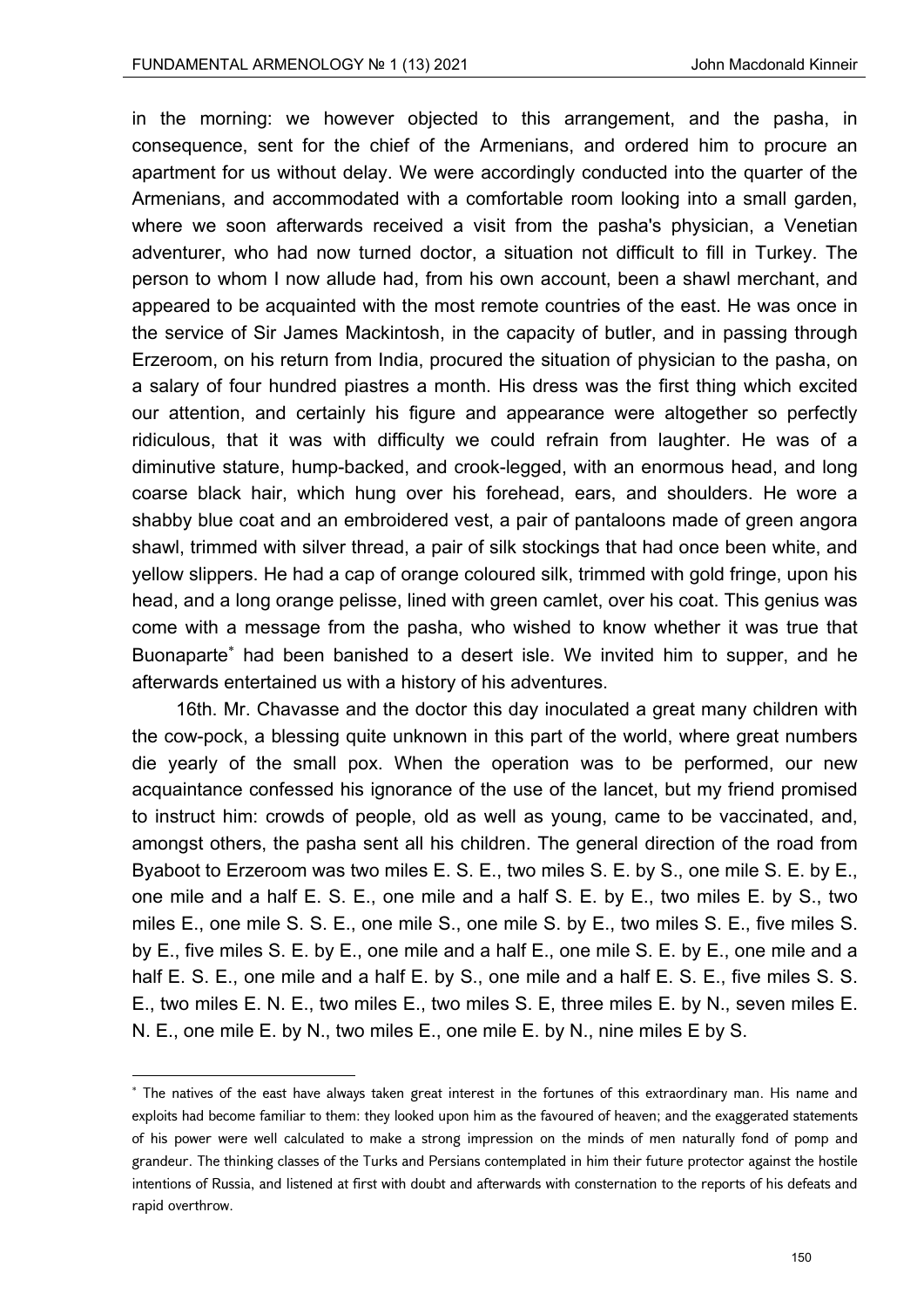# **DESCRIPTION OF ERZEROOM AND ARRIVAL AT BETLIS**

The pashalic of Erzeroom is one of the largest and most important governments in the Turkish empire, inferior only to Egypt, and equal to Bagdad. It extends from the boundaries of Persia and Georgia over the Lesgae and Mingrelia, to the frontier of the Russian territory, and the pasha has a superintending authority over all the begs of Koordistan as far to the south as Sert, while on the west his power is absolute to the neighbourhood of Arabkir. Ahmed, the present pasha, was governor of Ibraile when it was taken by the Russians, and for his gallant conduct on that occasion was advanced to the dignity of Grand Vizir; but being afterwards beaten by Kutusof at Rutchuck, he was deposed and sent to Erzeroom, where he has remained ever since. He is an able and accomplished man, and reported to govern his province with wisdom and liberality. Erzeroom,<sup>\*</sup> known by the name of Arze to the Byzantines, is the largest city in Armenia,<sup>\*</sup> situated in a fine plain about four or five miles south of the Elijak branch of the Euphrates. The houses are small and mean, in some places built of stone, and in others of mud and bricks dried in the sun; the windows being pasted with paper instead of glass. The citadel, which stands almost in the centre of the town, (or what may perhaps more properly be termed suburbs,) is three or four miles in circumference; the walls are in good repair, built in the old manner with battlements and angular towers, and formed of a grey stone, of a very durable quality, dug in the adjoining mountains. The pasha and the greatest proportion of the Turkish population reside within the walls: there are four gates, but none of them merit a particular description. The inhabitants are said to amount to fifteen thousand families of Mahomedans, three thousand seven hundred Armenians, three hundred Armenian catholics,<sup>\*</sup> and three hundred and fifty Greeks. The Armenians have two churches and a metropolitan, the Catholics and Greeks each a church: there are about fifty mosques, twenty khans, seventeen public baths; and the Ula Jami, or great mosque, is said to have room for three thousand people in the aisle. In the event of any European power ever undertaking the invasion of Persia or India, there is certainly no spot east of Constantinople better calculated for assembling a large force than the plain of Erzeroom; horses and cattle are cheap and abundant, forage is everywhere to be procured in the spring and summer, and a considerable stock of corn may be collected from the neighbouring provinces. The roads are excellent at this season of the year, and well calculated for the transportation of artillery in the leval parts of the country, where carts drawn by oxen are much in use with the natives. The inhabitants of the towns carry on an extensive trade with all the large cities in Turkey and Persia, particularly with Constantinople, Bagdad, and Erivan. The principal exports

<sup>\*</sup> Procopius talks of Arzeneve beyond the Nymphaeus.

 We had entered Armenia on passing the lofty range of Cop Dag. I have given a short description of this kingdom in my Persian Memoir.

<sup>\*</sup> None of the Armenian Catholics would allow their children to be vaccinated, as they said the pope had issued a bull prohibiting, under pro of excommunication, the use of vaccination.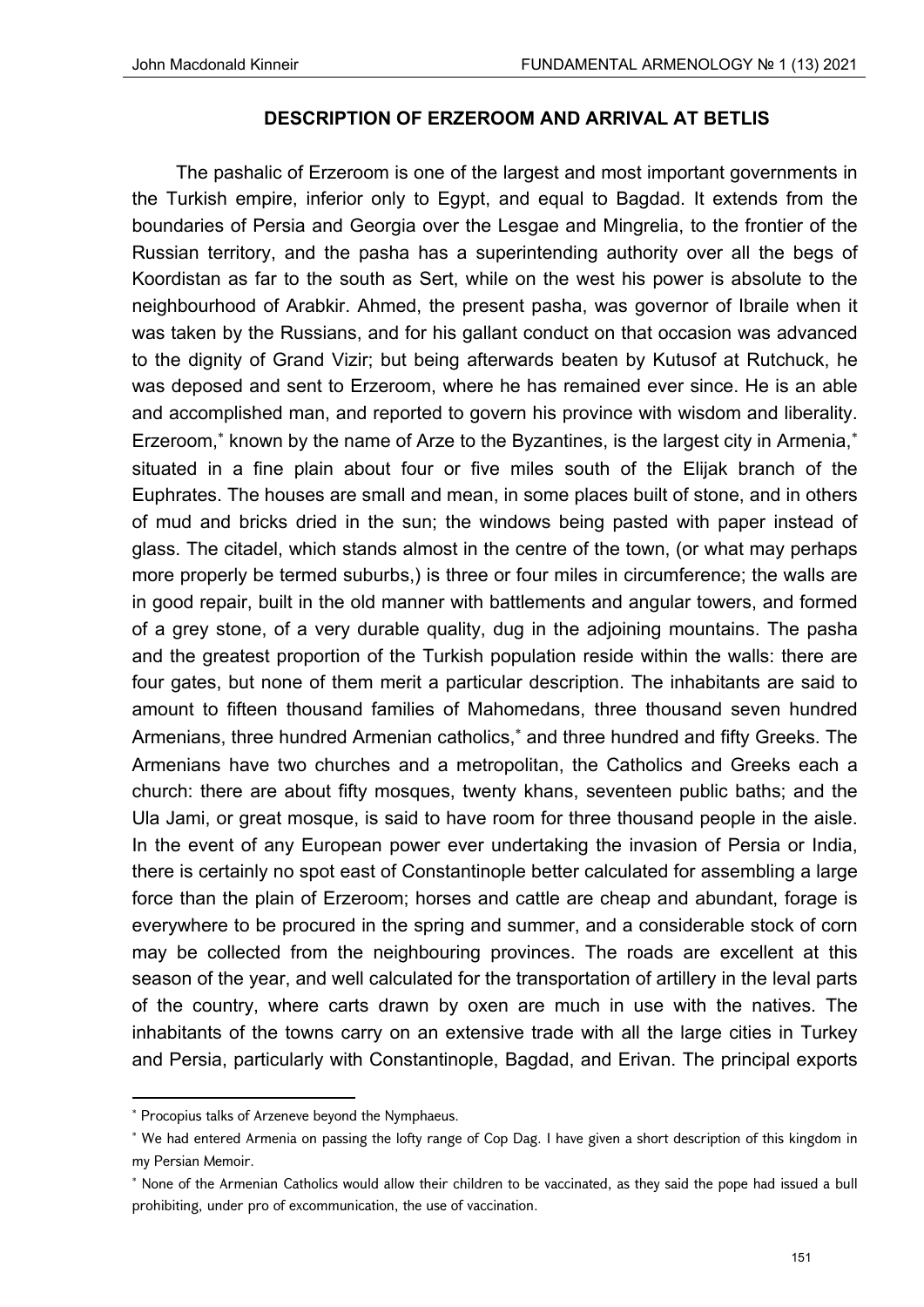are leather and copper from the mines of Mount Taurus, and the imports cotton, rice, silk, sugar, coffee, and European cloths. This city is twenty-four hours from Arsingan, forty-eight from Moosh, and thirty-six from Kars. We had several double observations for time and altitude, by which we place the town in 39° 58 N. latitude.

The greater part of the morning following our arrival was occupied in making inquiries respecting the best mode of prosecuting the remainder of our journey to Bagdad. The chief object of our wishes was to trace the retreat of the Ten Thousand; and as we understood that there were only two roads through Koordistan, the first by Paulo and Diarbekr, and the other by Betlis and Sert, we chose the latter as the most probable route of the Greeks. Both were said to be equally infested with banditti, but this did not frighten us; and as the horses of Erzeroom are famous for their size, strength and beauty, we intended to purchase three or four and take our chance of procuring others on the road. We had several brought to us in the course of the morning, but none that exactly suited our purpose; they were large and powerful, admirably calculated for cavalry or carriages, but not so capable of performing long journies as the small blood Arab horse. All animals, indeed, seemed to thrive at Erzeroom, and cows, sheep, and even dogs are larger here than in most other countries which I have visited. The latter are of the wolf breed, with shaggy hair and enormous heads, and are exceedingly fierce.

We had fixed on the morning of the 22d for our departure, but the Tatar was nowhere to be found during the greater part of the day. He had gone out the preceding evening under pretence of waiting on the pasha for our passport, but instead of going thither, he passed the night in a drunken frolic with some of his friends, and did not make his appearance until about three in the afternoon We took horse at four, and pursued our journey over the hills at the back of the city. At the fifth mile we descended into a hollow, having a fine plain on the left hand and a high range of mountains on the right, as well as in our front. At the seventh mile we passed a torrent flowing to the N. E, and immediately afterwards the village of Neddy Khoi. At the eighth mile another small village, where the Tatar and soorajees wished to stop, being afraid, as they pretended, of travelling in the dark. We would not listen to this proposal but insisted on their proceeding, and on quitting the village began to ascend a steep ridge of mountains, down the sides of which tumbled numberless torrents fed by the melting snow. About a quarter of an hour before sun-set we gained the summit, the temperature being about 48° of Fahrenheit. We then descended a short distance, and afterwards continued our journey amongst the mountains, fording rapid streams at every instant, until midnight, when we discovered by the stars that the soorajees had lost the road. They persisted, notwithstanding, that they were right, and it was with great difficulty we could prevail upon them to stop until daylight; for they said that the mountains were haunted by robbers, and that it was therefore dangerous to halt. The cold was intense, and the ground<sup>\*</sup> under foot being damp and marshy, I told my servant to bring our carpets, but

<sup>\*</sup> Plutarch, in speaking of the invasion of Armenia by Lucullus, says that the corn was grown in the midst of summer, and that before the close of the autumnal equinox the weather became as severe as in the midst of winter the whole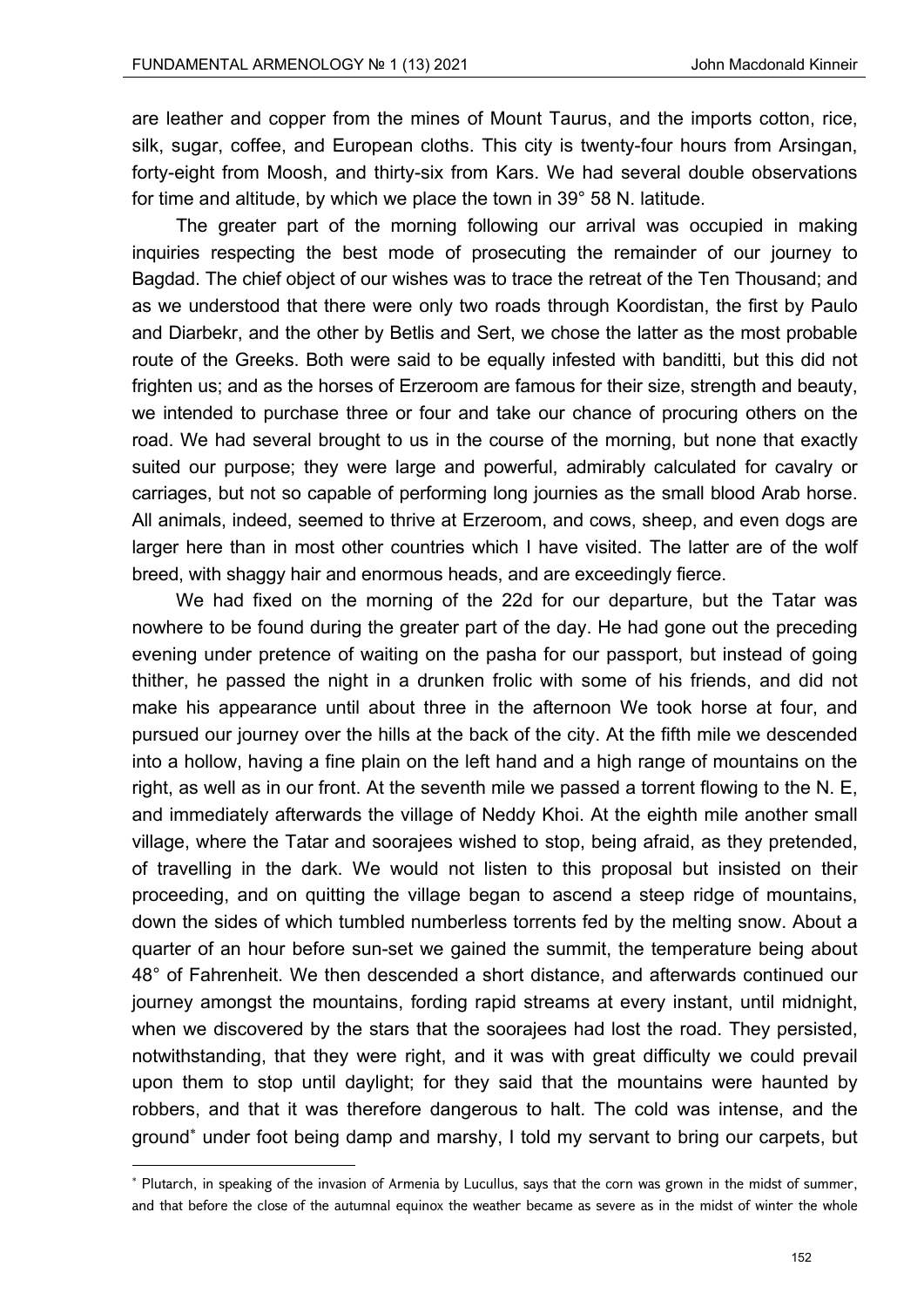the Tatar, who had not yet recovered from his inebriety, ordered the soorajees on no account to unload the horses; so that we were compelled to lie down on the wet grass. At sunrise, on the 23d, the thermometer was down at 36°, a hoar frost lay upon the ground, and we found ourselves close to the source of a river which we afterwards discovered to be the Araxes. The soorajees still maintained their former opinion respecting the road, but we knew from the compass that they must be wrong, and after much difficulty forced them to take an opposite direction. We travelled almost due S. down a fertile but uncultivated valley, and along the left bank of the Araxes, which was covered with willows and tufts of wood, the resort of lions, tigers and wild boars. At the sixth mile we discovered the road which we had lost the preceding night, and at the seventh mile crossed the river at a ford near a number of beds of salt, which is procured by pumping water from wells into these beds, where it gradually evaporates, leaving a crust of salt on the ground. We shortly afterwards re-crossed the Araxes, and at the ninth mile reached the village of Tatoos, which is eight hours or about twenty-eight miles from Erzeroom. We had passed through a country affording excellent pasturage on the sides of the hills, and fertile land in the valleys, but all was waste and uncultivated; the severity of the seasons and scarcity of fuel rendering it almost uninhabitable. We halted at Tatoos for a few hours to refresh ourselves and horses, for we had not slept the night before, and on quitting the village turned a range of low hills and lost sight of the valley of Araxes, here called the Tatoos su. The road lay through a broken and uneven country, so that we were continually ascending and descending, until the ninth mile, when we regained the banks of the Araxes. This river, which at the spot where we first saw it was but a petty rivulet, had now so wonderfully increased in magnitude that it was thirty-seven paces wide, and so deep that our horses were almost swimming. At the tenth mile we halted at the village of Gournda, the first we had seen since we left Tatoos; and afterwards following the right bank of the Araxes for nearly a mile, we turned more to the S., and left the river meandering through a plain towards the N. We travelled for seven miles over a country of the same feature as that which has just been described, and at the twentieth mile began gradually to ascend a very high range of mountains called the Teg Dag. By this time our horses were so much tired that we were under the necessity of turning them loose to graze in the fields for a few hours. The range of the Teg Dag runs in a N. E. and S. W. direction, throwing forth many branches which intersect the plain snow; glittered upon the ground at the place where we halted, although the thermometer, at three o'clock, was up at 68°; and it was five in the evening before our horses were sufficiently refreshed to allow us to proceed. We passed the Teg

<u> Andrewski politika (za obrazu pod predsjednika u predsjednika u predsjednika u predsjednika (za obrazu pod p</u>

country was covered with snow, the rivers were frozen, the country was woody, the paths narrow; and at night the army was compelled to encamp in damp muddy spots wet with melting snow.

<sup>\*</sup> Strabo affirms, that the Euphrates and Araxes falling from Mount Abas, the one pursues a westerly and the other an easterly course, the latter, flowing towards Atropatia, turns suddenly to the N. W., and pawing Mar and afterwards Artaxata, flows through level country into the Caspian sea.

<sup>\*</sup> It flows hence direct to Hassan Kela, anciently Theodosiopolis.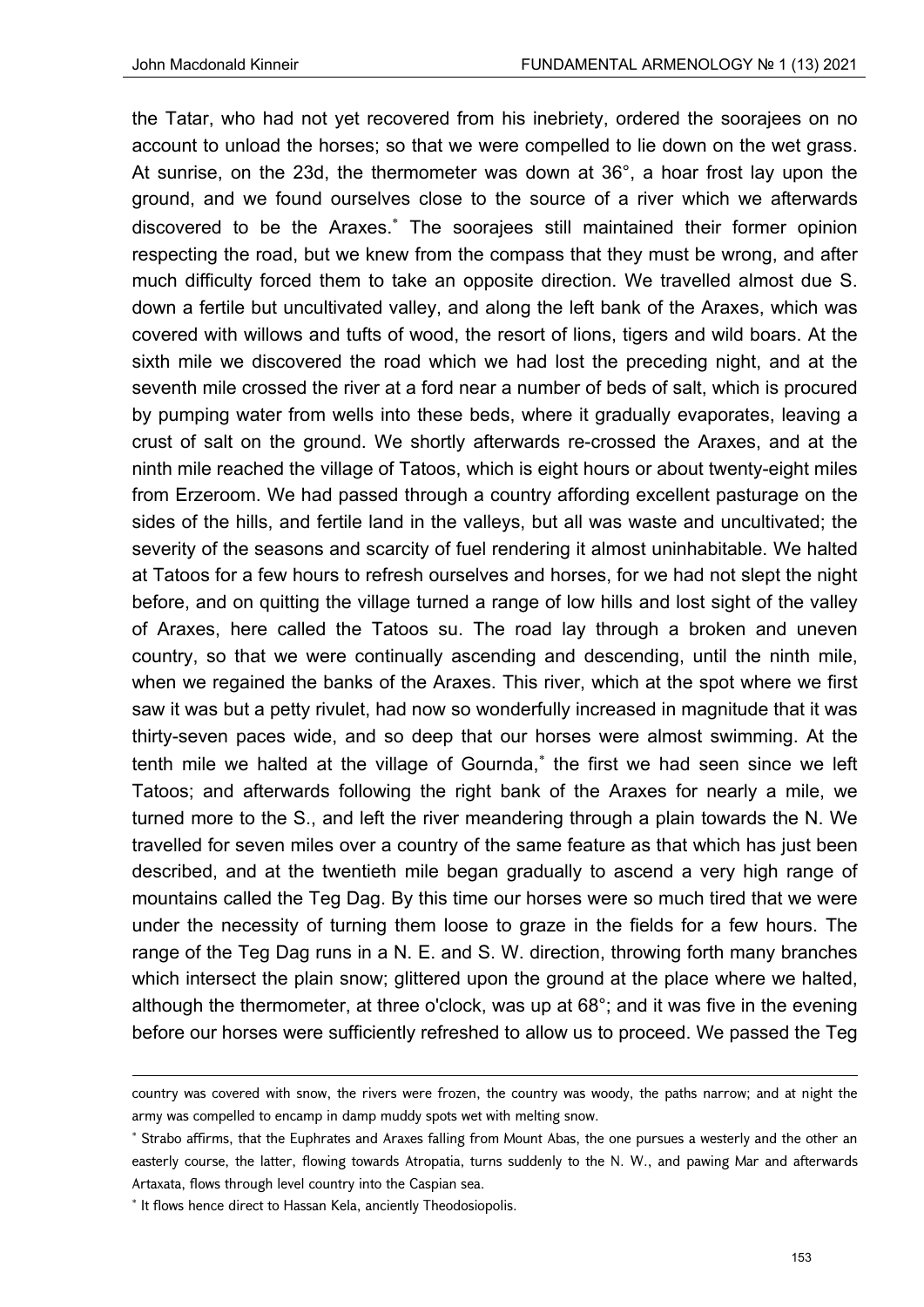Dag by an opening in the range, descending at the twenty-third mile into the plain of Khinis, where we perceived some flocks of sheep and a few dwarf pear trees, the only shrubs which we had seen since our departure from Erzeroom, excepting the willows on the banks of the Araxes. At the twenty-fifth mile is the Koordish village of Ameran, near which we observed some spots of cultivated land; hence we travelled for about three hours across the plain, and at nine P. M. arrived at the large village of Ginnis or Khinis, which D'Anville supposes to be the city of Gymnias mentioned in the Retreat.<sup>\*</sup> It is situated on the Binguel su, one of the principal branches of the Euphrates, formerly called the Lycus.

 24th. The houses at this place are built in every way similar to those described by Xenophon, and the inhabitants, who had never seen an European before, seemed to eye us with the utmost surprize and wonder, but took no liberties. They, as well as most of the inhabitants of the adjacent villages, were Armenians; and, if we might judge from their dress and appearance, had to combat the extremes of poverty and wretchedness. Their church was surrounded by a number of uncouth tomb stones bearing the shapes of horses, elephants and cows. We mounted at nine and followed the course of the Binguel down a valley, in this part tolerably cultivated, but like all the surrounding country entirely destitute of wood. At the third mile forded the Binguel, here sixty-eight paces in width, and so rapid that the horses were nearly carried down by the stream; and, about fifty yards more in advance crossed a second river, equally deep with the former, but not more than twenty-seven paces wide. These two rivers become united about a quarter of a mile below the spot where we passed them, and their course certainly surprized us, since the Binguel, in all the maps which I have ever met with, is made to flow invariably towards the west, but here it took a direction nearly due east. We followed its right bank until the ninth mile, when our soorajee and Tatar were desirous of spending the remainder of the day at a village called Domaun, but not obtaining our consent they were compelled to move on. Turning to the south we quitted the banks of the Binguel, and entered the mountains, ascending gradually the bed of a small stream. Between the seventeenth and eighteenth mile we arrived at the source of this rivulet, near a spot where the mountains became exceedingly steep and difficult of ascent. We were about half an hour in getting to the top of this steep part, and at the eighteenth mile stood on the summit of the lofty range of Hamur Tegh, where the snow lay several feet deep notwithstanding the thermometer was at  $70^{\circ}$  in the shade at Domaun. We saw a vast plain below us, through which the Morad or Water of Desire flowed from the N. E. in a thousand serpentine curves; on the W. and S. we beheld nothing but mountains and snow; and bearing E. S. E. distant about thirty or forty miles, the white peak of the Sepan Dag soared above the clouds that floated along its sides. This is one of the most remarkable mountains in Armenia; it hangs over the N. W.

<sup>\*</sup> In five days from Gymnias the Greeks reached the holy mountain of the Theckes, from which they saw the sea; but had they marched at the rate of forty miles a day (which would have been impossible in a country covered with snow, and with an enemy to oppose them) they could not possibly have done it from Khinis.

 This river comes from the S., and has, as we were informed, its source in the adjoining mountains.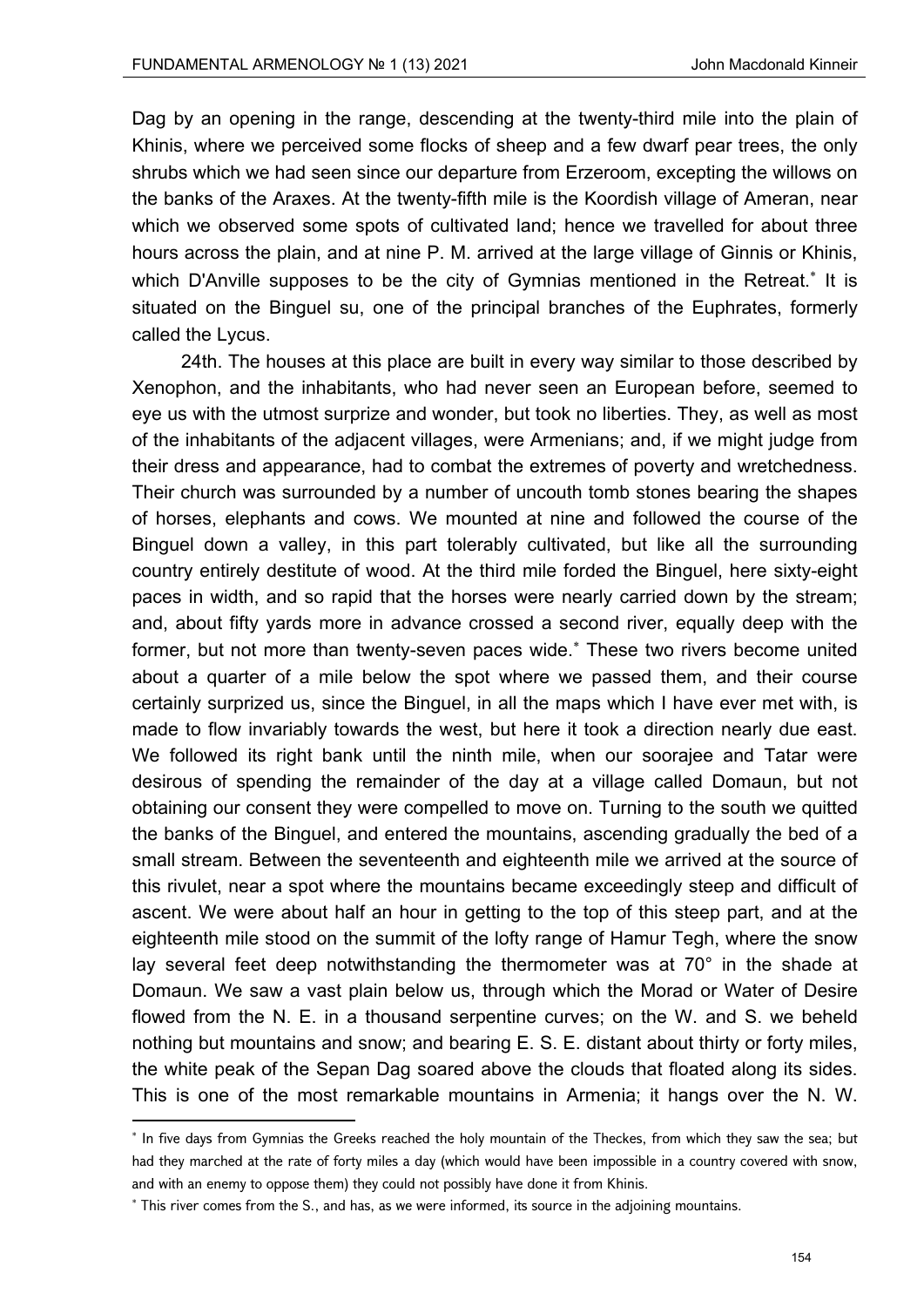corner of the lake of Van, and is said to be so lofty that no person ever reached its summit. We descended into the plain, and at the twenty-first mile halted at an encampment of wandering Koords, pitched on the banks of a rivulet which empties itself into the Morad. We alighted at the tent of the chief, who gave us a cordial reception, and who, instead of being an uncivilized barbarian as we expected to find him, was smooth and polished in his manners. He beckoned us to sit down, and ordered coffee to be served and dinner to be prepared. The tent was about fifty feet in length and thirty in breadth, made of coarse black woollen cloth, supported by nine small poles. The walls were made with cane bound together by twisted purple silk, and about four feet high; one end was allotted to the women, and the other to the chief, who sat on a silk cushion, having on each side long felts spread for the accommodation of the visitors. Soon after we were seated he addressed the Tatar, desiring to know what sort of a place England was, since he heard the people there were wise and made excellent cloth and pistols. Mahomed Aga, with great gravity, assured him that it was a city two hundred hours in circumference, completely filled with emeralds, rubies and all sorts of rich merchandize; an account which seemed to excite the surprize of the Koord, although he did not express a doubt of the Tatar's veracity. He then ordered his horses to be brought out for us to look at, and we afterwards sat down to dinner, which consisted of a large dish of meat, two plates of cheese, two bowls of sour milk and abundance of good bread, served up on a leather cloth.

We took our leave at five in the evening, and ascending a range of hills to the south of the tents, again descended into the plain of the Morad, when, at the end of the sixth mile, we stopped at the Armenian village of Karagool. The roads to-day were, generally speaking, tolerably good; the temperature, between ten in the morning and five in the evening, varied from 66 to 70 of Fahrenheit, and we had a slight thunderstorm towards sun-set. The country, through which we had passed, was for the most part fertile, covered with fine verdure and great quantities of wild asparagus. The inhabitants of Karagool, like most of the Armenians whom we have seen, appeared to be a rude and inhospitable race, so much so indeed, that it was not till the Tatar had applied his whip to the kia's back, that he would bring us a few measures of barley for the horses. The valley of the Morad at the western extremity of which the village of Karagool is situated, yields the finest pasturage in the world. The soil is rich and fruitful, and the climate mild, compared with what it is in general on the table-land of Armenia; but, notwithstanding these advantages, you hardly perceive a single inhabitant or even a cultivated field, these fertile meadows being now entirely abandoned to any wandering tribe which chooses to take possession of them. The Morad is seen from afar meandering from the N. E., and is joined by the Binguel,<sup>\*</sup> about five miles to the N. E. of

<sup>\*</sup> It rises in a cone and has every appearance of being volcanic. Quantities of opsidian are found along the border of the lake.

<sup>\*</sup> It appears strange that we should have so long remained ignorant of the real course of this river. It is in all the maps which I have seen made to pursue a westerly course, and to enter the northern branch of the Euphrates instead of the Morad.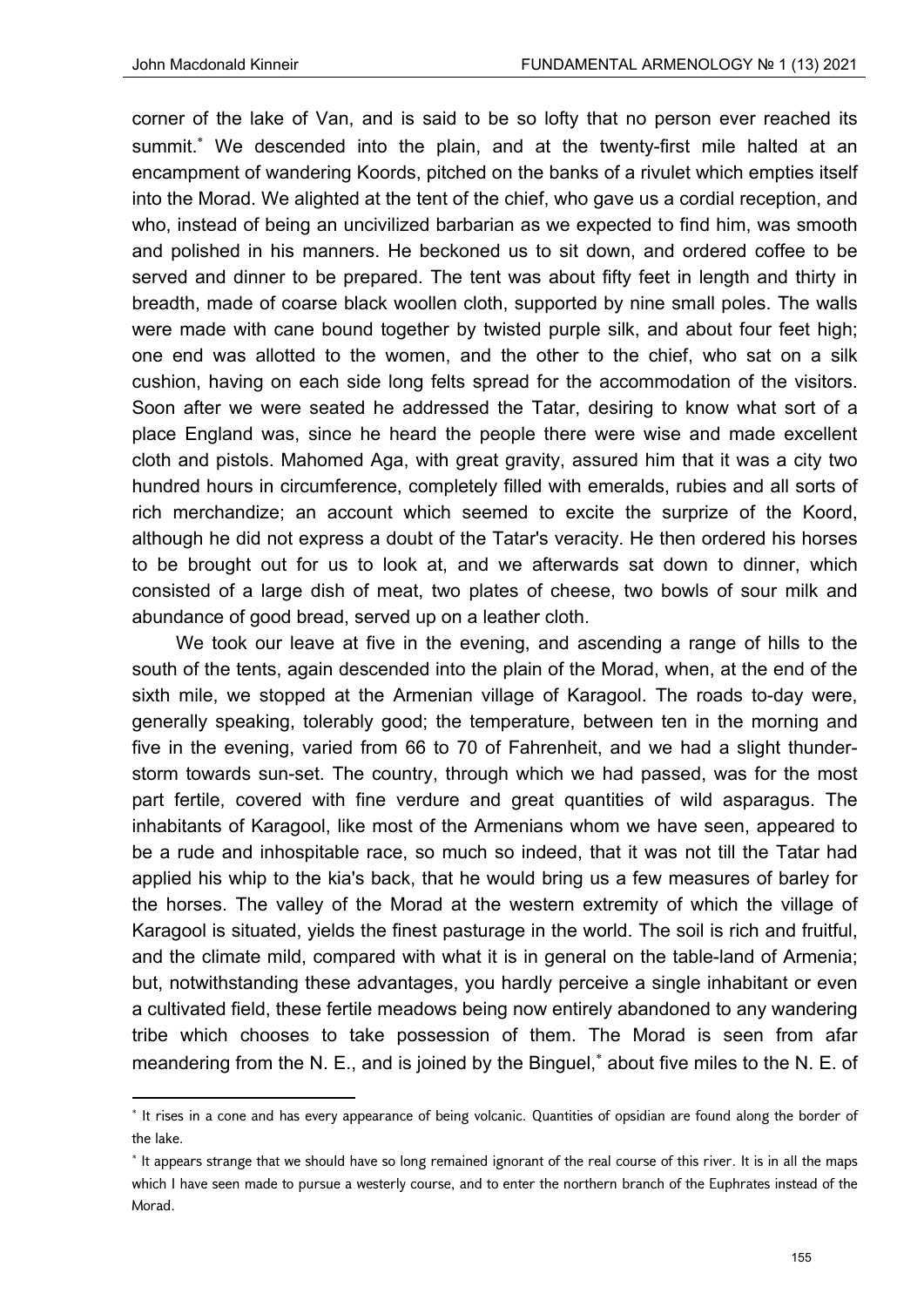the village, where we slept. It is the most considerable of all the rivers of this country, and is supposed to be the same, which the Ten Thousand passed by the name of Phrat. It has its source under the walls of Bayazed, and forms a confluence with the northern branch of the Euphrates near Kebban in Mount Taurus. About twelve miles in a E. N. E. direction from Karagool, is a noble lake called Shello, which the people informed us was at least a day's journey in circumference. It was visible from an eminence above the village, and the water is said to be sweet and palatable.

25th. We mounted at eight in the morning and travelled about a mile and a half, when we arrived on the banks of the Morad, here nearly as broad, deep and rapid as the Tigris at Mosul. We swam the horses across, and then passed it ourselves on a raft supported by inflated sheep skins, the river was swelled, and the water troubled and muddy, occasioned by the snow torrents from the mountains. Thence we ascended a gentle slope, and travelled for eight miles over rough and stony ground full of serpents, which were about four or five feet long, of a red colour, and reported to be poisonous. At the ninth mile we descended into a cultivated district called Leese, and crossing several small streams, all of which seemed to direct their course towards the Morad, reached at the tenth mile an Armenian village of the same name. Most of the inhabitants were busily employed in the fields, ploughing and harrowing, but they seemed to possess but little knowledge of agriculture. The plough is simple, made entirely of wood and drawn by four oxen, the handle is a perpendicular staff, about two feet and a half in height, and the person who guides the plough stands on a small stage projecting behind. We had a visit, soon after our arrival, from a party of the Lesgae, composing the guard of the pasha of Moush, who was encamped in the neighbourhood, and who dispatched them with a complimentary message, intimating that he would furnish us with an escort as far as the boundaries of his government. These people are the scourge of all the neighbouring countries, being generally employed as the guards of the great men; they are mercenary troops, armed with carabines, pistols and daggers, and during the period for which they engage themselves, will serve with great fidelity, even against their nearest relations. They are of a middle stature, firmly built, of black complexions and a fierce menacing air.

<u> Andrewski politika (za obrazu pod predsjednika u predsjednika u predsjednika u predsjednika (za obrazu pod p</u>

Procopius gives the following account of the Euphrates and Tigris. "From a mountain of Armenia not very steep, being five miles to the north of Theodosiopolis, issue two springs, the right spring forming the Euphrates, and the left the Tigris. Tigris, without winding, goes straight on to Armida, taking in no waters by the way, and by the north side of it passes into Assyria. But the Euphrates, not running far, vanishes, not sinking underground but with a kind of miracle. Over the water lies a bog, exceeding deep and six miles long, and two miles and a half broad, wherein much reed grows, and the mud is so stiff, that to passengers it seems firm ground. Horse and foot and waggons pass upon it every day, and stir not the ground, nor discover it to be a bog. The inhabitants every year burn off the reed, that it stop not the way and sometimes a strong wind blowing, the fire pierces to the root, and discovers the rivers in a small channel and the mud in binding up again soon after, restores to the place the form it bad. Hence this river rums to the country of Ecclesa, where was the temple of Dians in Tauris: whence Iphigenia, Agamemnon's daughter, fled with Orestes and Pylades, carrying away the image of Diana."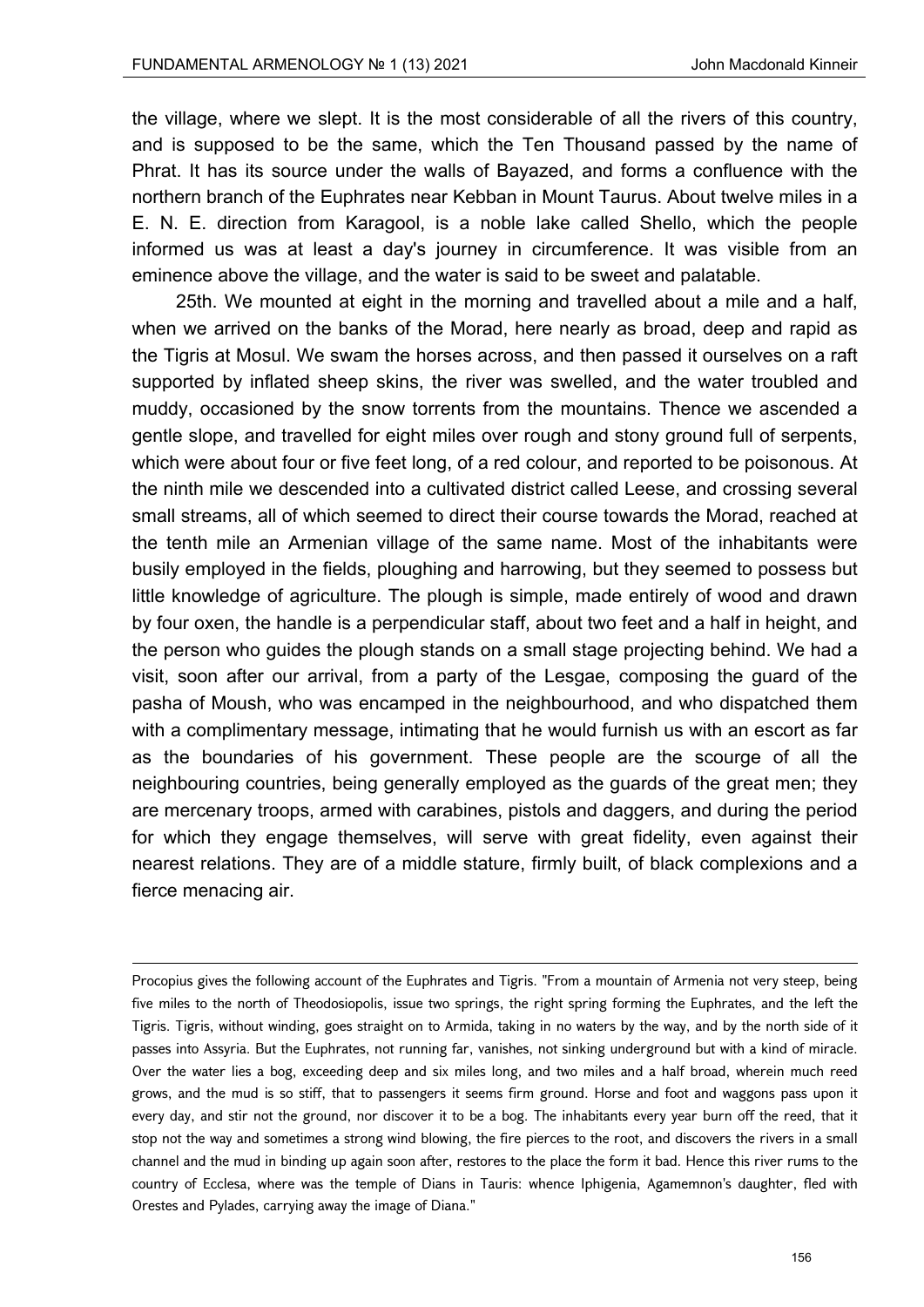27th. Leese is eight hours from Moush, and the same distance from Aklat and Malazghird. The temperature this morning at eight A. M. was 64, at ten 70, and at midday 74. From Erzeroom to this place, the general bearings of the road were as follows: two miles E., two miles E. N. E., two miles E., one mile E. by S., one mile S. S. E, one mile S. E., half a mile S. S. E., one mile and a half S. by W., six miles S. by E., one mile and a half N. W. N.W., four miles and a half S: S. E., nine miles E three miles E. by S., one mile and a half S. S. E., three miles and a half S. by E., two miles S. S. E, fourteen miles S. E., four miles S. S. E., four miles S. E., two miles S. E., four miles E. by N., three miles and a half E. by S., one mile and a half S. by E., one mile and a half S. E., two miles and a half E. S. E., one mile and a half E. by N., two miles S. E. by S., six miles S. E. by E., two miles and a half S. by E., five miles and a half W., four miles S. W.

The pashalic of Moush is small, but it contains a great number of rich districts in addition to the towns of Moush, Betlis, and Aklat. Most of the villages are inhabited by Armenian Christians, and each parish has its church and ecclesiastic subject to the patriarch of Erzeroom; but the lower classes are in general so poor, that numbers of them, as I before incidentally remarked, emigrate into distant countries, and, after an absence of many years, return to enjoy their savings amongst their families. The women are industrious and spend a great part of their time in spinning cotton and wool. Their dress consists of a loose pair of coloured trowsers, a cloak reaching to the knees, a leathern girdle bound by a large clasp in front, and a handkerchief tied over the head and ears. The Armenians are partly subject to the Turks, and partly to the Koordish begs, but equally oppressed by both.

 29th. The pasha sent for Mahomed Aga this evening, and told him that he should be obliged to send us round by the city of Van, the route of Betlis and Sert being interdicted on account of the depredations of the Koords. As he had said nothing of this before, but on the contrary stated the Betlis road to be safe, I did not place much reliance on his assertions, attributing his change of opinion to some other motive. He had before repeatedly asked the Tatar, whether we had any watches, guns, or pistols, and being no doubt disappointed at Mahomed Aga's answering in the negative, proposed sending us by Van, under the idea of forcing us to give him a present, rather than make so great a round. But in this he was again mistaken, for I had no sooner received his message, than I sent my servant, (having had reason to suspect Mahomed Aga's intriguing disposition,) desiring him to state to the pasha, in the most determined manner, that we were resolved either to go to Betlis, or return to Erzeroom. He replied, with the greatest coolness, that if such were our determination, he would order horses and a guide to attend us in the morning on our way to Betlis. The temperature at six A. M. was 58, at nine A. M. 65, and at twelve, 64.

30th. An old and uncouth looking figure, clothed in the Koordish habit, entered our apartment this morning before we were dressed; he spoke the Turkish language so ill, that it was impossible to comprehend him, but we soon discovered that he was the person commissioned by the pasha to accompany us to Betlis. He quietly sat down in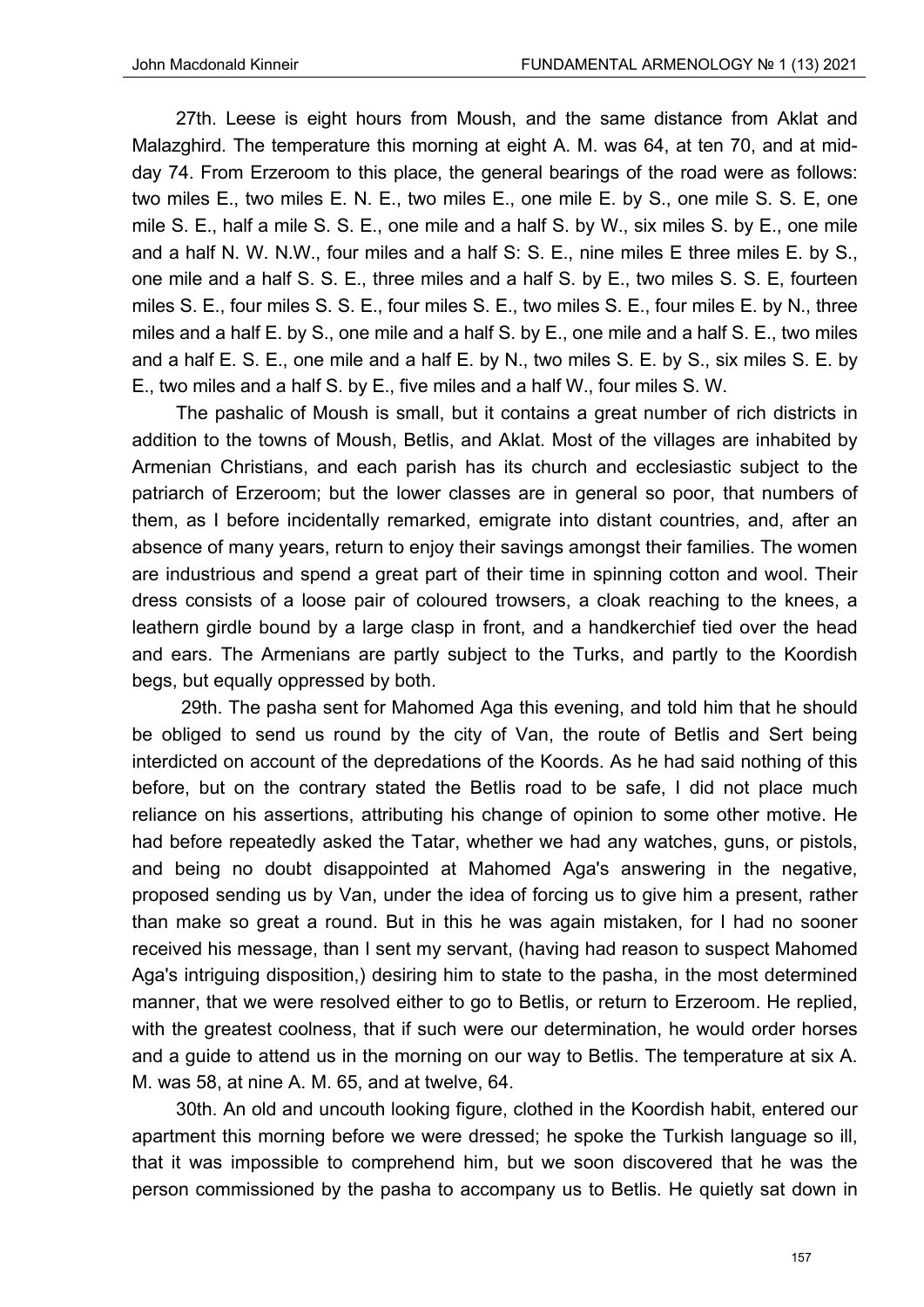the middle of the room, and calling in some of his ragged attendants, harangued them on the necessity of conducting themselves with propriety, and ordered coffee, cheese, and some other little articles, to be packed up for the journey. There was something so good, and at the same time so ludicrous about this old Koord, that we could not help liking him, and he behaved with so much kindness towards us ever afterwards, that we had no reason to retract the good opinion which we had formed of him. We mounted at eight o'clock, and, at the end of the third mile, arrived at a village called Puink, where we drank some coffee with a beg, the chief of the district. We then travelled over a stony road gently rising from the plain, and, at the eighth mile, passed the ruins of a town and castle, situated at the foot of a range of mountains, called Bellyjon. At the ninth mile we stopped at a miserable hamlet called Altæ Bayazed to refresh our horses, and at the thirteenth, gained the summit of the mountains, whence we had a view of the Lake Nazook, probably the Arethusa of the ancients. After descending the mountains, for about one mile, we arrived on the western shore of the lake, which seemed to be about thirteen breadth of about half a mile, but appeared more open at the east end. It is deficient in romantic beauty from the entire want of wood, and has but one village upon its borders, which is named Jezira Oka, and built on a peninsula at the S. W. side. The water, which I tasted, is sweet and wholesome, and consequently applicable to all the purposes of life. We travelled along the western margin of the lake before ascending the hills on the south, and passed a small river which flows out of it, and said to be one of the sources of the Tigris. At the seventeenth mile we lost sight of the Lake Nazook, and descending from the hills into a small cultivated plain, halted for the night at the Jewish village of Mishi. Here we were cordially received, and we spread our carpets on some fresh hay in a shed in front of the aga's house, which opened on a bleak and dreary country, and commanded a view of the great Sepan Dag, bearing two points north of east. The temperature at six A. M. 52, and at the same hour in the evening 63.

July 1st. We set off at seven in the morning, and, quitting the plain after the third mile, entered upon the ascent of the high range of Nimrood Dag, (called the Niphates mountains by the ancients,) at a place where the elevation is not so great as at others. At the fourth mile we entered upon a table-land, the more lofty parts being tipped with snow, and here, for the first time, we had a distant glimpse of the lake of Van. We travelled for six miles across the table-land with the highest part of the Nimrood Dag on our right hand, until the tenth mile, when, from a small eminence, the lake burst full upon our view. This immense sheet of water is called Arssisse by Ptolemy, a name supposed to be derived from the town of Argish or Arsis, on the northern shore of the lake. Its length from E. to W. is, I should suppose, about twenty-five or thirty miles, and its width, towards the middle, from nine to twelve; but the bays and inlets are so numerous that it is said to be upwards of ninety hours in circumference, while a vessel

 Strabo informs us that the Lake of Martiana, sometimes called the Blue Lake, from the colour of its waters, is the largest in Armenia, and extends to the borders of Atropatia. He also mentions a lake called Arsena, the waters of which were of a quality to remove stains from cloth.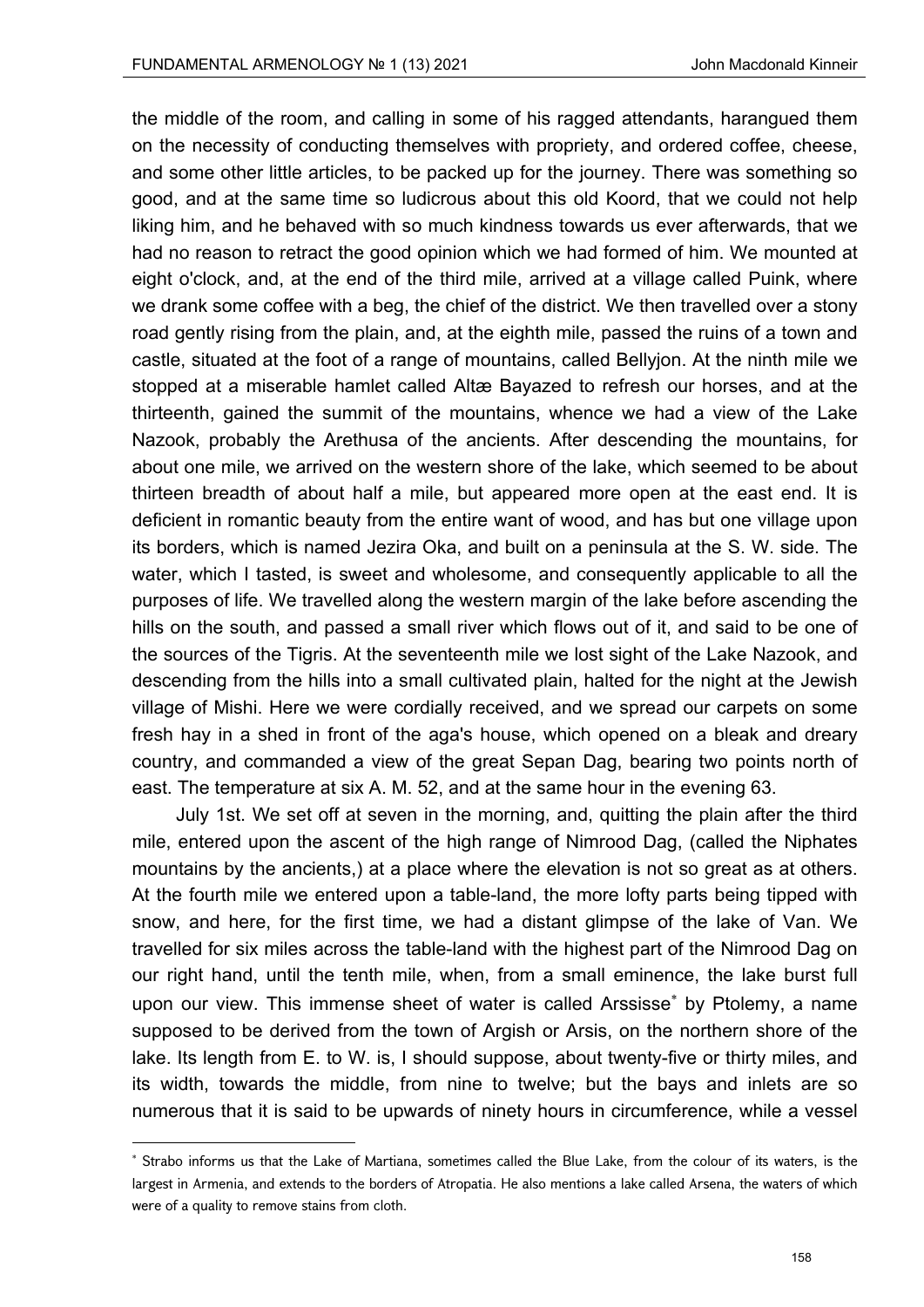can sail in four hours with a fair wind from Tedevan to Van, nearly the opposite extremities of the lake. The water is brackish, but it contains, notwithstanding, abundance of good fish: on the N. it is bounded by the huge mountain of Sepan Dag, on the W. by that of Nimrood, and to the S. by a stupendous chain called Haterash or Karaish. All these different ranges, at the time we saw them, were covered with snow; and I presume that the term Niphates was not applied to any particular ridge but to the whole of this elevated tract.<sup>\*</sup> There are three islands on the lake towards the east side, on one of which stands an ancient Armenian monastery; on the N. and E. margin are the cities of Aklat (Chaleat), Argish (Arzes), and Van (Artemita), which in the Armenian language signifies a fortress; but the country on the W. and S. has a wild and solitary look.

We descended from the eminence into a valley, where we breakfasted at the Armenian village of Teyrout, about a mile from the lake, and forty hours from Van. At two P. M., when the heat was a little abated, we re-commenced our journey, and at the close of the evening had marched four hours, or fourteen miles, to Tchokar, also inhabited by Christians, and situated at the base of the last and most lofty peak of Nimrood. We had a delightful ride along the margin of the lake, and within about half a mile of the shore, the mountains descending in a gentle slope towards the water. At the second mile we saw the town of Aklat<sup>\*</sup> bearing E. N. E., and distant about five miles from us: it is a casaban, containing about a thousand houses, governed by a beg, and situated about a mile from the N. W. extremity of the lake, embosomed in orchards of fruit trees. At the seventh mile is the village of Gezag on the verge of the shore; at the eighth that of Teygag, also close to the water, and surrounded by wood, which, in so bare a country, had a pleasing effect. The day was calm and excessively hot, but we found great relief in eating the snow from the sides of the hills. The lake resembled an immense mirror, reflecting the mountains on either side: we could perceive the city of Van on the opposite shore, bearing nearly due E., distant twenty-five or thirty miles,<sup>3</sup> and at one particular place we crossed great masses of obsidian, which our guides told us had fallen from the mountains. At the twelfth mile is the village and port of Tednan, at the bottom of a bay or inlet running to the S. W., and three miles due W. of it another village amongst the hills, called Sharbas. As we approached the end of our journey, the slopes of the mountains became clothed with wild roses, intermingled with dwarf oak and pear trees: at the thirteenth mile we descended into a valley separating the range of

 Of the mountains to the south of the Euphrates, which, from Cappadocia and Commagene, extend towards the east, the first is named Tauro, and by some the Gordian Mountains, which divide the valley of Sophene and Armenia from Mesopotamia. What is termed Mount Masius, adjacent to Nisibis and Tigranocerta, afterwards assumes the name of Niphates, where we discover the sources of the Tigris. Mount Niphates, continuing to extend itself, is subsequently called Zagros, and separates Media from Babylonia. – *Strabo*.

<sup>\*</sup> Aklat is a town often mentioned in the history of the wars of Armenia, and its possession was repeatedly disputed between the Greeks, Persians, and Armenians: it was taken by Jellaladeen, and retaken by Aladeen, Sultan of Roum, in whose family it remained for nearly a century, when it fell, with their other possessions, into the power of the Turks.

<sup>&</sup>lt;sup>3</sup> The extremities of the lake at this place ran nearly E. and W.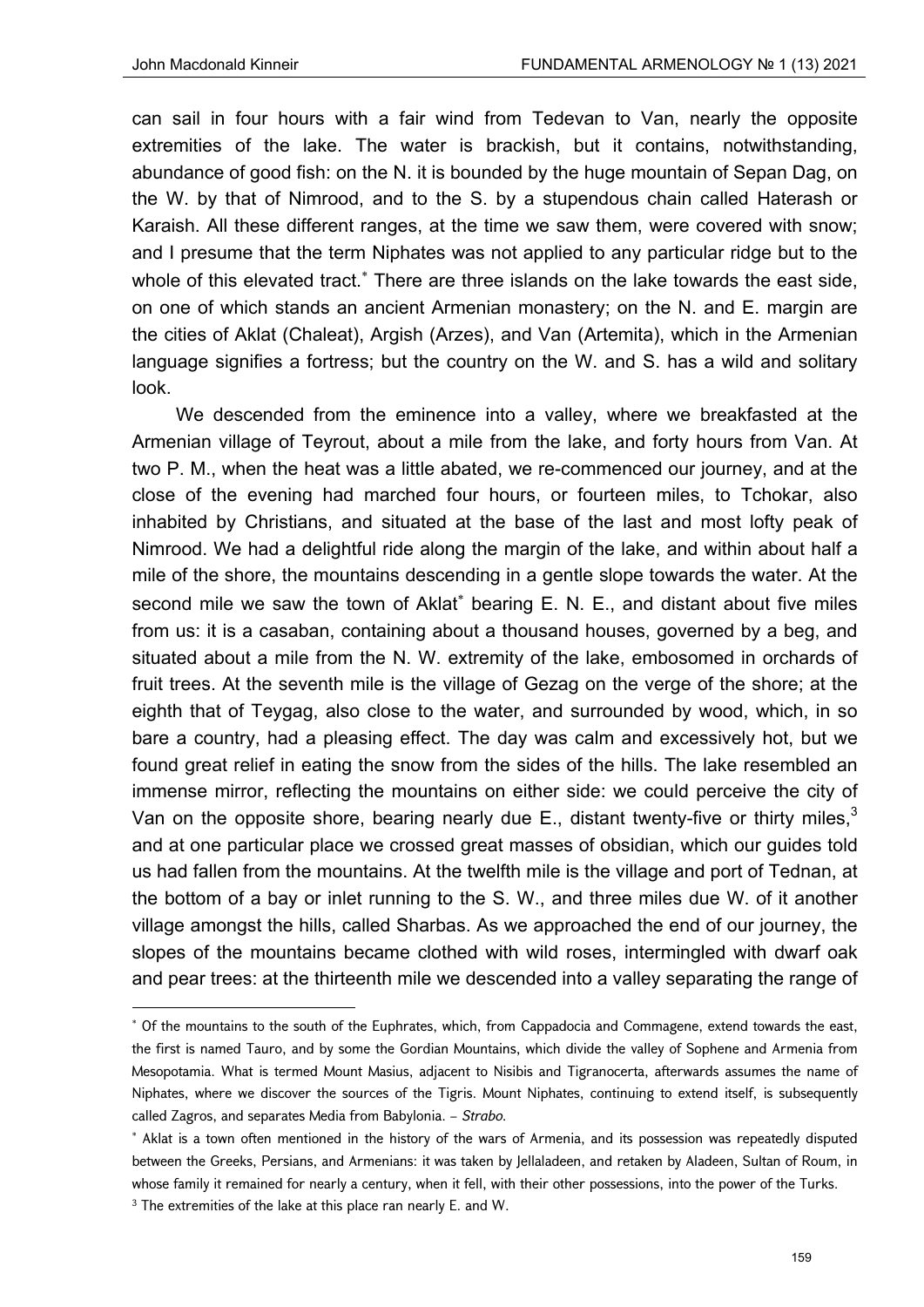Nimrood from that of Haterash, a lofty chain extending from Moush along the south margin of the lake, and which entering into Persia becomes connected with the mountains of Salrund and Giroos. They sink abruptly to the water's edge, jutting out into bluff capes and head lands; their summits are barren and rocky, and capped with snow the greater part of the year, but towards the base they are less sterile, and in some places fringed with brushwood. This rugged territory is in the possession of several Koordish begs, who reside in the strong holds with all the pomp and ignorance of our ancient feudal lords, and who have hitherto maintained their independence against both the Turks and Persians. The village of Tchokar could not afford us a decent place to sleep in, so that notwithstanding the coldness of the night, we were obliged to spread our carpets on a bank under the lee of the church, a small edifice of an oblong shape, built of hewn stone, and dimly lighted by small Gothic windows. $4$  Each village has a papas, or priest, who is educated either in the convents or larger towns, and appointed by the patriarch of Erzeroom; the parishes are visited once a year by the bishops and deacons, who, under pretence of scrutinizing the conduct of their deputies, exact money from the peasantry. At Tchokar we purchased a lamb for three piastres (three shillings), in order to entertain our people after the following adventure. About half-way we had encountered a party of the Lesgae, who eyed us with a suspicious look, and seemed doubt ful whether or not they might venture to attack us; they passed on, however, and soon afterwards we met some others of the same stamp, well mounted and armed, as were also the former. I was a few yards in advance, and they endeavoured to intercept me, but I avoided them; they then made a push at Mr. Chavasse, and stopped the soorajee, demanding, with a menacing air, whither we were going: they held a parley for a few moments, and one of them cocking his carabine, rode up and seized a baggage horse. The guide and his attendants were not with us; but nevertheless, when we perceived that the Lesgae had seized the baggage, we spurred our horses towards them, with our pistols in our hands: finding us prepared and determined to resist, they abandoned their prey, and turning round, fled at full gallop to call in, as we supposed, the assistance of their companions. During the whole of this scene Mahomed Aga remained absolutely in a state of stupor, with his back towards the banditti, betraying in his countenance symptoms of the most abject fear; and when Mr. Chavasse called upon him to advance, he looked at him without appearing to understand what he said. The Koord and his followers coming up soon afterwards, we pursued our journey without further molestation.

2d. We mounted this morning at six A. M., with the thermometer as high as 64. Since we left Erzeroom the climate had gradually become milder, and we had lately, during the day, felt the sun oppressively hot, although the nights were always cold. For

<sup>4</sup> They have no bell, but a piece of carved wood, about two feet in length and three or four inches broad, perforated with small holes, and hanging from the roof of the church: it is struck upon by a small mallet or hammer to call the villagers to worship.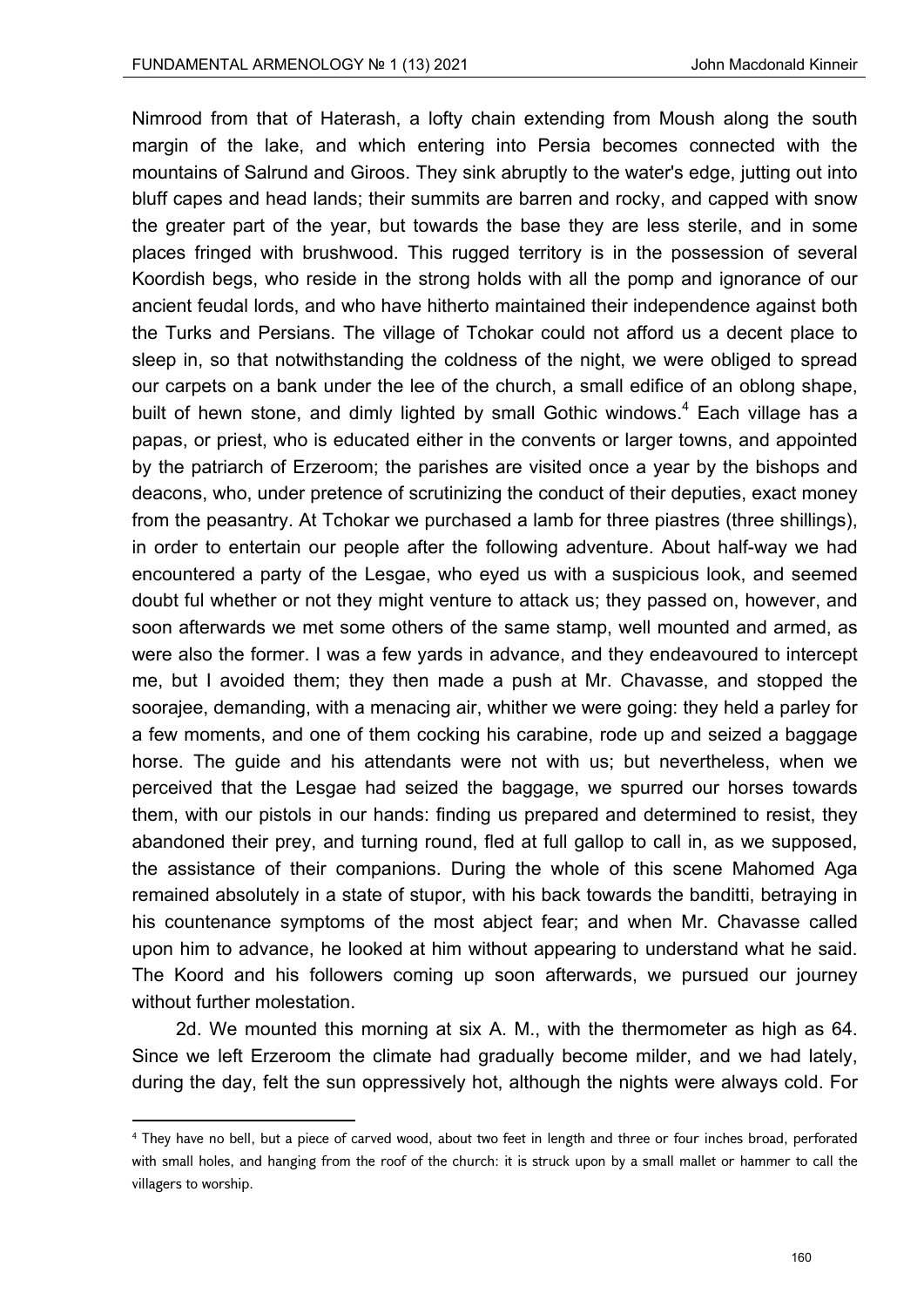the first five miles the road ran across the valley, or rather plain, which separates the two great ranges. At the sixth mile we passed the Betlis su, near its source, and travelied the remainder of the way along its right bank, through an opening in the Haterash; at the eighth mile the village of Sahar; at the ninth crossed a small stream, forming a fine cascade on our left hand, where it meets the Betlis su, and at the tenth a third stream, joining the two former, the whole combined falling over the rocks in a succession of cataracts just before we entered the town of Betlis. The beg ordered an apartment to be prepared for us in his own house, where we should have been perfectly comfortable had we been left to ourselves; but the curiosity of the people to see us was so great, that our room was crowded with company from the moment we arrived until that on which we departed. About half an hour after we had been seated, the beg himself came to visit us: he was a tall handsome man, polite in his manners, and in all respects very different from his wild and clownish followers.

He seemed very desirous of examining our arms, but expressed great contempt for our pistols, which he said were much too short, and not sufficiently ornamented.<sup>\*</sup> He had been in Egypt,<sup>\*</sup> and talked of Sir Sidney Smith, and other English officers, as if he then knew them intimately. The Koords delight in arms more than any other race of men I have ever met with, and pride themselves on the beauty of their horses and value of their accoutrements. When a Koordish chief takes the field, his equipment varies but little from that of the knights in the days of chivalry; and the Saracen who fought under the great Salahadeen was probably armed in the very same manner as he who now makes war against the Persians. His breast is defended by a steel corslet, inlaid with gold and silver; whilst a small wooden shield, thickly studded with brass nails, is slung over his left shoulder when not in use. His lance is carried by his page, or squire, who is also mounted; a carabine is slung across his back; his pistols and dagger are stuck in his girdle, and a light scymitar hangs by his side: attached to the saddle, on the right, is a small case, holding three darts, each about two feet and a half in length; and on the left, at the saddle-bow, you perceive a mace, the most deadly of all his weapons: it is two feet and a half in length; sometimes embossed with gold, at others set with precious stones; and I remember to have seen one in the ancient armoury of Dresden exactly similar to those now used in Koordistan. The darts have steel points, about six inches long, and a weighty piece of iron or lead at the upper part, to give them velocity when thrown by the hand.

 These people place no value on workmanship, but invariably prefer those which are long in the barrel, and gaudy in the mounting.

<sup>\*</sup> In my journeys through the different parts of the Turkish empire, I have questioned many persons who were opposed to the French during the expeditions into Egypt and Syria on the affair of Jaffa; and in justice to Buonaparte I must declare, that not one of them seemed acquainted with a circumstance which has made so much noise in Europe: making every allowance for the indifference of a people familiar with deeds of blood, we are certainly justified in considering this general ignorance of the fact as a strong presumption against its existence: since it is scarcely to be believed, that at set of such a deep and malignant die could, within a few short years, have been entirely buried in oblivion.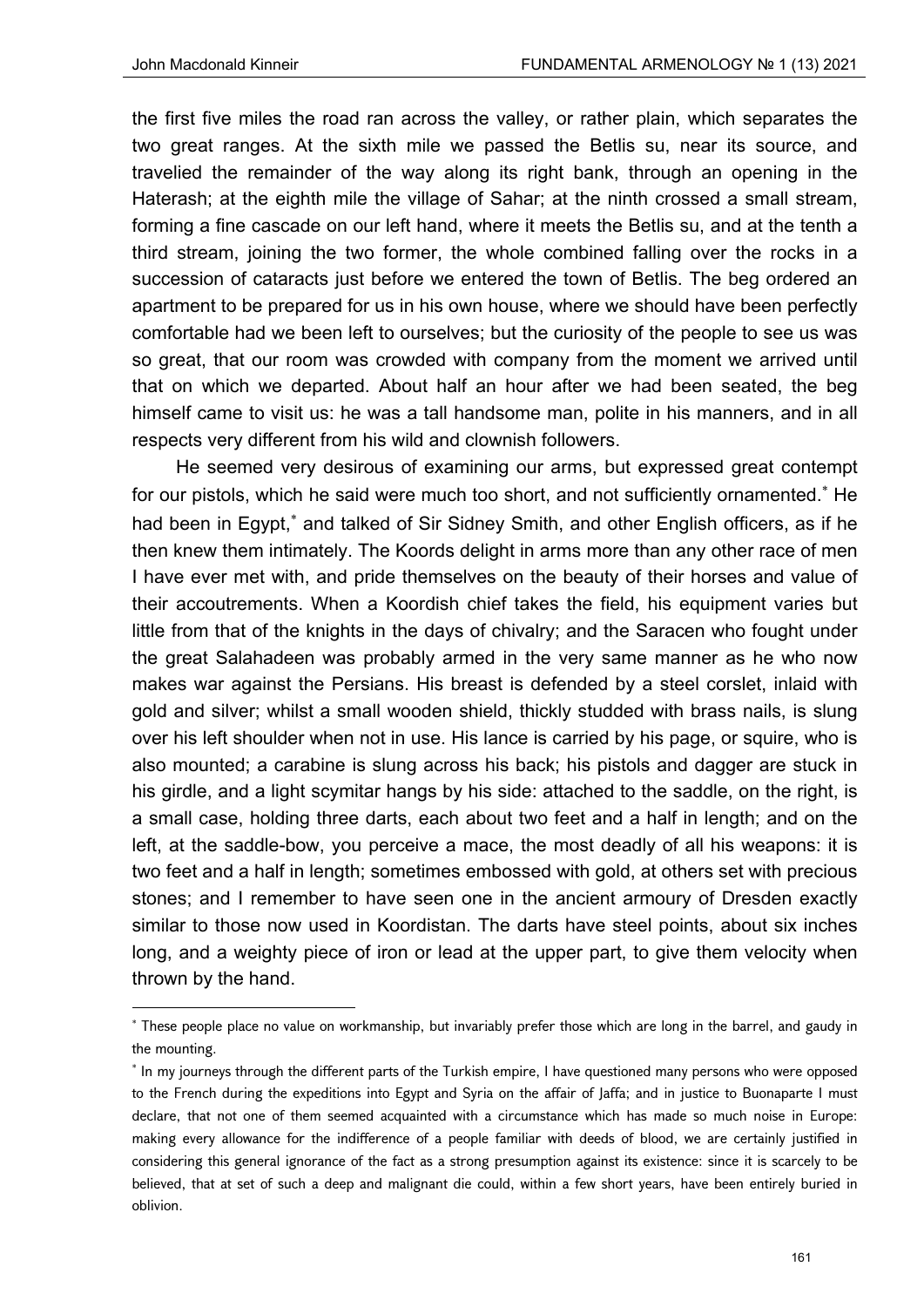The bearings of the road since we quitted Leese are as follow: three miles S. S. E., three miles S. E. by E., one mile and a half S. E., one mile E. by N., one mile and a half S. E. by E., one mile and a half E. by S., two miles and a half S. E.. two miles S. S. E., one mile S. S. W., one mile S. S. W , one mile S. S. E., two miles S. E., one mile S. E. by E., two miles S. S. E, three miles miles S. E. by S., six miles S. by E, three miles S. by W., two miles and a half S. W., two miles S. by W., two miles W. S. W., five miles S. W. by S., three miles S. W., two miles S. W., one mile S. S. W.

3d. The old Koord, who accompanied us from Leese, had behaved with so much attention and civility during the journey, that we thought it incumbent on us to make him a more than ordinary present; but still he was not contented, and, under pretence of treating his servants, demanded a few rubas extra, which I gave him. He returned how ever in the evening, and requested me to lend him ten piastres, promising to repay me in the morning; but as I well knew that the mention of repayment was a mere pretext, in order to extort more money, I pointedly refused him, adding that I was sorry I had already given him so much. Perceiving that he could make nothing of us, he bolted from the room in a rage, abusing us for infidels all the way down stairs, and mounting his horse, which had been waiting for him, set out on his return home. Interest and fear are, I believe, the only motives which can induce a Mahomedan to treat a Christian with common civility.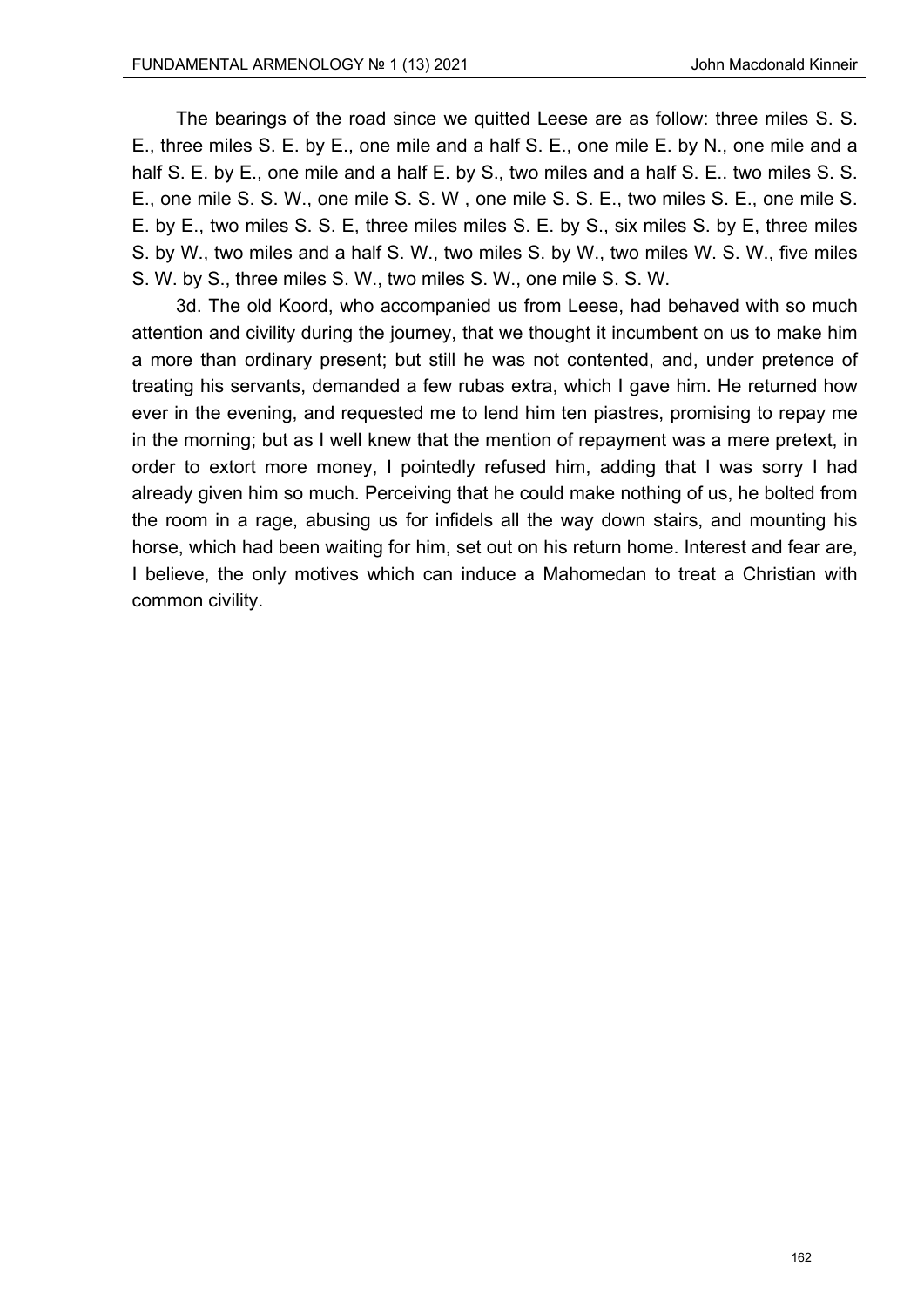# **DESCRIPTION OF BETLIS, AND JOURNEY TO SERT**

BETLIS, the capital of this part of Koordistan, is situated in the heart of the mountains of Haterash, and on the banks of two small rivers which flow into the Tigris. In form it resembles a crab, of which the castle, a fine old building, is the body, and the claws are represented by the ravines, which branch out in many different directions. The city is so ancient, that, according to the tradition of the Koords, it was founded a few years after the flood by a direct descendant of Noah: the houses are admirably built of hewn stone, flat roofed, and for the most part surrounded with gardens of apple, pear, plum, walnut and cherry trees. The streets being in general steep are difficult of access, and each house seems of itself a petty fortress, a precaution not unnecessary in this turbulent part of the world: many of them have large windows, with pointed arches like the Gothic; and the castle, which is partly inhabited and partly in ruins, seems to be a very ancient structure, erected upon an insulated and perpendicular rock, rising abruptly from a hollow in the middle of the city. It was the residence of the ancient khans or begs of Betlis, the most powerful princes in Koordistan, until ruined by family feuds. The walls are built of the same stone as the houses, and the ramparts are nearly a hundred feet in height. The city contains about thirty mosques, eight churches, four hummams, and several khans, and the population is said to amount to twelve thousand souls, of which number one half are Mahomedans, and the remainder Christians of the Armenian persuasion. The rivers are crossed by upwards of twenty bridges, each of one arch, and built of stone; the bazars are well supplied with fruits and provisions; but most other articles, such as cloth, hardware, &c., are excessively dear, and indeed not always to be procured. Merchants sometimes venture to bring goods in well-armed caravans; but the state of the country is such, that they are in constant dread of being plundered and put to death.

Apples, pears, plums, and walnuts come to perfection at Betlis; the vineyards of Coulty, a village six miles E. of the town, produce excellent wine and brandy (arrack), but the lands are principally allotted to pasture; and the natives, if we may venture an opinion from appearances, prefer the culture of fruits and vegetables to that of wheat. Their gardens are irrigated by small aqueducts or canals, which convey the water from the rivers or mountains, and I have seldom seen any illiterate people who better understand the art of hydraulics. Some of their aqueducts carry water from a distance of five or six miles; these are small trenches cut round the sides of the hills, where the level is preserved with the utmost precision, without the use of any mathematical instrument; an extraordinary circumstance, considering that the Koords are a rude, uneducated and brutal race, naturally of a fierce and contentious disposition, and who, if we except the change of their religion, have not altered their manners or character since the days of Xenophon. Betlis is nominally subject to a beg, appointed by the pasha of Moush, but the real authority is possessed by the khan of the Koords, the descendant and representative of a long line of feudal lords who were formerly the masters of all the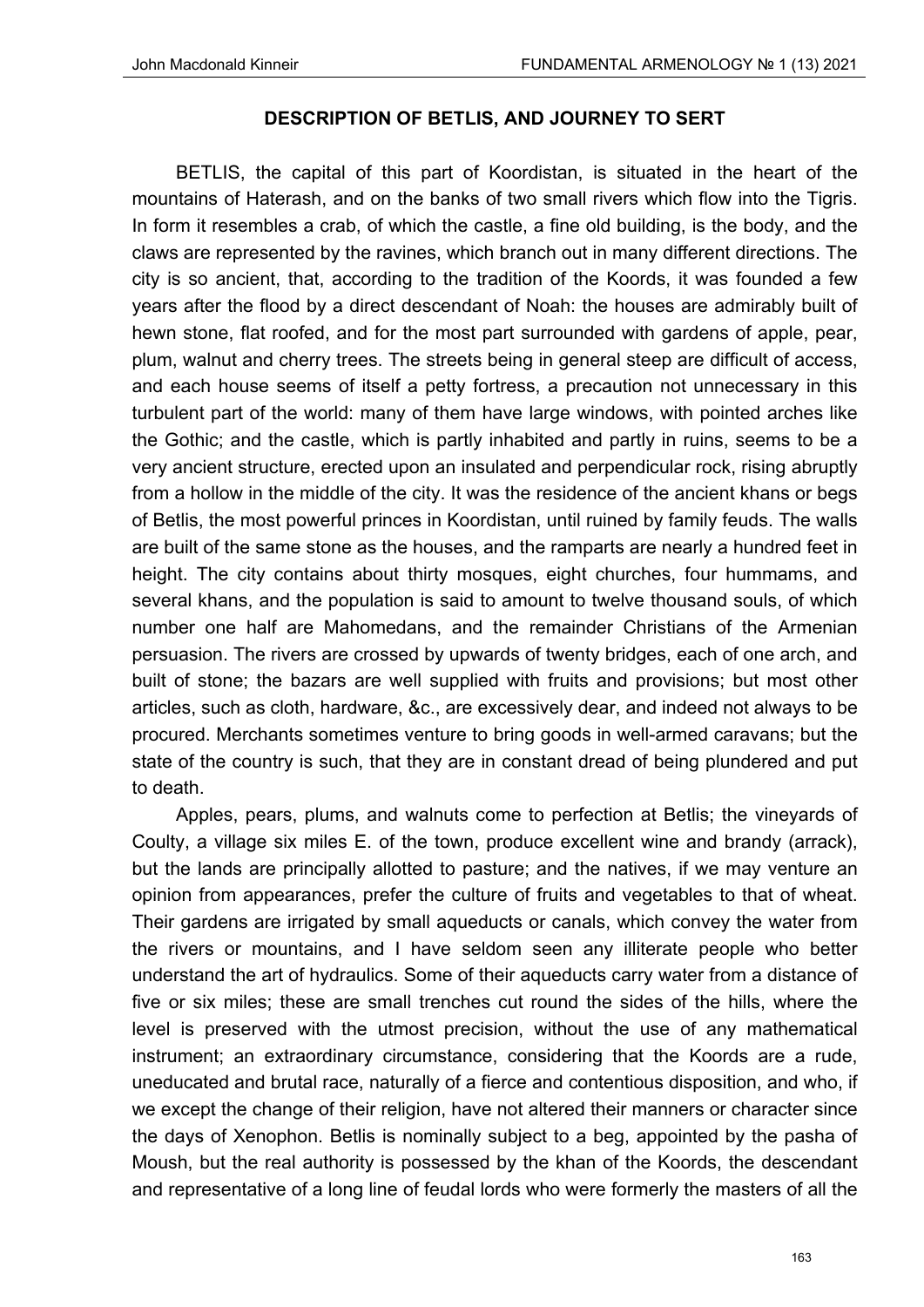surrounding territory. He has, I understand, within these few years, in a certain degree become subject to the Porte, and pays it an annual tribute.

The roads since we left Leese have been very good and passable for cannon, waggons, or indeed wheel-carriages of any kind. This is, however, only the case during the summer and autumn months; for in the winter the whole country is laid under snow, the melting of which in the spring occasions such a number of torrents as to render the communication between the towns exceedingly difficult. I look upon it as impossible to make war in any part of the western Armenia during four or perhaps five months in the year: and as the retreat of the Ten Thousand has often occupied my thoughts in my journies across the sultry wilds of Irak, Arabia and the rugged mountains of Koordistan, I could never reflect without a feeling of admiration and wonder on the difficulties which that heroic body had to overcome. The march of an army for so great a distance, through such a country, with one enemy in front and another in the rear, in daily want of provisions and in the full rigour of an Armenian winter, is quite unparalleled in the annals of war; and must ever be looked upon as a memorable example of what skill and resolution are able to effect. $*$  "The temperature at six A. M. this day was 62 $\degree$  of Fahrenheit, at noon 80° and at sun-set 72°.

We continued three days at Betlis, and on the morning of the 7th set out for Sert, the ancient Tigranocerta. We descended from the height on which the aga's house is situated, and, rounding the castle, passed through an old bazar, where I observed several handsome mosques and colleges neglected and fast falling to ruin. We entered one of the many ravines in which the city is situated, the houses being almost hid from the view by the luxuriant foliage of the trees. At the end of the first mile we quitted the suburbs, and, crossing the river twice successively, continued to travel on its left bank over rough and stony ground. It was a considerable time before we could clear the town, for our escort, consisting of twelve savage Koords, under no sort of controul, were continually stopping on one pretence or another, and when, at last, we had got fairly upon the road, they insisted upon mounting the baggage horses; so that in addition to their ordinary load, each of the poor animals had to carry one of these fellows. The confusion was increased by our being unable to speak to them, since not one amongst the number understood Persian or Turkish; and none of our own party knew the Koordish language. At the third mile we quitted the bank of the river, at that place about fifteen paces wide and exceedingly rapid; and turning S.S. W. followed the winding of a defile. After travelling about two miles up this ravine, with a rivulet on our right hand, we came to an open spot in the mountains; and, at the sixth mile, arrived at a small hamlet embosomed in walnut trees. Thence, without stopping, we gained the summit of a high hill, and again descending into a romantic and well cultivated valley, alighted at the end of the eighth mile at a village called Eulak. Here we halted for a couple of hours on the banks of a rivulet, and under the cool shade of a large walnut tree; for the sun was

<sup>\*</sup> Plutarch tells us that Anthony, during his disastrous retreat through Armenia, repeatedly used to call out-Oh! the Ten Thousand!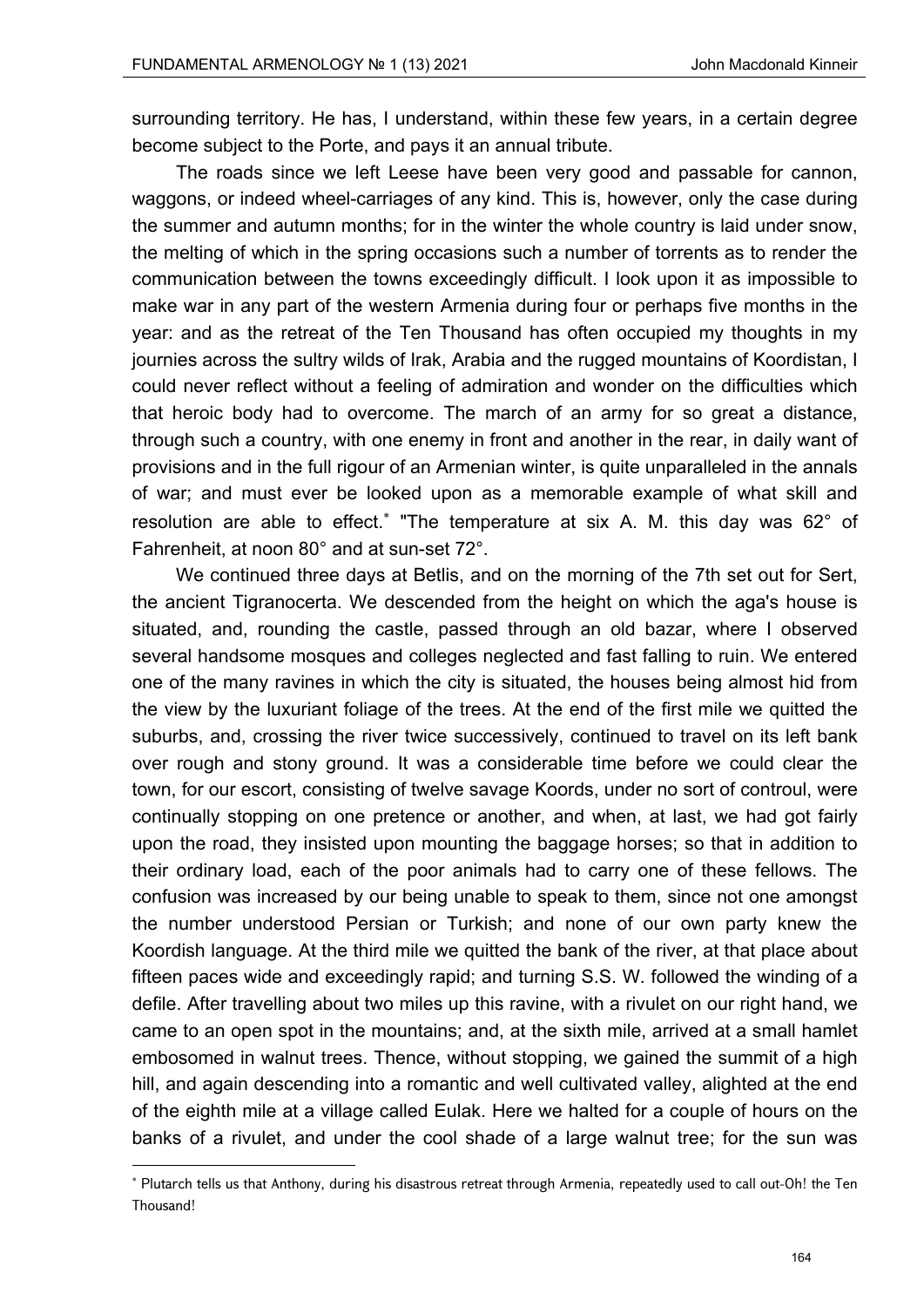scorchingly hot, and I felt myself so much indisposed that I could with difficulty sit upon my horse. The mountains in the vicinity of this village abound in marble. In the cool of the evening we again mounted and rode for a mile and a half down the valley, through cultivated fields interspersed with gardens of apple, pear, mulberry, plum and walnut trees; and on quitting this delightful spot again entered the mountains, which were covered with small oak trees, producing abundance of gall-nuts. The road wound for four miles through the mountains over a rapid succession of steep and shaggy precipices, and during this march we were more than once under the necessity of calling a halt, in order to reprimand the guard, who were perpetually straggling from the road and entering the woods with the baggage horses; no doubt with the view of carrying some of them away. I learnt afterwards that they imagined Mr. Chavasse's portmanteaus were filled with gold, and I remarked, at the time, that their attention was in particular directed towards them. At the end of the fifth mile we descended into a narrow glen, between two ranges of stupendous mountains composed of quartz and clinkstone mixed with quartz, rising almost perpendicularly on each side. Their summits were clothed with hanging oaks and white with snow. A rapid river flowed through the centre of the valley towards the S., which, on inquiry, I afterwards found to be one of the two that flow through Betlis, We followed the course of the stream for two miles up this vale, darkened by the branches of oak, ash, apple and walnut trees; and here, for the first time since we entered Koordistan, we observed some fields of rice, watered by small canals drawn from the river. At the seventh mile we crossed a wooden bridge contiguous to the ruins of another very ancient stone bridge; and, at seven miles and a half, reached the village of Sheck Jama, a poor and miserable place, where we halted for the night. We had understood from the beg of Betlis that the guard and horses were to conduct us all the way to Sert, but on our arrival at Sheck Jama the commander of our escort informed us that his orders were immediately to return to Betlis, and that Ibrahim Aga, a chief who resided in a village two miles off, would provide for our conveyance the remainder of our journey. We had fortunately brought a written order for this Ibrahim Aga, which we lost no time in sending to him.

The thermometer at seven A. M. was at 70", at ten 76, at noon 79° and sun-set 74°.

8th. We received a visit from Ibrahim Aga at an early hour in the morning; he seemed, at first, disposed to give us the same guard and horses we had brought from Betlis, but afterwards changed his determination, and said, that we must wait at Sheck Jama until he could get a sufficient number of others from the adjoining villages. We were not much pleased at the idea of being detained, but our best policy was to submit in silence to our fate; and dismissing, therefore, the old guard with a handsome present,

<sup>\*</sup> I have before stated that two river flowed through Betlis. The first is that which has its source in the Nimrood Dag, near the lake of Van, and along the banks of which we travelled the day we entered the town. This, it appears, turns suddenly to the S. E. after it has flowed through about half the town, and is the same we again crossed in the valley of Sheck Jama. The second Betlis river comes from the W., and is that which I mention as having twice crossed the day we left the city.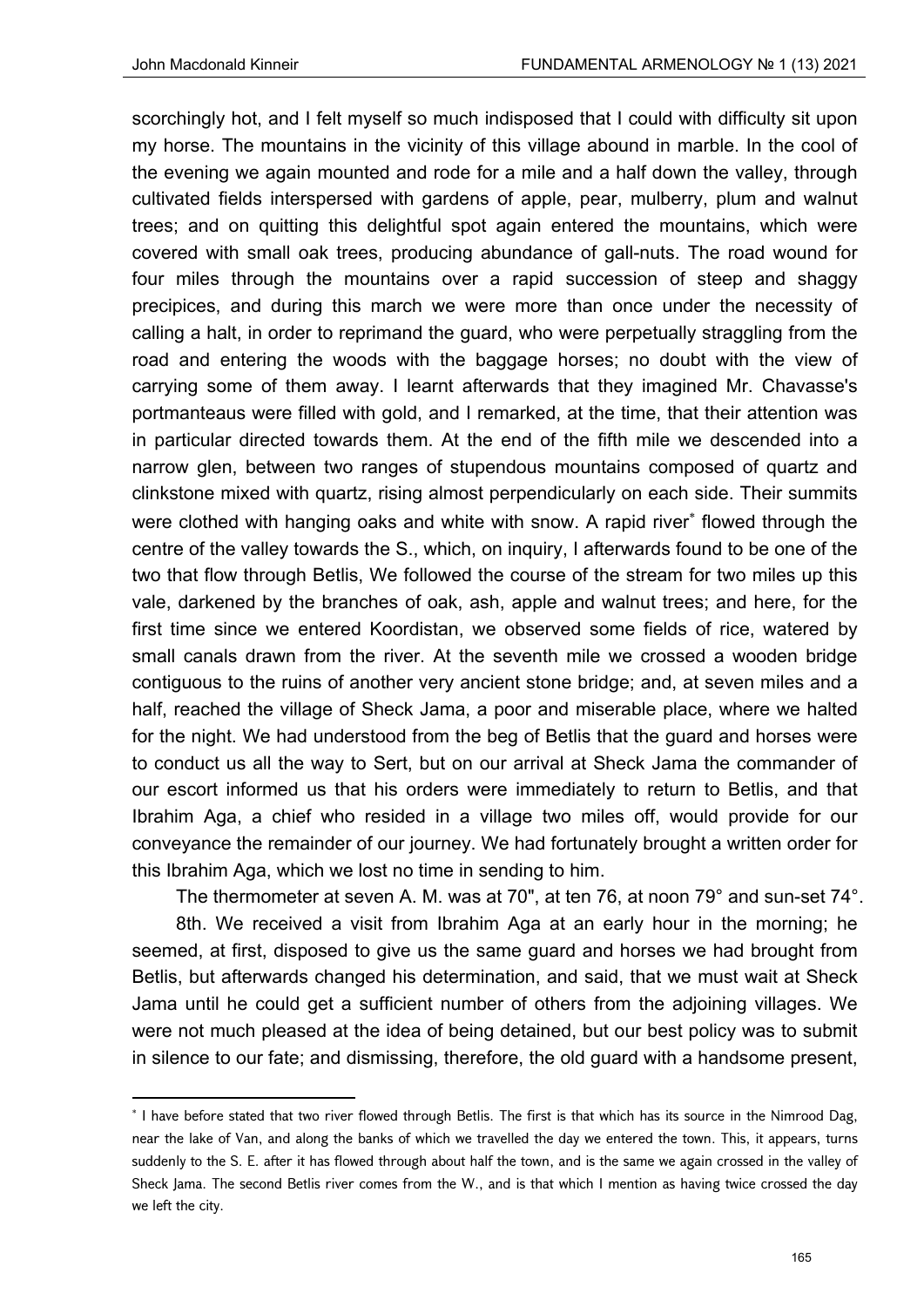we endeavoured to pass the time in walking about the village and gardens. All kinds of cattle appeared to thrive admirably in this part of the country; the oxen were nearly as large as those in England, and the horses were strong, active and good-tempered; but the inhabitants, who invariably give the preference to the mares, assign as a reason that the latter support the extremes of heat and cold better than the former. I have often had occasion to remark that, after a long journey in very hot weather, mares and geldings appeared to suffer less than entire horses; a circumstance not difficult to account for, if we consider that the latter are more fretful and consequently tire themselves sooner than the former. The Arabs esteem mares for another reason, and say, that they do not neigh like the horses to betray them in the night while on their marauding expeditions. Wheat, barley and sometimes rice seem to be the only kinds of grain cultivated in Koordistan; but there is abundance of common vegetables, such as lettuce, cucumbers, cabbage, &c.

9th. The horses were brought us early in the morning, but before we were permitted even to load them, Ibrahim Aga gave me to understand that he had taken a fancy to the amber head of my pipe. Although I well knew that I should be reduced to the necessity of ultimately granting his request, I refused him at first, that the gift might afterwards appear of greater value, and after much noise and bustle we took our departure at eight o'clock, with the loss of my pipe and a hundred piastres, which I was obliged to disburse amongst the Koords. After the first half mile we began to ascend the mountains which bounded the valley on the left hand; at the second mile saw the village of Sepra, the residence of Ibrahim Aga, on the opposite side of the river, distant about two miles west, and, at the third mile, we lost sight of the river, leaving it flowing through a chasm of the mountains to the right. We continued ascending for nearly three hours, the oak trees continually increasing in magnitude as we approached the summit; the wood was so thick that it entirely protected us from the heat of the sun, and when near the top of the mountains we passed through a small encampment of wandering Koords, pitched in a hollow, and in the vicinity of a spring. These people lived on milk, cheese, and bread made from acorns; their appearance denoted extreme poverty; their hair was long and dishevelled, hanging over their face and neck, and their only covering consisted of a dirty rag tied round their loins. At the end of the third hour we arrived on the summit, from which we had a commanding prospect of the adjoining territory, exhibiting, as usual, successive ridges of craggy mountains, separated by narrow strips or glens, many of which shewed signs of cultivation, and seemed to abound in fruit trees. We descended by a road or rather foot-path, both steep and dangerous, and at the fourth hour or tenth mile, passed a village called Eurak, standing on the face of the mountains. At the eleventh we got to the bottom, and crossing a stream flowing to the W., immediately began ascending another range on the opposite side. At the thirteenth we halted at a spring to refresh our horses, by allowing them to eat the grass which grew plentifully around, and at three P. M. continued our route up the mountain. A mile and a half brought us to the top of this range, which was so steep that we were unable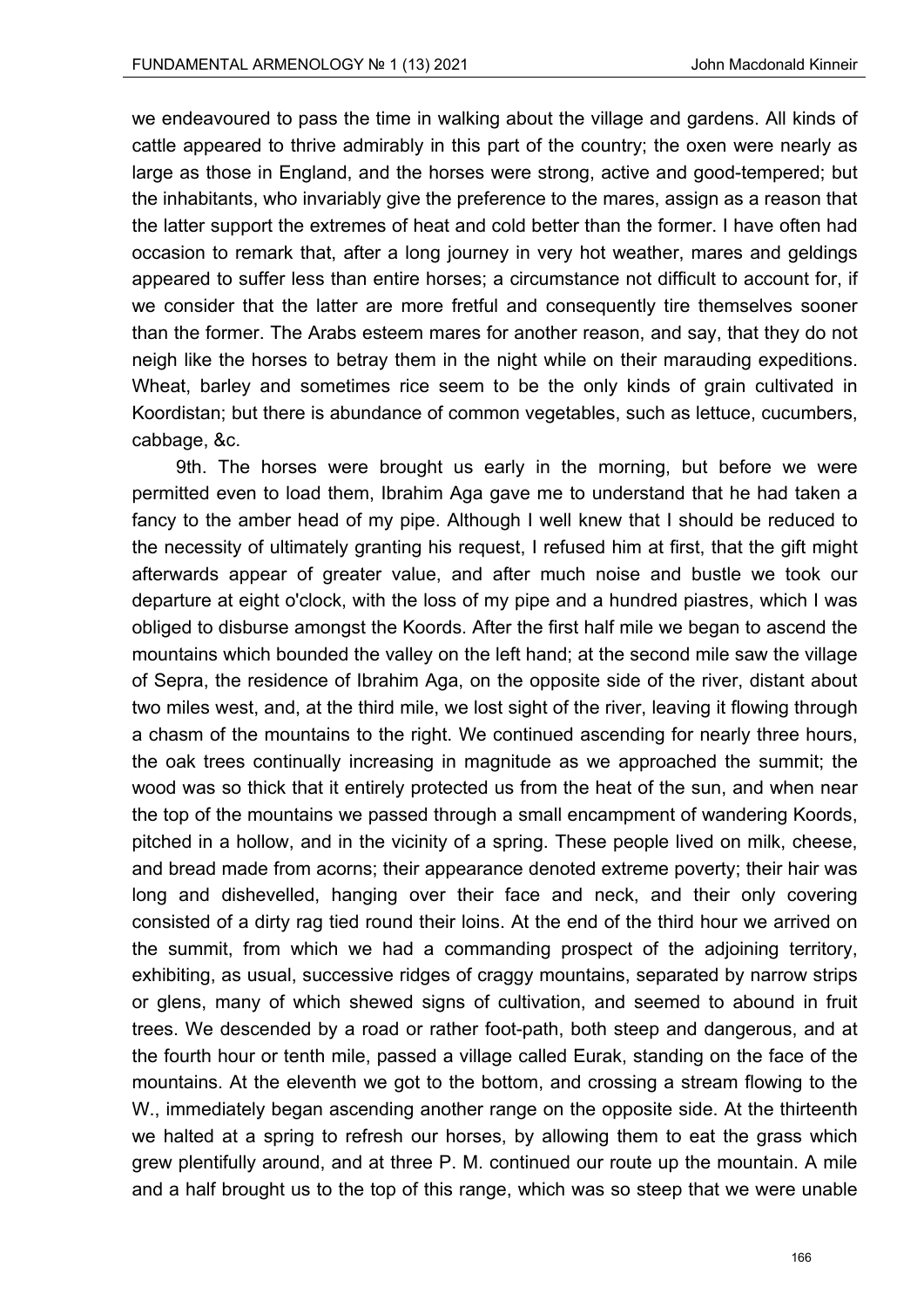to descend the opposite side, without dismounting. The descent might be about three miles in length, and the road was one of the worst I ever remember having seen. It was in one part cut out of the rock, and in part formed of huge round stones, the greater portion of which had slipped from their places, and which presenting a polished surface, made it impossible for the horses to keep their feet. At the nineteenth mile we saw, on the right hand, in a small valley, the romantic district of Tasil consisting of two villages, and extensive vineyards, spread over the declivities of the neighbouring hills. At the twentieth mile reached a small stream, and continued to travel along its west bank down a narrow valley, where the Koords were employed in reaping a few scanty crops that shewed the season to be much more advanced here than even at Betlis. Our route, for seven miles, led through the vineyards and windings of this valley, when at nightfall we entered a wretched hamlet called Tiskin. We were here compelled to sleep in the open air, no money could procure us even a drop of milk or morsel of bread, and the guard had to keep watch during the whole of the night, to prevent us from being plundered by the villagers.

10th. We arose at the dawn of day, and ascending a high mountain behind Tiskin, left the stream flowing to the west. At the third mile we descended into a tract of undulating ground, and at the fifth passed the hamlets of Tag and Tolan, the former on the right hand, the latter on the left, at a short distance from the road. At the eleventh we stopped at a large and flourishing village called Halasni, which, like the other two, had a better and cleaner appearance than any we had hitherto seen. They are built of stone and mortar, afterwards whitewashed with lime, and each house is a castle, consisting of a square tower surrounded with a wall sufficient to protect the inhabitants from the attacks of cavalry, or musket shot. At the tenth mile we entered Sert, and rode directly to the aga's house, a large fortified building surrounded by a moat, where we were stopped at the gate by the guard, who said no person was ever admitted within the walls until his arms were taken from him. Mahomed Aga therefore resigned his pistols and dagger, and was introduced into the castle, whilst we remained to be gazed at without for about ten minutes, and were then also allowed to enter. We found the chief in an open veranda, surrounded by a number of men, who beckoned us to be seated; but, observing that the place pointed out was at the lower end of the veranda, we expressed our surprize and retired to a distance. The chief laughed heartily, but intimated his satisfaction at our conduct by giving us the most honourable seat, being that next himself, and calling for pipes and coffee. He could only speak a few words of Turkish, but his moolah, who was present and understood Persian tolerably well, informed us that the direct road to Mosul by Jezira ul Omar was impassable from the depredations of the Koords, who plundered indifferently every traveller and caravan. "The hakim of Jezira," added he, is the most bloodthirsty villain of them all, and therefore recommend you to take the route of Diarbekr." This intelligence seemed to destroy at once our hopes of tracing further the retreat of the Ten Thousand, and putting an early period to our toilsome journey, but we still trusted that the chief might be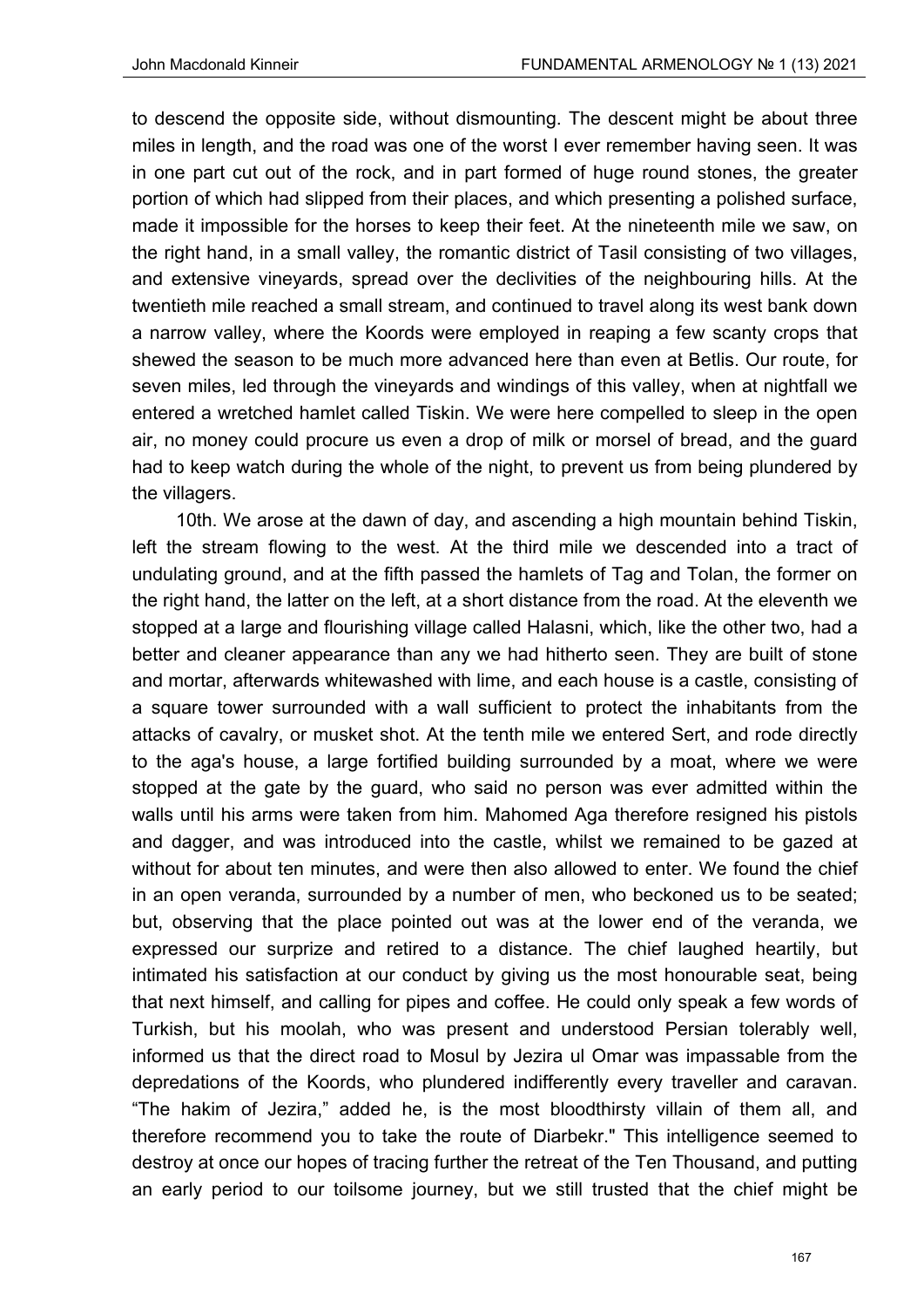induced to grant us strong guard and the protection of his name. The inhabitants of castle gathered around us as if we had been two wild animals; they fingered and carried away whatever they saw, notwithstanding we had taken the necessary precaution of concealing every article that we thought likely to excite their cupidity. In the evening the chief mounted his horse, and, attended by twenty persons on foot, went into the fields inspect, as was his usual custom, the labours of the people. At sun-set carpets were spread on the top of the tower, and all the inmates of his house brought together evening prayers, which were said by my friend the moolah, and no sooner concluded, than they sat down dinner, consisting of large dishes of soup and pillaws, each person being seated according his rank.

11th. We were awakened in the morning by who had brought with him five or six metal watches, desiring me to examine them, and tell him if they were valuable, as they cost him much money; but without waiting my reply, he changed the conversation, and talked about the antiquity of his town, that was once most famous city in the world, and that its ruins could be traced on one side to a village called Wamur, four miles off, and to the banks of the Kabour two miles distant on the other. When he had departed, a number of invalids came to be cured of their disorders, and amongst them one of his sons, who was blind of an eye, and expected his sight to be restored to him in three days, so credulous are these people, and so exalted their ideas of the skill and acquirements of Europeans;<sup>\*</sup> in short, during the whole of the period we remained at this town, we did not enjoy a moment's repose.

<sup>\*</sup> Amongst other acquirements, the orientalists imagine that Europeans are in possession of the philosopher's stone, and some are not wanting amongst themselves who pretend to this gift. A few days before my arrival at Bassora, Mr. Colquhoun, the acting resident at that place, received a message from an Arabian philosopher, requesting a private interview, in order to communicate a most important secret. Mr. C. consented, and next morning the mysterious stranger was introduced to him: embracing the knees of the resident, he said that he was come to supplicate the protection of the English from the cruel and continued persecution of his countrymen, who, having understood that be had the power of transmuting the basest metals into gold, daily put him to the torture to wring his secret from him. He added, that he had just made his escape from Grane, where he had long been starved and imprisoned by the Sheck, and that he would divulge everything he knew to Mr. Colquhoun, provided he was permitted to reside in the factory. My friend agreed to receive him, and in return he faithfully promised to afford a convincing proof of his skill. He accordingly retired, and soon afterwards returned with a small crucible and chafing dish of coals, and when the former had become hot he took four small papers, containing a whitish powder, from his pocket, and asked Mr. C. to fetch him a piece of lead: the latter went into his study, and taking four pistol bullets, weighed them unknown to the alchymist: these, with the powder, he put into the crucible, and the whole was immediately in a state of fusion. After the lapse of about twenty minutes, the Arabian desired Mr. C. to take the crucible from the fire, and put it into the air to cool: the contents were then removed by Mr. C., and proved to be a piece of pure gold, of the same weight as the bullets. The gold was subsequently valued at ninety piastres in the bazar. It is not easy to imagine how a deception could have been accomplished, since the crucible remained untouched by the Arab after it had been put upon the fire; while it is, at the same time, difficult to conceive what inducement a poor Arab could have had to make an English gentleman a present of ninety piastres. Mr. C. ordered him to return the next day, which he promised to do, but in the middle of the night he was carried off by the Sheck of Grane, who, with a body of armed men, broke into his house, and put him on board a boat, which was out of sight long before daybreak. Whether this unhappy man possessed, like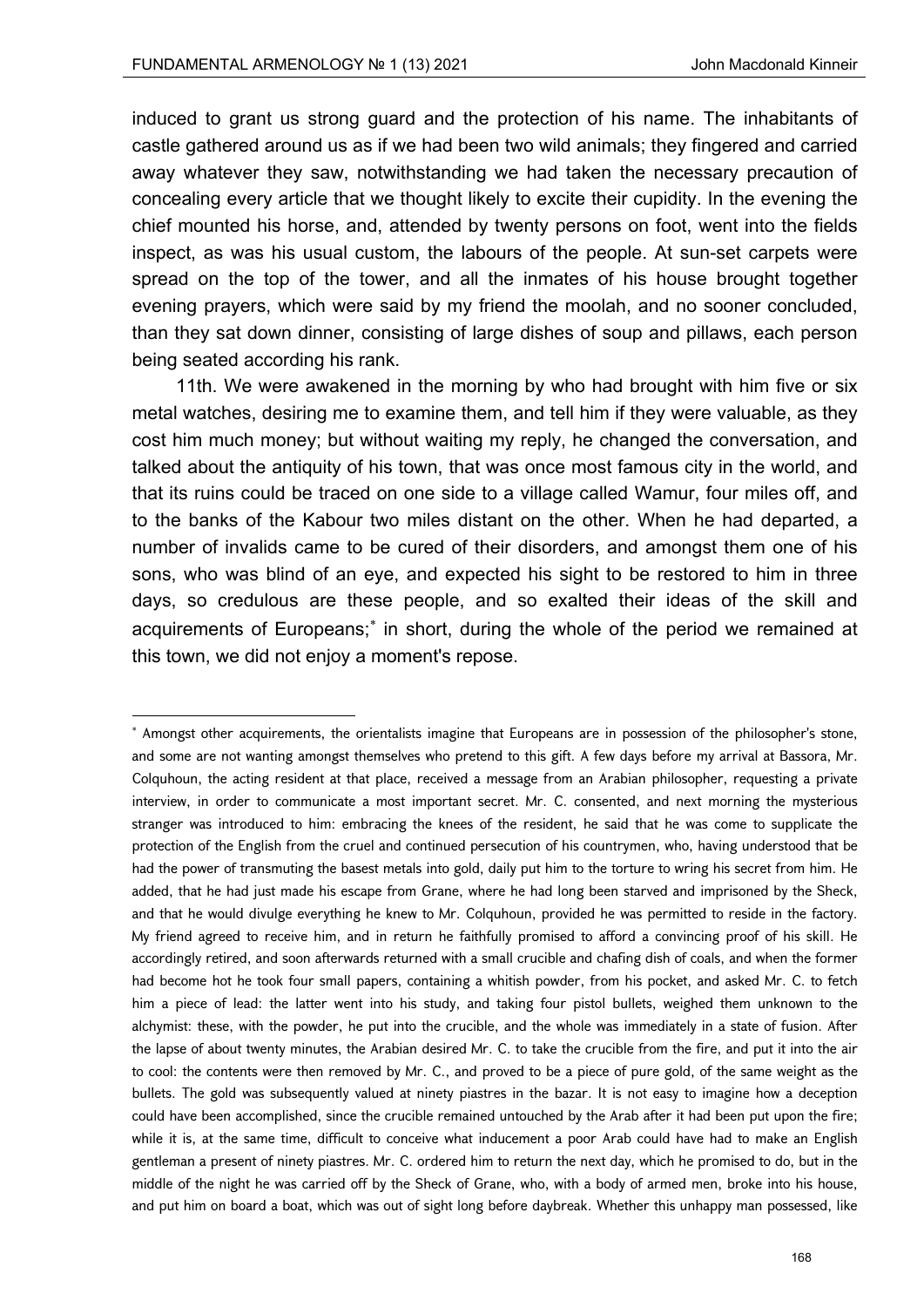### **DESCRIPTION OF SERT, AND JOURNEY TO MERDIN**

SERT appears, both from its name and position, as well as the tradition of its inhabitants, to represent the ancient Tigranocerta, mentioned by Plutarch in the life of Lucullus: it was founded by the famous Tigranes, king of Armenia, who called it after himself, and made it the capital of his vast dominions; it was peopled chiefly by the prisoners whom he had seized during the invasion of Syria and Cappadocia, and who returned to their native countries when liberated by Lucullus: the city, nevertheless, preserved its importance until the country was subdued by the Arabs. Sert is now a casaban, or large village, situated in a small plain surrounded on every side by high mountains, and a short distance from a river formed by the junction of the two streams which flow through Betlis, called Kabour by the Koords, and Nicephorius by the Romans. It contains three small mosques, a college and Armenian church; and the inhabitants, who amount to about three thousand, are in part Mahomedans, and in part Christians of the Armenian, Chaldean (Chaldani), and Nestorian (Nestori) sects. The houses are built in the manner just described, when speaking of the village of Halasni, only on a scale somewhat larger, and having loop holes on the tops of the towers: the apartments are arched, and each house has a hall open at one end for the reception of visitors, and a flat roof where the inhabitants sleep in summer. There are no remarkable monuments of any kind, nor can such be expected in a country where the buildings are seldom composed of durable materials. Our attention was however attracted by several cisterns hewn out of the rock underground, and intended, not like those in Syria and Arabia, as receptacles for rain, but for spring water, which was delightfully cool, even at the hottest hour of the day.

The adjacent country is, comparatively speaking, in an improved state of culture, and the people were busily employed in collecting the harvest, which is not separated or removed from the field until thrashed, and the straw cut into chaff; a custom calculated, no doubt, to give rise to disputes where there is a division of property. But here the produce of the land belongs to the chief, and is retailed by him to his followers, whose labour he commands, and who look up to him for protection and support. These chiefs are regarded with great deference by their vassals, whom they treat with kindness, and

<u> Andrewski politika (za obrazu pod predsjednika u predsjednika u predsjednika u predsjednika (za obrazu pod p</u>

St. Leon, the secret of making gold, we are not called upon to determine; but the suspicion that he did so was amply sufficient to account for the unrelenting manner in which he would seem to have been persecuted by his countrymen.

 This king was totally defeated by Lucullus a few miles from the town, and probably on the banks of the Kabour. It was on this occasion that Tigranes used the following expression descriptive of the small number of his enemies. If they come as ambassadors, they are too many; but if as enemies, too few."

The Greeks who were in the city betrayed it to the Romans, by whom it was plundered. Besides other treasure, Lucullus found in it eight thousand talents of coined silver. Strabo says, that Tigranocerta, from one of the most populous cities in the world, became, in an instant, almost a desert; for Lucullus permitted the natives of Cappadocia and Cilicia to return to their own countries.

 The river Nicephorius, (says Tacitus) with a current sufficiently broad, washes a considerable part of the walls of Tigranocerta. Ann. I. 15. c. iv.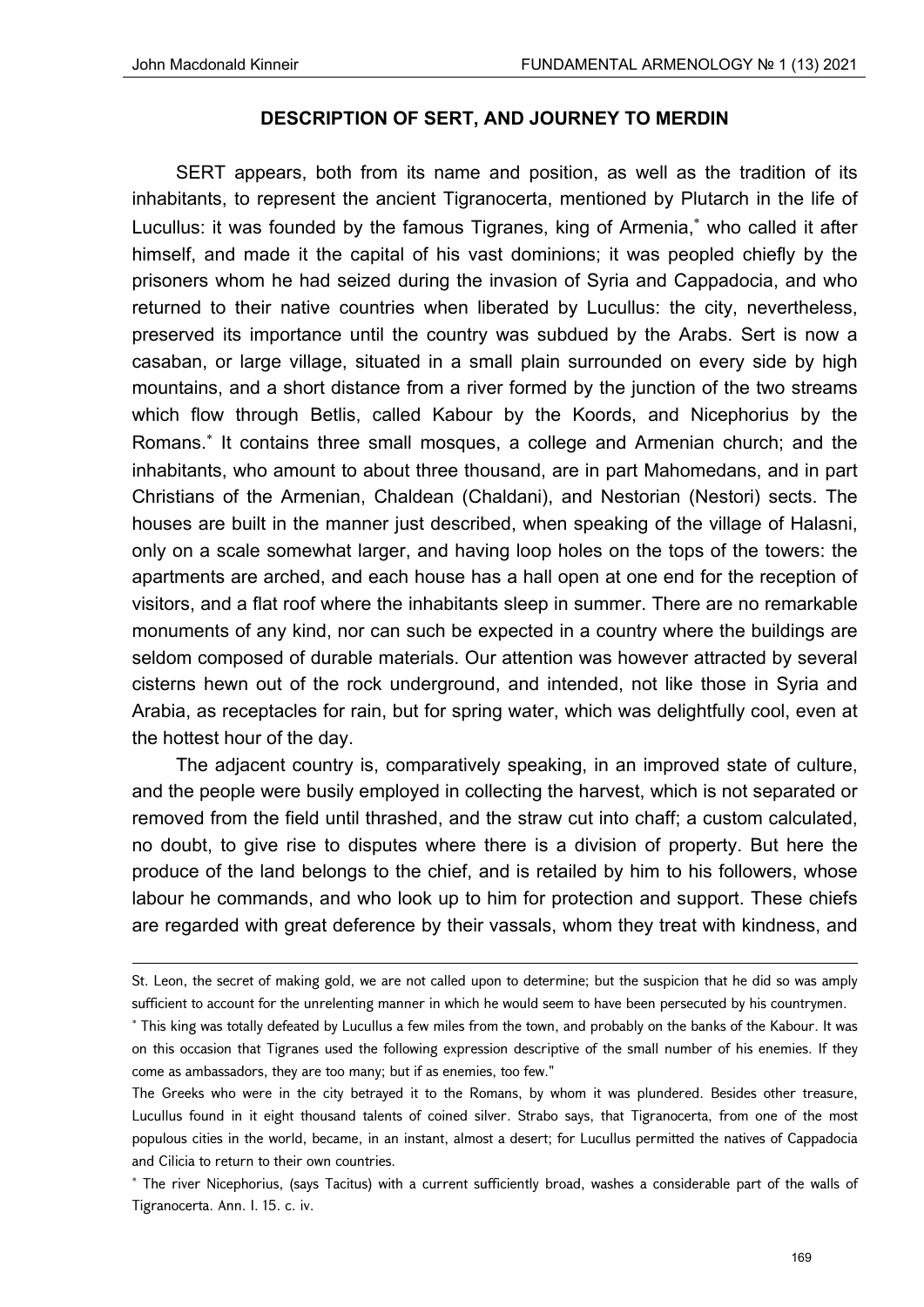even familiarity, but their word is a law, and they have the power of life and death: they preserve a certain degree of state, seldom move from their seats without a dozen attendants, and their favourite topic of conversation is the antiquity of their families, and their long established independence, which they boast of having maintained since the days of Noah, their grand patriarch. It would indeed be no easy matter for a foreign invader to subdue a country so intersected with narrow defiles, difficult passes, and inaccessible mountains, to which the natives might fly for shelter without the danger of pursuit. Here they can subsist for months on the milk of their goats, and bread made from acorns, whilst the severity of the winter season, combined with the scarcity of forage and provisions, must compel an army to retire or divide itself, incurring, in either case, the risk of being destroyed. The Koords are without faith, and have so little respect for truth, that they systematically whenever it can, in the most trifling degree, answer their purpose: they are jealous of strangers, rude and uneducated, but full of patriotic feeling, and conceive it happy to be permitted to remain unmolested in their native mountains. They are not so strict as Turks in regard to their women, who go abroad with their faces uncovered, and do not shun the approach of the other sex; they venerate the dead, and invariably erect monuments to the memory of those who are supposed to have led a holy life. Their customary dress in this part of the province is a long robe, made of white cotton cloth; but in the neighbourhood of Betlis and Moush they manufacture a sort of striped stuff, resembling tartan. The chief of Sert is, in every sense of the word, a powerful feudal lord, and probably not very different from some of our dukes and earls six or seven hundred years ago.

12th. I endeavoured to prevail on him to grant us a strong guard to go to Jezira, which was but sixteen hours distant, whereas the road to Diarbekr, or even Merdin, was a circuit of at least six or seven days' journey; but he was deaf to my entreaties, and said he could not think of risking the lives of his followers in so hazardous an undertaking; that he would give us letters to his friends on the route to Merdin, and that horses were ready for us when we were sufficiently refreshed to begin our journey. We had no reason to doubt the sincerity of this man, as will appear in the sequel, and therefore, resolving to follow his advice, departed at noon, and having travelled about three miles through the plain of Sert, began to ascend a range of mountains which bound it on the south. At the fourth mile was the district of Shirvan, consisting of two villages: at the sixth, the top of the range from which we saw the Kabour coming from the north, and winding through the mountains: it crosses the plain of Sert, four miles from the town, and is, no doubt, the river of the Centrites, which the Ten Thousand found so much difficulty in passing, and which Xenophon represents as separating the Carduchi from Armenia, as being two hundred feet broad, and only fordable in one place. The Kabour was, I should guess, nearly eighty yards wide, very rapid, and certainly not fordable anywhere near the spot where we crossed it; but all the rivers of the east vary so much in size at different times of the year, as greatly to mislead those who are not aware of this circumstance; they swell in consequence of the melting of the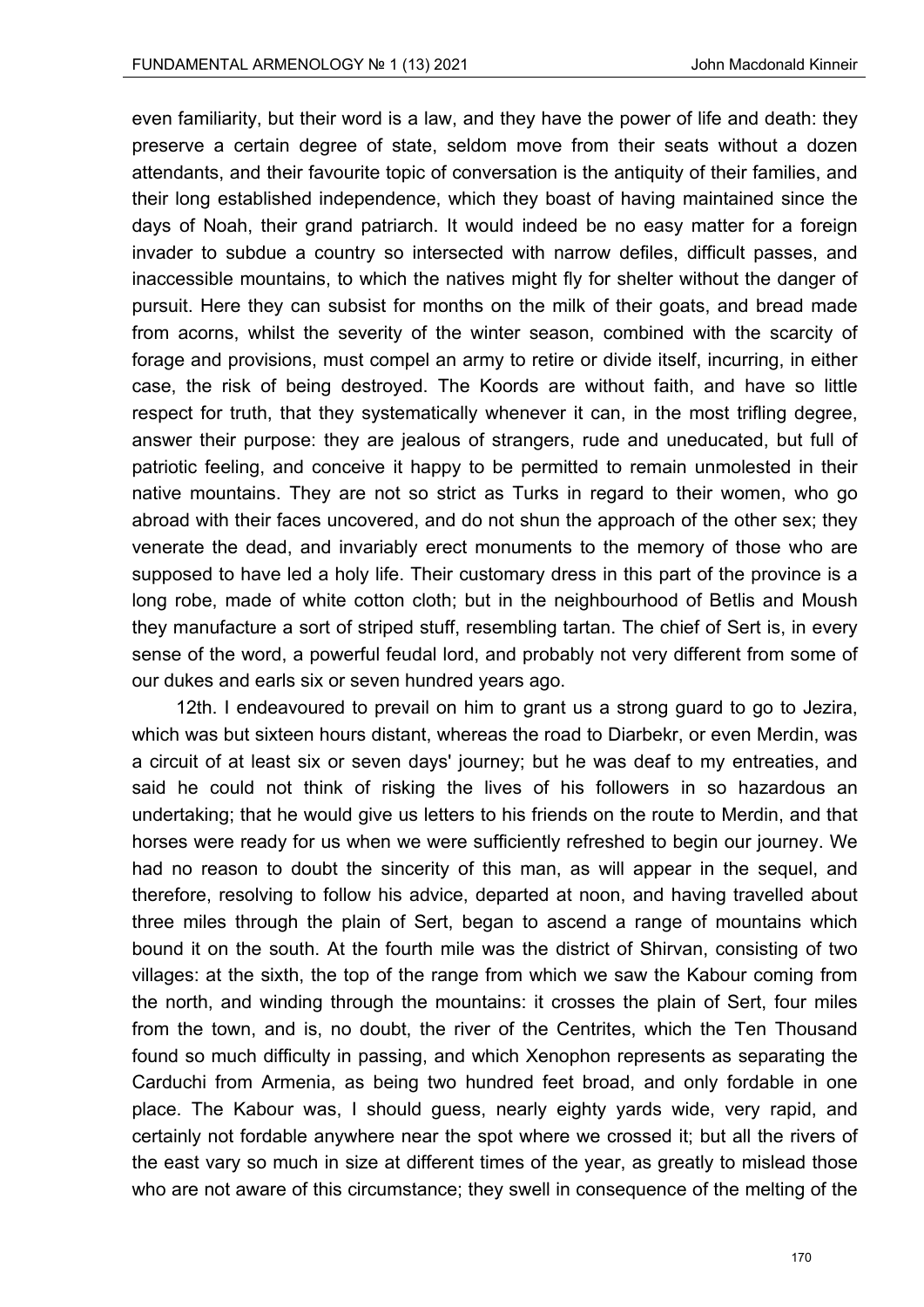snow, at the end of March or early in April, and commence gradually to fall from the beginning of June to the end of July. Having reached the foot of the range at the termination of the tenth mile, we took shelter from the sun in a grove of oak on the banks of the Kabour, where the thermometer, under the shade of the trees, was up at 100, and where we remained until the heat had sufficiently subsided to enable us to continue our journey along the left bank of the river, which we passed at the twelfth mile, over an old stone bridge of five arches: we soon afterwards entered a succession of bleak and barren hills, intersected with gloomy defiles, the scene of many a murder, according to our guides, who indeed intimated that all the natives of the country might be looked upon as robbers, provided they could commit such acts without the fear of resistance. At the nineteenth mile we arrived at a place called Ooshu, consisting of a large castle, situated on an eminence, and surrounded by a number of mud huts. It was night before we reached this place, but the moon shone bright, and the long figures of the Koords, dressed in white from head to foot, were seen gliding along the battlements. We knocked at the gate, which was opened by five or six persons, who introduced us into an outer court, whilst our Tatar held a parley with the chief, who spoke to him from the top of the great tower or keep, as it is called in our old castles. He ordered his people to conduct us to the roof of the gate, where we slept soundly until morning; and on quitting his habitation the servants, for the first time since we left Constantinople, refused to accept of any present.

13th. We followed a path leading through, an undulating country, producing excellent crops of wheat and barley, and bounded on the left by a lofty chain of mountains. At the fourth mile is the district of Herbo Peri, consisting of several villages, possessed by a sect called Yezidee, who worship or rather deprecate the devil; and at the tenth we reached the castle of Redwan, a building similar to that of Ooshu, and the residence of a Yezidee chief: it stands on a rock overlooking the Erzen branch of the Tigris, and is surrounded by about a hundred huts, inhabited by Yezidees, Armenians and Chaldeans. The chief was himself absent; but we met with a kind reception from his brother, who conducted us into a large open shed, formed of the green leaves and branches of trees, replaced every second or third day, and erected outside of the castle. We were seated but a few minutes in this rural hall, when the whole village assembled to look at us, but our host, in a commanding tone, which shewed that he was accustomed to be obeyed, forbade them to molest us. Amongst the attendants I remarked an Armenian who was particularly civil to us, and who seemed to possess a good deal of local information, as well as the entire confidence of his master; for the Yezidees live in enmity with the Christians. This strange sect take their name from the Arabian general, who put the sons of Ali to death; they have places of worship, but in regard to the nature of their devotions, I could alone ascertain that they respect, or rather dread, the power of the evil spirit, whose name cannot be mentioned in their presence without exciting an indescribable sensation of horror. The tomb of their founder, Sheck Aad, is still shewn at Mosul; and although their principal resort is in the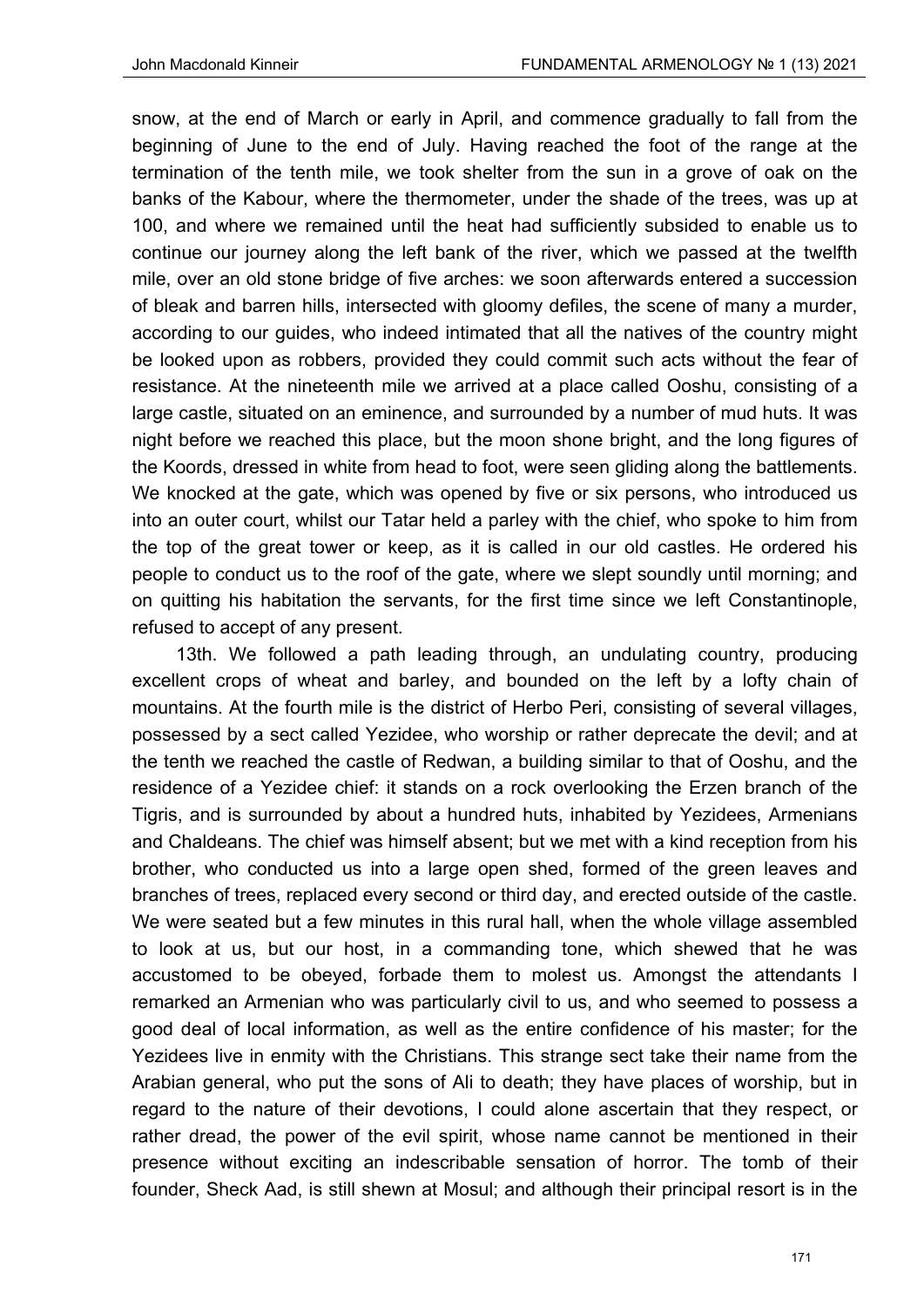mountains of Sinjar, they are also scattered over this part of Koordistan,<sup>\*</sup> and entertain an hereditary antipathy to the mussulmen, by whom their sect has suffered many bloody persecutions: they are a brave and active race of men, drink wine and other strong liquors, and although cruel from education and principle, yet more tolerant on points of religion, and free from many of the narrow prejudices of their neighbours.

We were requested by the Armenian, on no account to spit in their presence, since, if he told the truth, we could not offer them a greater insult. A short time after our arrival, a younger brother of the chief came into the room, whose rudeness equalled the civility of the other: he walked over our carpets without pulling off his boots, sat down upon our cushions without being invited, and frequently looking us directly in the face, burst into loud and repeated peals of laughter.

Fresh horses were brought us about two o'clock; but some dispute having arisen regarding the baggage, my Italian servant cocked one of his pistols, and threatened to shoot some of the attendants, so between the violence of his temper, and the fierce independent spirit of the Yezidees, I was fearful something unpleasant might occur, and therefore endeavoured to preserve peace; but this was unnecessary, for they treated him with great contempt, and by way of punishment, made him ride without a saddle to the end of the stage. We mounted at three P. M., with the thermometer at 98, and descended to the bank of the river, which we forded. The source of this branch of the Tigris is reported to be at a place called Susan, a little to the north of Betlis; it followed a S. E. course; was about sixty yards wide, but did not take our horses much above the knees. We travelled for two miles and a half along the banks of the river, and then halted at a village called Givers, to enable our polite host, who had accompanied us, to collect a body of horse to escort us on our journey. We then traversed a country rich in grain, gently ascending the slopes which led to the summit of the range on our left hand; and when nearly half-way up the hill, the Yezidee sent his friend, the Armenian, to demand buckshish, saying that, as he was about to return home, he hoped that we would give him something handsome as a token of remembrance. We gave him fifteen gold rubas, with which he seemed satisfied, and departed, leaving us at the mercy of about a dozen armed ruffians. He would not, however, receive the money at first, but told the Tatar to give it to the Armenian, from whom I afterwards observed him take it when he thought he was not observed. Shortly afterwards the Armenian came up close to me, and complaining bitterly that his master had not left him a single piastre, took a purse from his pocket, the mouth of which he opened towards me in such a manner that no person, with the exception of myself, could perceive it, and significantly pointing towards it, expressed a desire that it might be filled; but when I declined complying with this moderate demand, he suddenly changed his tone, and became as impertinent as he had before been troublesome with his attentions. At the sixth mile we arrived at a spot where several families of Koords were residing in caves cut out of the side of the

<sup>\*</sup> I was told that there are ten thousand families of them between Erzen and Jezira. The former is an ancient town, formerly called Thospia, situated in the vicinity of a lake eight hours from Redwan.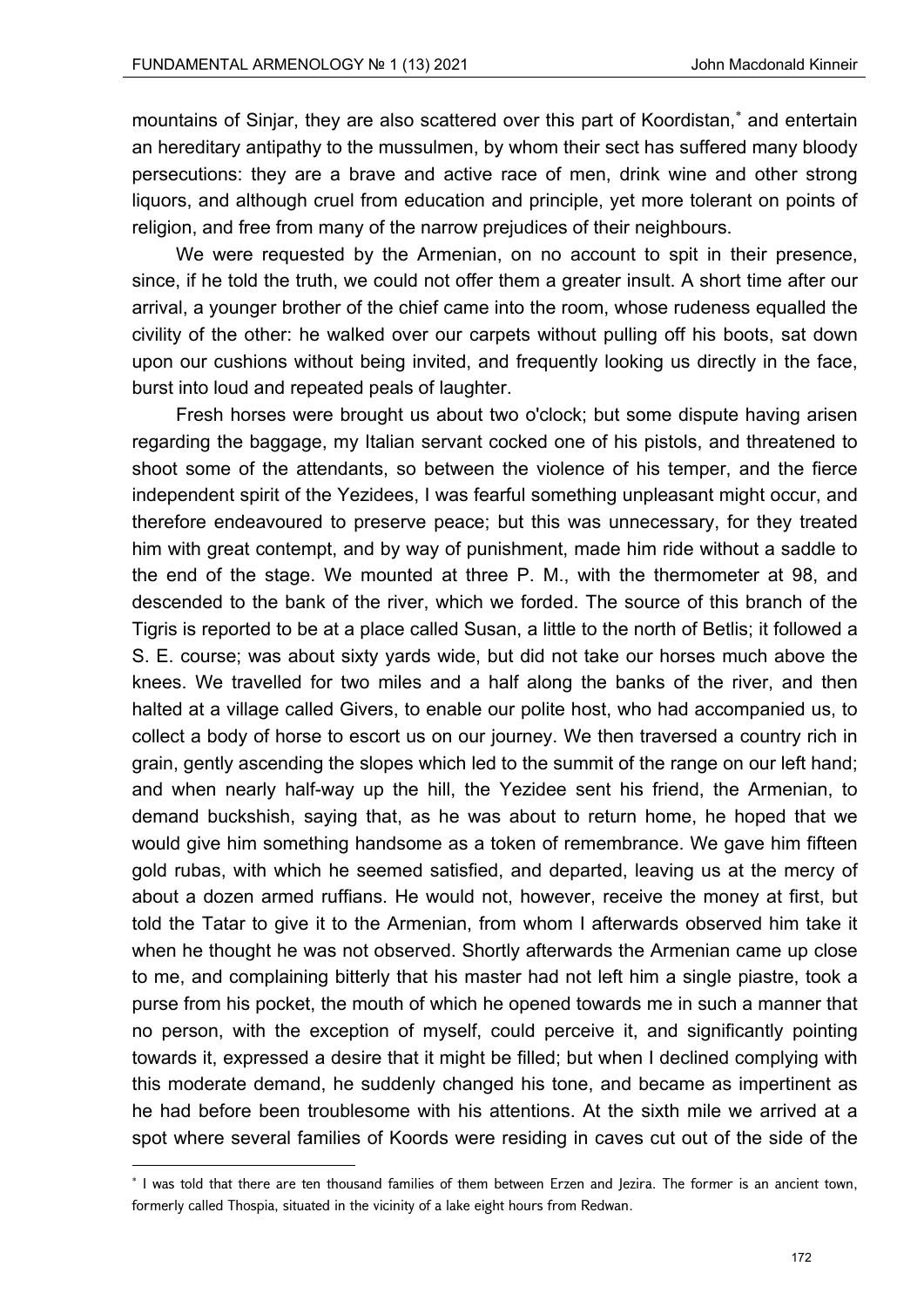mountains. At the ninth mile we gained the summit of the mountain, which branched out to the right and left, and at last opened into the table land of Diarbekr. At the thirteenth mile descended by a gentle slope into the plain, which was covered with luxuriant crops of wheat and barley, and where the people, who were employed in reaping, came to us as we passed with handfuls of grain, requesting the present of a few piastres to enable them to keep the harvest. Almost the whole of the corn consumed by the inhabitants of Diarbekr is grown in this noble plain, which is about forty hours, or probably one hundred and twenty miles in length, and of a soil capable, as I was informed, of yielding two crops in the year. At the eighteenth mile passed the castle and village of Bashboot, situated under a low range of mountains running parallel with our route, and distant about two miles on the right hand. Here the roads, which ever since we had quitted Betlis might be considered as all but impassable, began to improve, and as we advanced into the flat became excellent. At the twentieth mile we got to the end of the stage, and stopped at a Chaldean village named Kiverzo, about four miles from which the kin, or lieutenant, of the pasha of Diarbekr was encamped, with an army of two thousand men, near a church which he had besieged for several months. We had not been seated half an hour, when a deputation of the principal inhabitants waited upon us to entreat that we would use our influence with the kia to save the church from being burnt, as it was, they said, an ancient and holy edifice. In reply to our question regarding the cause of the dispute, they stated that the pasha had demanded a larger sum from the natives of the village of Mercuri, where the church is situated, than they could afford to pay, and had thus driven these poor people, amounting to about three hundred Chaldeans and Armenians, into revolt. We promised to speak to the kia, but I had no hopes that anything we could say would have any effect The temperature at three P. M. this day 100, and at sun-set 80. Some few miles before we reached the village, one of our guards, observing a stray sheep under the protection of a dog, made towards it, and, in the most dexterous manner, lifted it upon his horse without dismounting, whilst his manner of shifting it from one side of the horse to the other as any person approached him, shewed that such exploits were familiar to this promising youth. He and his companions then retired to a remote corner of the meadow, with the intention, no doubt, of supping on their prey, but I heard no more of them until the morning, when they sent a message to demand a present.

14th. The promise I had made the Armenians, to petition the kia in the behalf of their friends made them alert in bringing us horses in the morning. We were mounted and on the road at six A. M., and, in the course of an hour and a half, reached the Turkish camp, pitched about three quarters of a mile from the church, a quadrangular building, situated on the declivity of a hill which so completely commanded it, that it might have been taken in half an hour with the aid of a single field piece. The siege had, however, continued upwards of two months; not a man had been wounded on either side, and the Turkish camp, for confusion and irregularity, resembled more a country fair in England, than an encampment of soldiers in the face of an enemy. Mahomed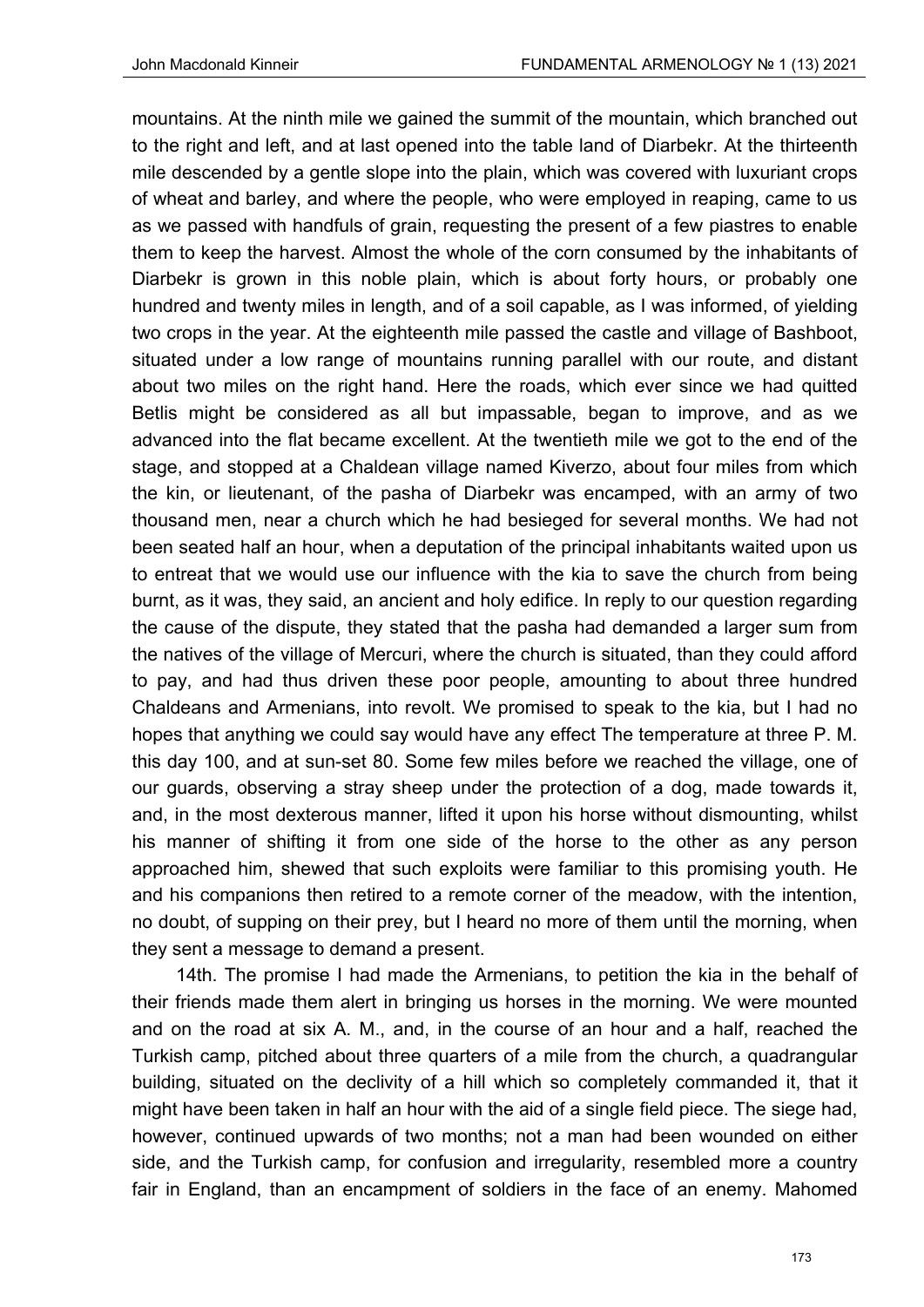Aga, who was extremely anxious to go to Diarbekr, instead of taking the more direct route to Merdin, had gone on before to tell his own story to the kia; and on our arrival we were met by the byrakdar, or standard bearer, who informed us from his master that horses were ready to carry us to the former. I asked him the distance of Merdin and Diarbekr from the camp, to which he replied that they were each about thirty hours, and that both roads were equally safe. As therefore we had eventually to go to Merdin, I thought we might as well proceed thither at once, as make a round of eighteen hours (the distance between the two cities) merely to humour our Tatar<sup>\*</sup> and I according requested an audience of the kia,<sup>\*</sup> to whom we were shortly afterwards introduced. We beheld an emaciated figure about forty years of age, reclining on a sort of portable wooden sofa, ornamented with yellow velvet fringed with gold: the tent was filled with people, but a place was reserved for us on the right hand of the kia, who appeared to be in a wretched state of health, and asked us for medicine. When we intimated our desire of going to Merdin instead of Diarbekr, he expressed his surprize and said that our Tatar had informed him, that we particularly wished to go and see the latter added "I advise you to go the more direct road, and will send my byrakdar to take care of you." We then took our leave, and mounting the horses that had been prepared for us, quitted the camp, after a fruitless effort to arrange the dispute between him and the villagers.

When we had gone about a mile, a person passed us at full speed, saying, that the garrison had made a sally from the church, and, on looking round, we perceived that there was great confusion in the camp, some firing their carabines and muskets in the air, and others riding furiously in different directions. This army had neither piquet nor outpost of any description, nor did they even take the trouble of surrounding the church; so that the besieged, as we were informed, came out every day for their provisions and water. We travelled for five miles through fields of wheat and barley, and stopped at a village called Tilmuz, where we were to change horses. On the right we had a range of hills running parallel with the road, at the foot of which flowed one of the branches of the Tigris, formerly called the Nymphaeus, and on the left, distant about eight miles, another range of high hills which we gradually approached. At Tilmuz the heat was excessive, and we were much troubled by the impertinent curiosity of the Koords, who thrust themselves into our room in such numbers, that we were afraid of being stifled. I had before remarked, that although it was the middle of harvest, the villages were crowded with men at all hours of the day, notwithstanding that each person, who chose to work, received, as the price of his labour, twenty-four paras, or about seven pence per diem, and as much bread, cheese, and milk, as he could consume.

We quitted Tilmuz at three in the afternoon, when the thermometer was at 96, and at eight in the evening reached the mud village of Gerizlar, where we were accommodated on the top of a house. We passed, about half way, the hamlet of Teppa,

<sup>\*</sup> His object of going to Diarbekr was to purchase a sort of chintz manufactured at that place, which he might sell for a considerable profit at Bagdad.

<sup>\*</sup> The kia is next in rank to the pasha.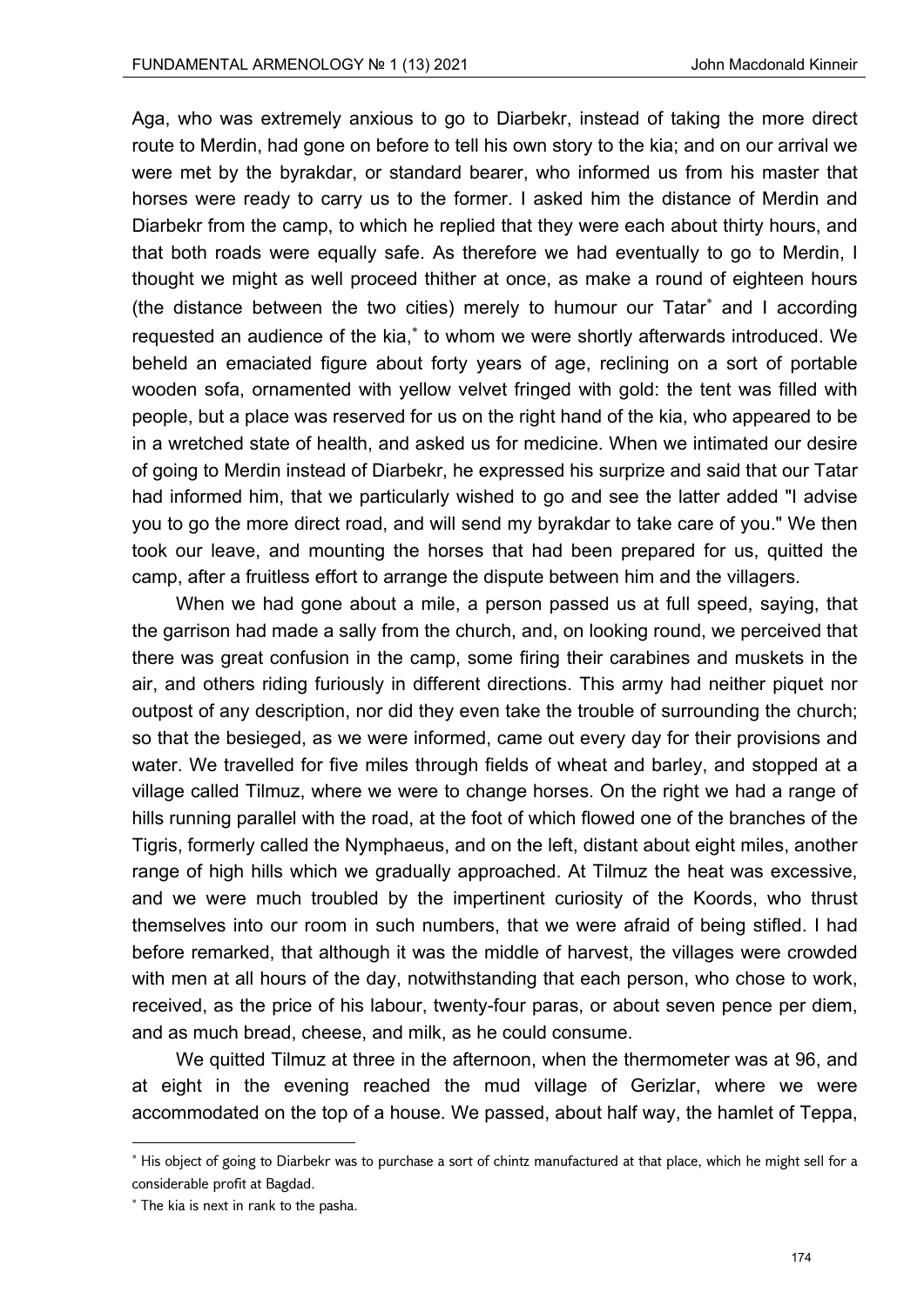three quarters of a mile from the road on the right hand; the hills, in this quarter, had now gradually sunk into the plain, and there was a gentle slope towards the Batman su, which flowed about four miles distant from the road. Gerizlar was inhabited by Christians of the Chaldean and Nestorian sects, who treated us with much attention and kindness. The evening was delightful, and it was pleasant to see all the inhabitants of the village, men, women, and children, enjoying themselves on the tops of their respective houses, which were all upon a level with each other. The men lay extended on their carpets smoking their long pipes; the women were either employed in suckling their infants or in pounding corn; children were squalling in one quarter, and dogs barking in another; whilst the melancholy but incessant croaking of the storks perched upon the chimney tops, formed altogether an interesting and animated picture of an oriental village. The stork, which is regarded by the natives of the east as sacred, makes its appearance in the spring, lays its eggs and hatches its young; it departs in August or September, and is said to winter in the Abyssinian deserts. I have repeatedly seen this bird disgorge large rats and other animals perfectly undigested.

15th. We departed at eight in the morning, and travelled for five miles over the low range which we had been gradually approaching on the left; it then rapidly descended to the village of Osman Khoi, situated about a quarter of a mile below the confluence of the Batman su, <sup>\*</sup> and the Diarbekr branch of the Tigris. This village was built on the declivity of a rocky mountain, where I observed a great number of artificial excavations, many of which were capacious, lighted by regular doors and windows, and adorned with well-proportioned pillars. They are used as habitations in the winter, as stables and sheep folds in the summer, and although they are very numerous all over Koordistan, none of them are the work of time. The chief of this place, a person of some consideration, having eight or ten villages under him, received us with great seeming reluctance, and, supposing that we did not understand him, abused the guide for bringing Feringi Gours to his house. He became somewhat more tractable, however, when the standard-bearer told him that his master desired we might be treated with attention; he offered us coffee, and calling for his horse and arms, said he would himself accompany us to Byram Khoi, on the opposite bank of the Tigris. He conducted us about a mile up the left bank of the Batman su, when he ordered his attendants to strip and prepare to pass the river; he allotted two men to each horse to prevent accidents, as the stream was deep and rapid, and there were doubts whether or not the cattle could pass without swimming. I certainly expected more than once to have been carried away by the force of the current, and this was actually the case with one of our escort, who was compelled to abandon his horse. We crossed the river half a mile above its junction, at a spot where it was one hundred and twenty yards in breadth, although it was then said to be very low, compared to what it had been a fortnight before. Having reached in safety the opposite shore, we traversed a sandy flat overgrown with fern, so

<sup>\*</sup> Some of the Turks call it the Bulespena or Barima river, and D'Anville supposes that this is the Tigris of Pliny, and the same whose sources were seen by the Ten Thousand.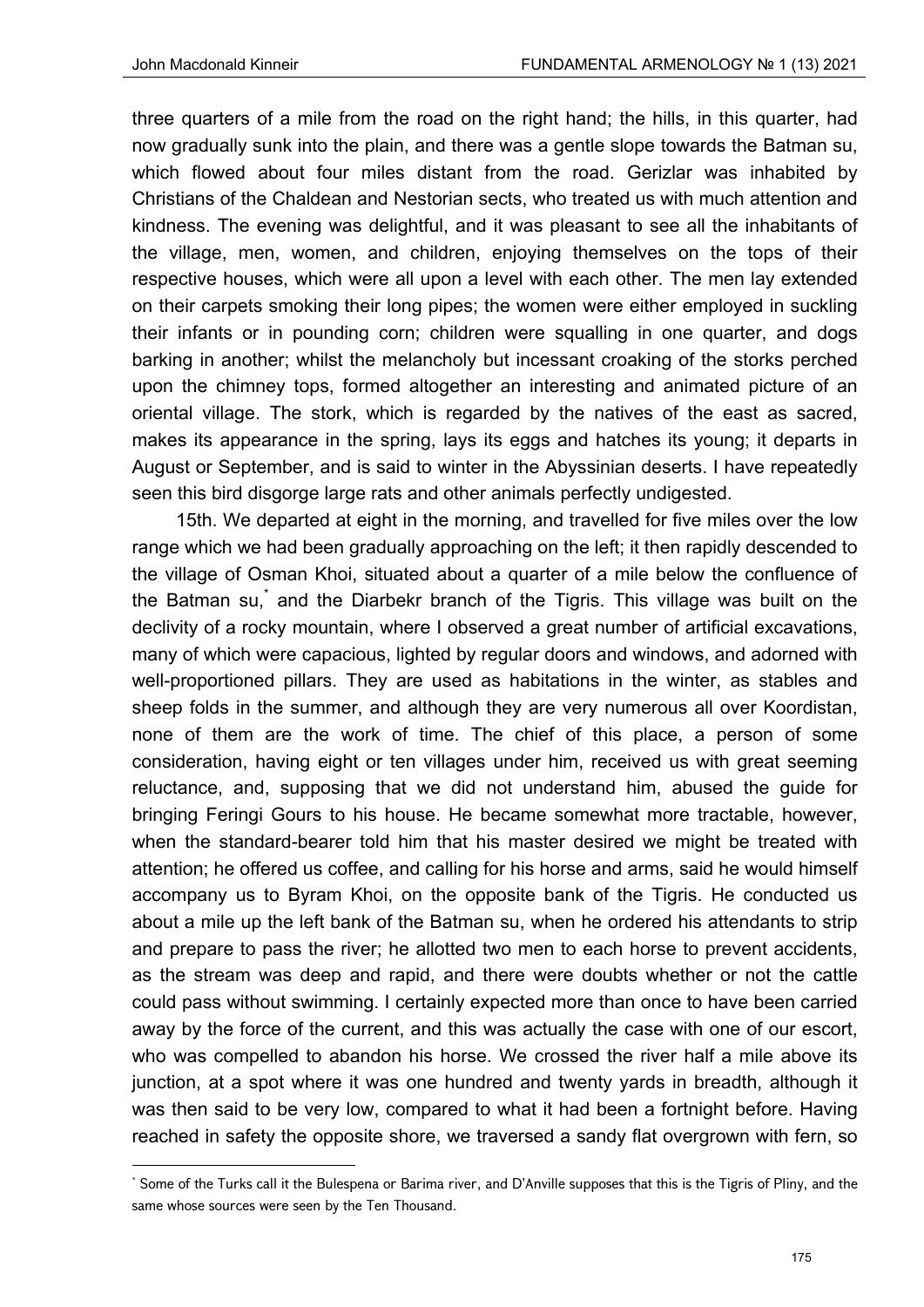high that it hid the horses from the view, and, at the end of half a mile, reached the Diarbekr branch, a stream nearly of the same width, but not so deep as the Batman su. We consequently forded it without difficulty, and entered the plain of Mesopotamia and the district of Byram Khoi, consisting of thirty villages under Beker Aga, Koordish chief. We halted at a small village, where, with the utmost exertion, we procured a cup of milk, but no horses were to be found, and our baggage was therefore conveyed, by four miserable asses, to a village called Murza, six miles farther. The road led through an undulating productive country: on the left, distant about nine miles, was a low range of hills, but on the right the plain extended beyond the view. At Murza they refused even to give us asses, and set at defiance the threats of the byrakdar, who went in search of some great personage to an adjoining village. We, in the mean time, made acquaintance with a delhi bashi, or trooper, belonging to Beker Aga, who happened to be in the village, and through his influence, with the aid of a few rubas, we were enabled to march six miles more, to a village called Mathra, where, an hour after sun-set, the thermometer was at 85.

16th. We departed, at six in the morning, with the thermometer at 70. Shortly after quitting the village, we ascended a low range of hills which broke off to the right, and travelling through a cultivated country, reached Kian Khoi, the residence of Beker Aga, at the end of the seventh mile. We were shewn into a long and dismal chamber lighted only by one small window, where, fatigued with the heat of the weather, and want of sleep the preceding night, we hoped to have a few moments of repose, but this hope was vain; since we had been scarcely seated before the chief entered with about thirty of his followers, and, harassed as we were, we had to undergo the usual penalty of shewing our arms, watches, &c. The watches and seals he did not fail to covet, but the short and plain English pistols were rejected with disdain. One of my seals, a Kairngorum, caught the eye of Beker Aga, who instantly imagined that it must be a diamond, and desired to have it. But I assured him that it was no diamond, and observed, if it had been one, I should not have been so imprudent as to wear it in public whilst travelling through his territories. He smiled, and putting his hand into his bosom, took from thence a small parcel, and opening ten or twelve different folds of paper, handed us an old drop of a chandelier, demanding to know its value, as he said he had taken it in pledge for a large sum of money. Not to put him out of conceit with his treasure, we told him it was a jewel of inestimable value, upon which he again folded it carefully up and returned it to his bosom.<sup>\*</sup> Before half an hour had elapsed, the room became so insupportably hot, and the air so oppressive, that we entreated him to order some of his people to retire, but he answered, that they accompanied him wherever he went, and that, if we were tired of his society, he would leave us to shift for ourselves. He paid little or no respect to the byrakdar, said that he never condescended to read fermauns, and that if the kia had not been so near him with an army, he would have

<sup>\*</sup> This is rather an extraordinary circumstance, since the natives of the East are in general excellent judges of precious stones.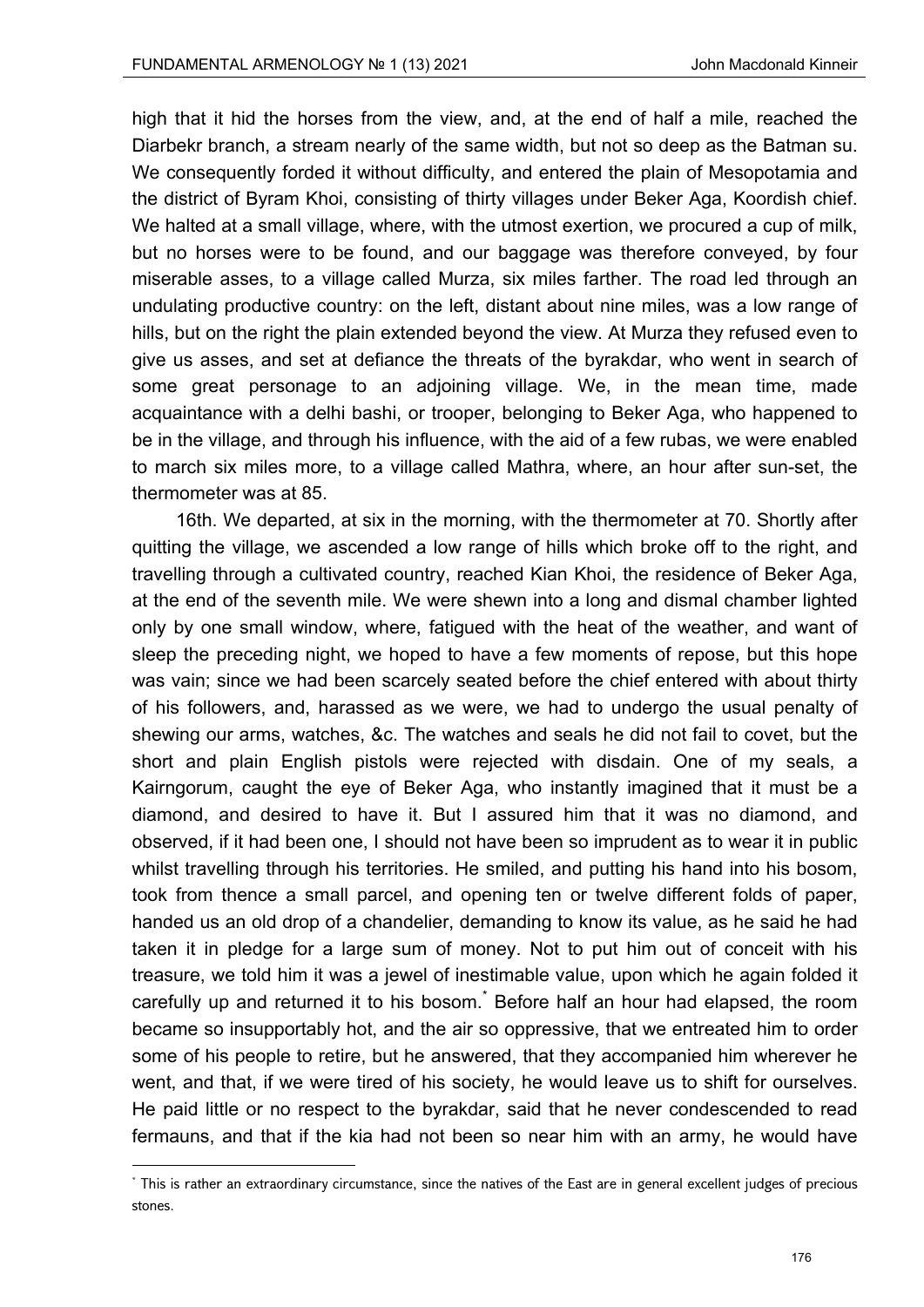stood in no sort of ceremony in appropriating to his own use any thing we possessed. Compelled by necessity to bear with him, we spent the greater part of the day in a state of absolute misery, and finding the standard-bearer of no manner of use to us, we gave him a present and dismissed him. After much entreaty, and the promise of a reward to some of the attendants, five mules were brought to us towards the close of the evening, but the chief swore we should have no more, and that he would make the Tatar and servants ride on the top of the baggage. They at first refused to suffer so great an indignity, but were in the sequel glad to submit, for this boisterous ruffian threatened to put them to death, and ordered the mules to be taken away. We at last contrived to pacify him, and he sent a horseman with orders to accompany us as far as Merdin. From Sert to Kian Khoi the country is rich in flax and corn, and totally devoid of wood or fruit trees, but at Byram Khoi the country had already changed its nature, and we soon afterwards entered the rugged chain of Mount Masius, interspersed with vineyards, and covered with a small bush similar to the sloe. At the eighth mile we descended from the mountains into a narrow valley; it was past eleven o'clock, and the moon shining with uncommon splendour, enabled us to perceive, at some distance up the dell, the high walls of the castle of Houseena built upon a rock, and the residence of Ibrahim Effendi, a powerful chief. After riding round the walls of this large and lofty edifice, we entered the gate, and passing under the Gothic arches of a ruined building, dismounted in the lower court, whence we were conducted up a flight of steps hewn out of the rock, and crossing another court, ascended a wooden platform or stage spread with carpets and cushions, where several people were preparing to go to rest. We were extremely fatigued, and, after a slight repast, also went to sleep, glad of the opportunity of enjoying a few moments repose.

17th. The effendi having prepared horses for us in the morning, we departed from his castle at eight o'clock, and, at four in the evening, entered with joyful hearts the gates of Merdin, after a journey of seven hours or about twenty-four miles. For six miles our route lay up the valley of Houseena, and along the banks of a small river, which separates the pashalics of Bagdad and Diarbekr. The hills were covered with vineyards, and the bottom of the valley with orchards and gardens of apricot, peach, mulberry and walnut trees. At the seventh mile we quitted the valley, and turning more to the S. pursued our course over a rough and stony road, and when nearly half way we discharged the horseman given us by Beker Aga, with what we conceived to be a handsome reward for his services. But he was nevertheless dissatisfied, and imagining he could frighten us, placed his lance in the rest, and, pointing it to my breast, demanded buckshish in a threatening tone of voice. I avoided him by turning my horse on one side, and, cocking a pistol, threatened to shoot him if he moved. This had an instantaneous effect, he drew back apparently much disconcerted, and carefully avoided coming near me afterwards, although he had nothing to dread from Mahomed Aga, who, as usual, remained a tranquil spectator, satisfied that it was dangerous to quarrel with the Koords. On passing the summit of a hill, at the eighteenth mile, the town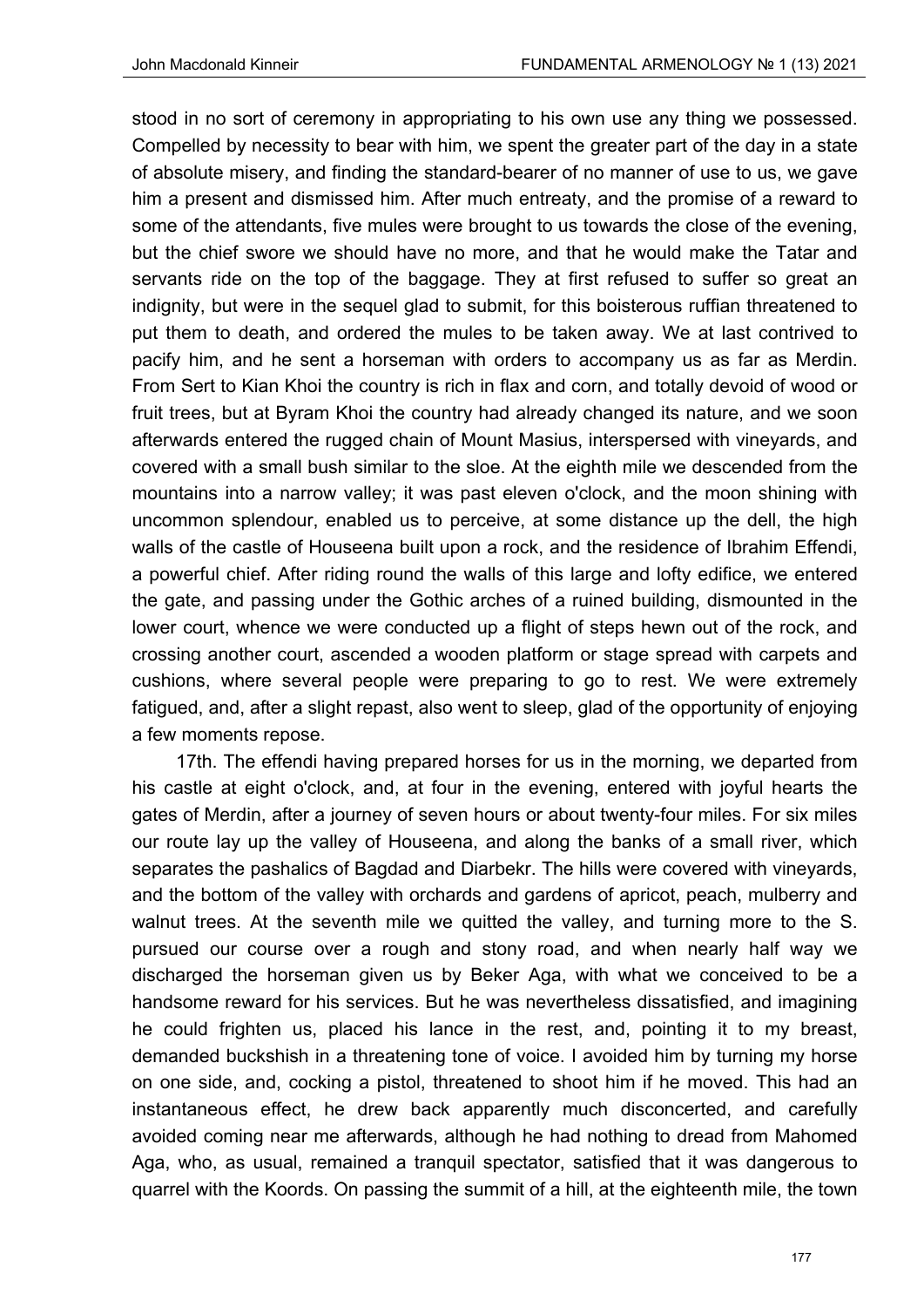and castle of Merdin opened to the view, and we immediately afterwards descended, by a steep and narrow path bordered by vineyards, into a rocky valley, which separated the range we had just quitted, from that on which the city is situated. Here the effendi's son, who had accompanied us from Houseena, sent to demand a present, as he said he was fearful of entering the city walls, in consequence of having murdered one of the inhabitants some time before.<sup>\*</sup> The other man also came, and in the most humble manner entreated the Tatar to intercede for him; wherefore, taking into consideration the distance he had come with us, I ordered the servant to give him something more, and both together shortly afterwards disappeared amongst the mountains. These people have an idea that Englishmen are laden with gold, and invariably make a point of extorting as much as they can get. At the twenty second mile we began to ascend the rocky mountain on which the city stands, and after many turnings and windings entered the gate. We took up our quarters with my old friend the archbishop, who gave us a kind and most hospitable reception.

How delightful did this evening appear after the bustle and fatigues we had lately undergone! We now looked upon all our troubles as over, and little imagined that the worst were yet to come. In momentary dread of being assassinated, either by banditti or our guards whilst on the road, and pestered in the villages with the importunities of the natives, we might safely assert that from the moment we had quitted Trebisond, until that of our arrival at Merdin, we had been in a perpetual state of disquietude and alarm. The terrace, on the archbishop's house, where we were seated, commanded an extensive view of the vast plain of Mesopotamia, once crowded with cities and villages, but now a dreary waste abandoned to the wandering Arabs, who sometimes pitch their flying camps amidst the remains of many of those cities.

At Ras ul ain, the ancient Resena, eighteen hours S. W. of Merdin, our host saw the ruins of a magnificent temple; eight or ten beautiful marble columns lay overturned in the sand; and the Arabs informed him that there were many more underground. This place takes its name from the source of the Kabour, the ancient Chaboras, which is close to the village, and is, according to my friend's account, a noble spring rising from the earth with prodigious force, and forming a considerable stream even at the fountain head. Five hours S. by W. of Merdin is a village called Cofurtoot, where he perceived the ruins of an ancient city, and amongst other remnants a noble bridge almost entire. Yengi Shehr, a village twenty hours hence, and five from Haran, also displays a fine arch and many other vestiges of former grandeur. Of the famous city of Haran little or nothing remains. Nicephorium, now called Racca, has been visited by the archbishop, who represents it as a consideable place chiefly inhabited by Arabs, and containing some handsome ruins. Of Dara and Nisibis I shall speak more at large hereafter. The land, in the vicinity of Merdin, is said to be so fertile, that, without culture, it will produce four and five hundred fold: and three hours W. of the city is a village called Kela Bin, or

<sup>\*</sup> Such atrocities may give the reader some idea of the state of the Turkish government at present in these parts, where the power of the pasha is in general continued to the place of his residence.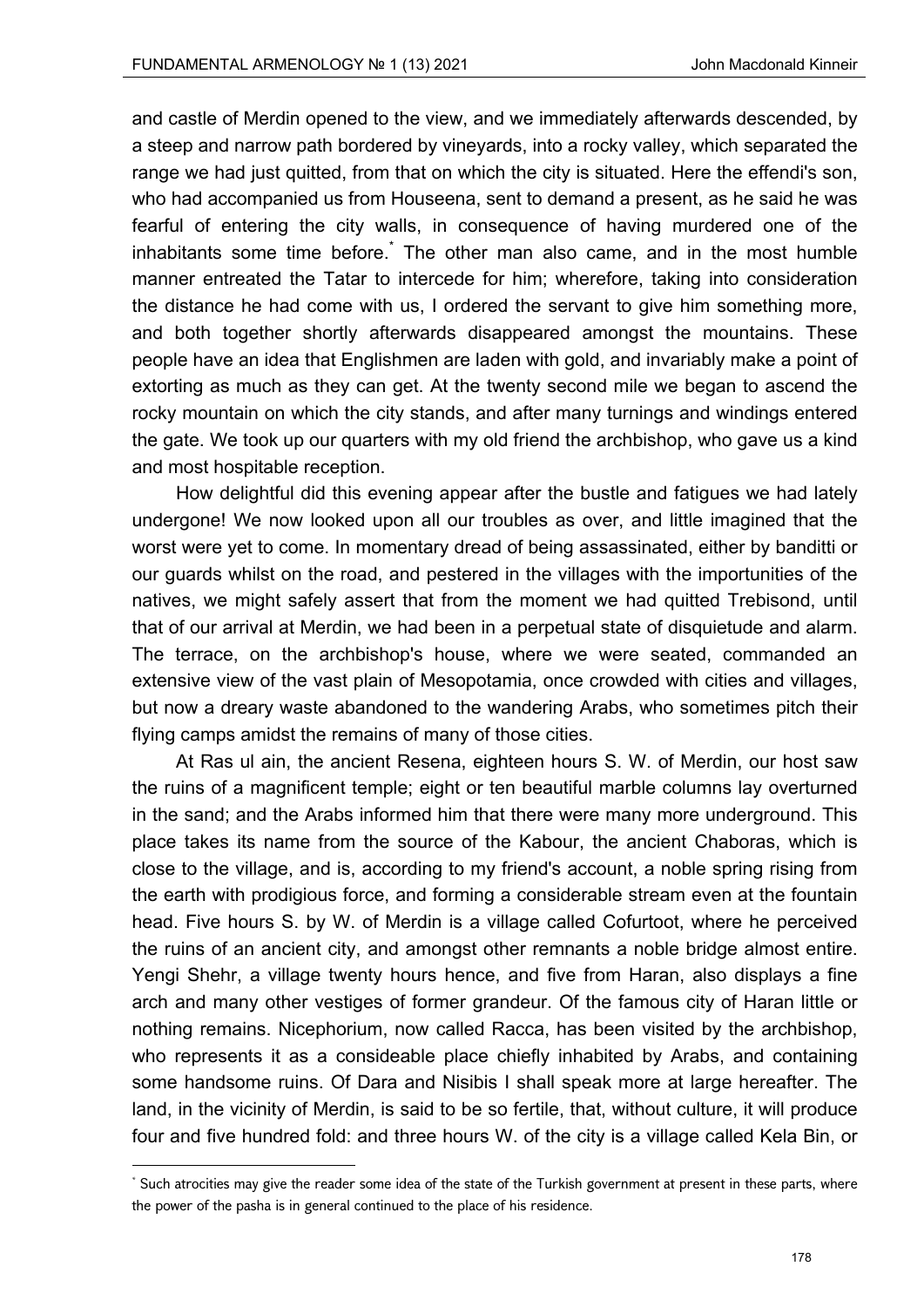the thousand fold, so named from the richness of the land in its vicinity. The earth, when pressed in the hand, feels as if mixed with oil, and it appeared to me to be the same sort of soil as that in the plain of Antioch. From Sert to Merdin the bearings of the road were as follows: three miles and a half W., two miles S. W., five miles S. S. W., one mile and a half S. E. by S., one mile S. S. W., three miles and a half S. W., six miles W. by S. one mile W. by N., two miles N. W., three miles and a half W. S. W., three miles and a half W. by S.-two miles W. N. W., three miles S. W. by S., one mile W. N. W., two miles W. by N., one mile W. by S., two miles W., two miles W. by N., two miles W. N.W., three miles N. W., two miles N. W. by W. four miles N. W. by N., three miles W. S. W., two miles S. W. by W. two miles and a half W. by N., two miles and a half W. N. W., three miles W. by S., one mile S. W. by W., two miles S. W., one mile and a half S. by E., one mile S. S. W., one mile W. S. W., two miles S. S. W., one mile S. S. W., eight miles S. W., four miles S. W., one mile S. S. W. one mile S. W. by S., one mile S. W., one mile W. by S., three miles S. S. W., three miles S., one mile W.-one mile S. W., half a mile S., one mile and a half S. S. E., two miles S., one mile W., two miles S. S. E., two miles S., six miles S. W., one mile S. E., two miles S. E. by E., six miles S. S. W.

18th. Our host presented us this morning with some beautiful gems, and several medals of Seleucus Nicator, found in an urn lately dug up by a peasant of Mount Thor, whilst ploughing in a field. A few of the coins had been saved by the archbishop, but by far the greater part of them had been melted down. The temperature at seven A. M. was 60, at noon 80, and at sun-set 70.

I have given, in a former work, a description of the town of Merdin, the old Roman position of Marde. It is situated on the south side of a steep and rocky mountain, the summit of which is crowned with a citadel now in ruins; the town is surrounded by a stone wall about two miles and a half in circumference, which, commencing at the castle, is carried round the face of the hill, in the shape of a half moon. The houses are well built for a Turkish town, and most of them are very ancient. The governor has the rank of Waiwode, and is appointed by the pasha of Bagdad. The inhabitants are a mixture of Turks, Arabs, Chaldeans, Nestorians, Catholics, Armenians, Jews and Jacobites. There are also, I understand, about a hundred families of Guebres or worshippers of fire, who hold their mysteries a profound secret, and expose their dead on the top of a tower to be torn by vultures as at Bombay, Yezd, &c.

I wrote to the mutesellim this morning, requesting him to give us post-horses to go to Nisibin; in the evening I received his answer, stating that we should have them in the course of a few days, but advising us to wait for a caravan, as the passage of the desert between Nisibin and Mosul was attended with much danger, in consequence of the depredations of the Yezidees of Sinjar. This daring community are said to amount to upwards of two millions of souls, and have, within these few years past, grown into such power as to threaten the adjacent territory with subjection. They dwell in villages, or rather subterraneous caverns, excavated in the sides of the mountains of Sinjar, a lofty range which intersects the plain of Mesopotamia to the S. E. of Merdin; and where they